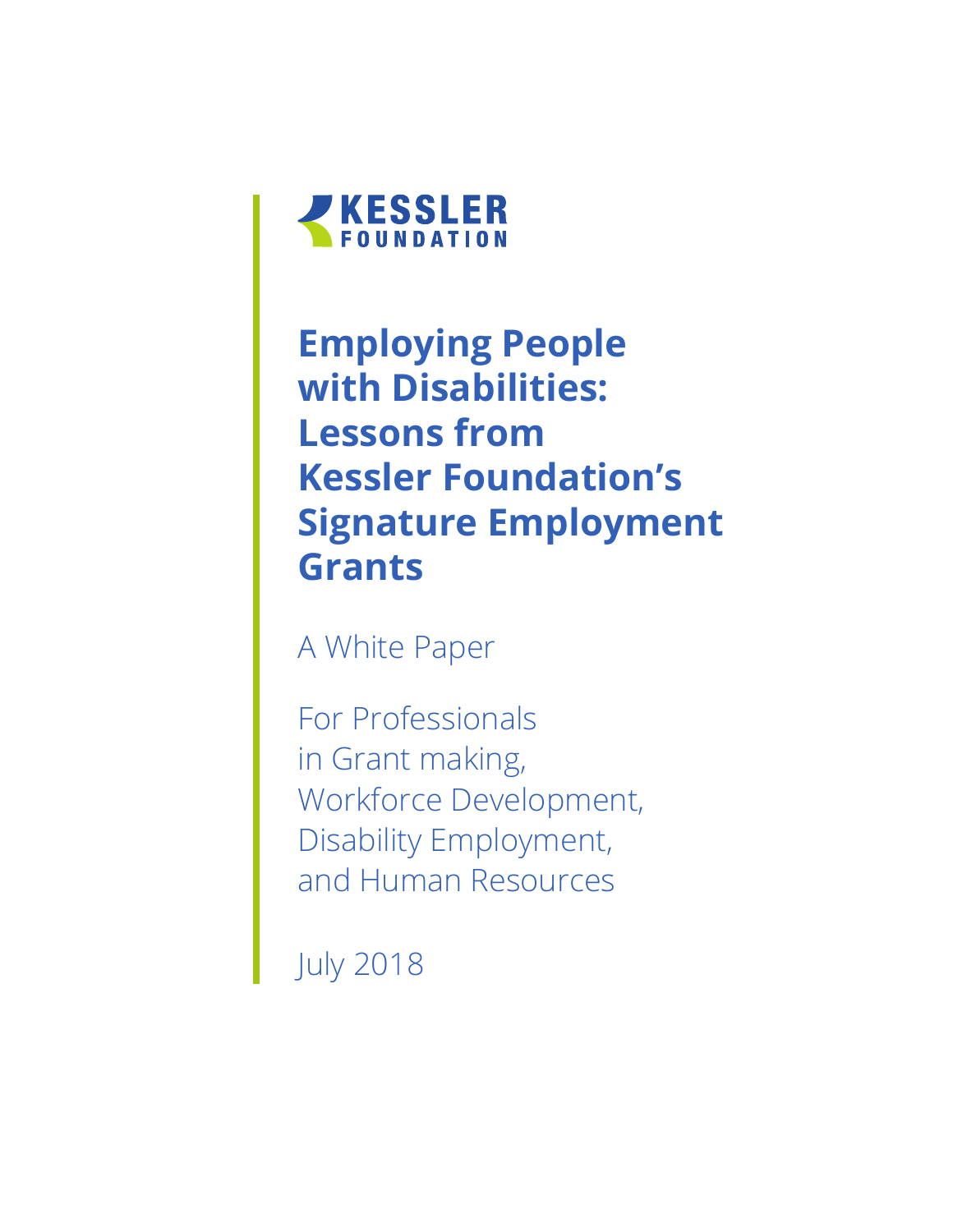## **Table of Contents**

| Implement a person-centered approach to employment 13                     |
|---------------------------------------------------------------------------|
| Develop technological platforms or model documentation for replication 17 |
|                                                                           |
|                                                                           |
|                                                                           |
|                                                                           |
|                                                                           |
|                                                                           |
|                                                                           |
|                                                                           |
|                                                                           |
|                                                                           |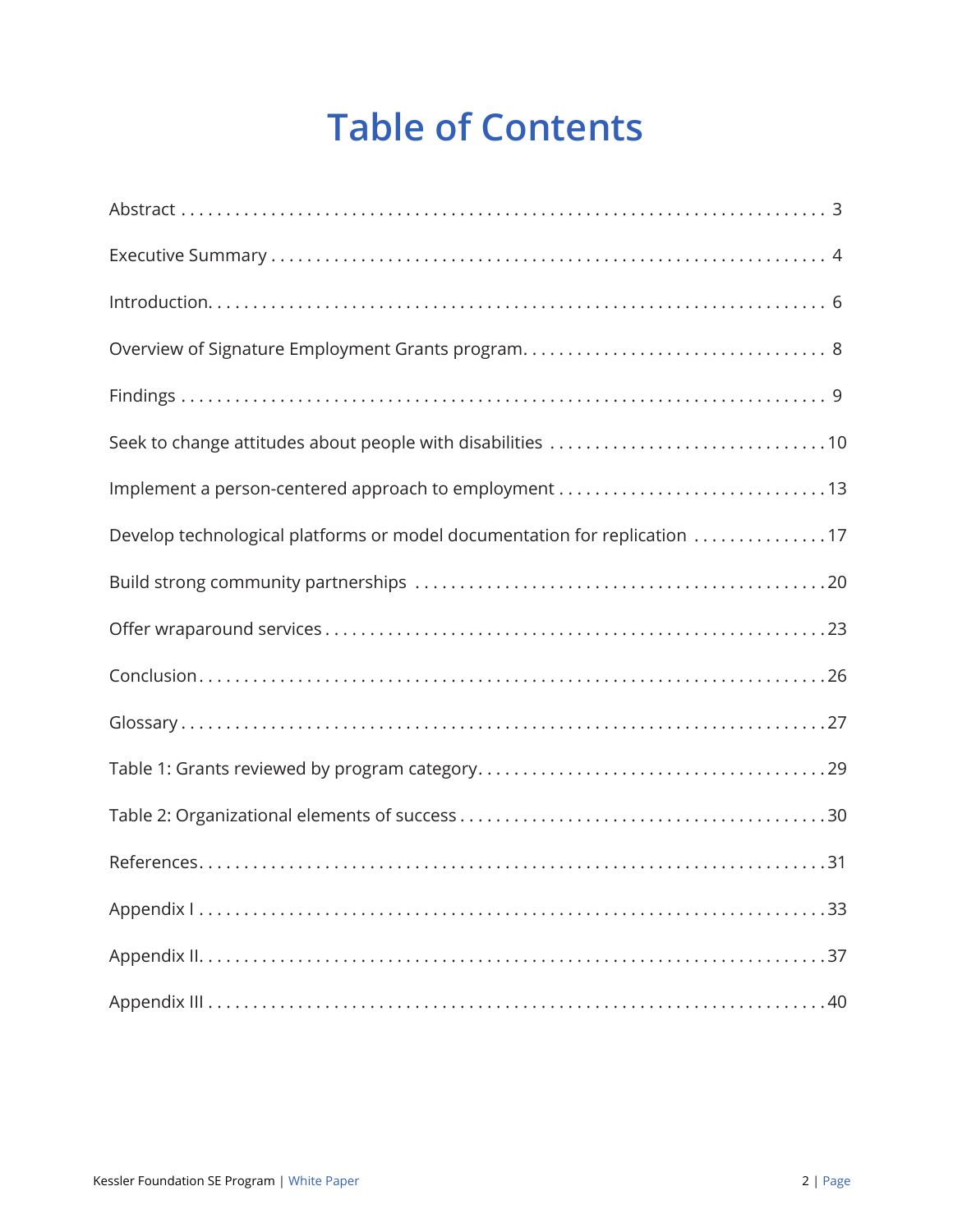## **Abstract**

Since 2004, Kessler Foundation has provided more than \$41.5 million in support initiatives that expand opportunities for people with disabilities. This White Paper assesses the diverse grants supported under the Foundation's Signature Employment Grant (SEG) program from 2009-2015. The SEG program funds pilot initiatives, demonstration projects, and social ventures that generate new models to address the employment gap between people with and without disabilities. Based on the independent external evaluations of more than 20 SE grants by experts at the John J. Heldrich Center for Workforce Development at Rutgers University, five strategic elements were identified as common to successful projects. The paper details illustrative examples of the contributions of these elements to the success of selected SE grantees, namely, 1) A focus on changing attitudes about people with disabilities and their ability to work, 2) A person-centered approach to employment, 3) Technological platforms or model documentation, 4) Strong community partnerships, and 5) Wraparound services. The markers for success were increased employment of people with disabilities, employer and program participant satisfaction, and model replicability. These lessons learned from Kessler Foundation's experiences in grant making are important considerations for all who seek greater inclusion of individuals with disabilities in our workplaces.

#### **Suggested Citation:**

Kessler Foundation. Employing People with Disabilities: Lessons from Kessler Foundation's Signature Employment Grants. East Hanover, N.J. 2018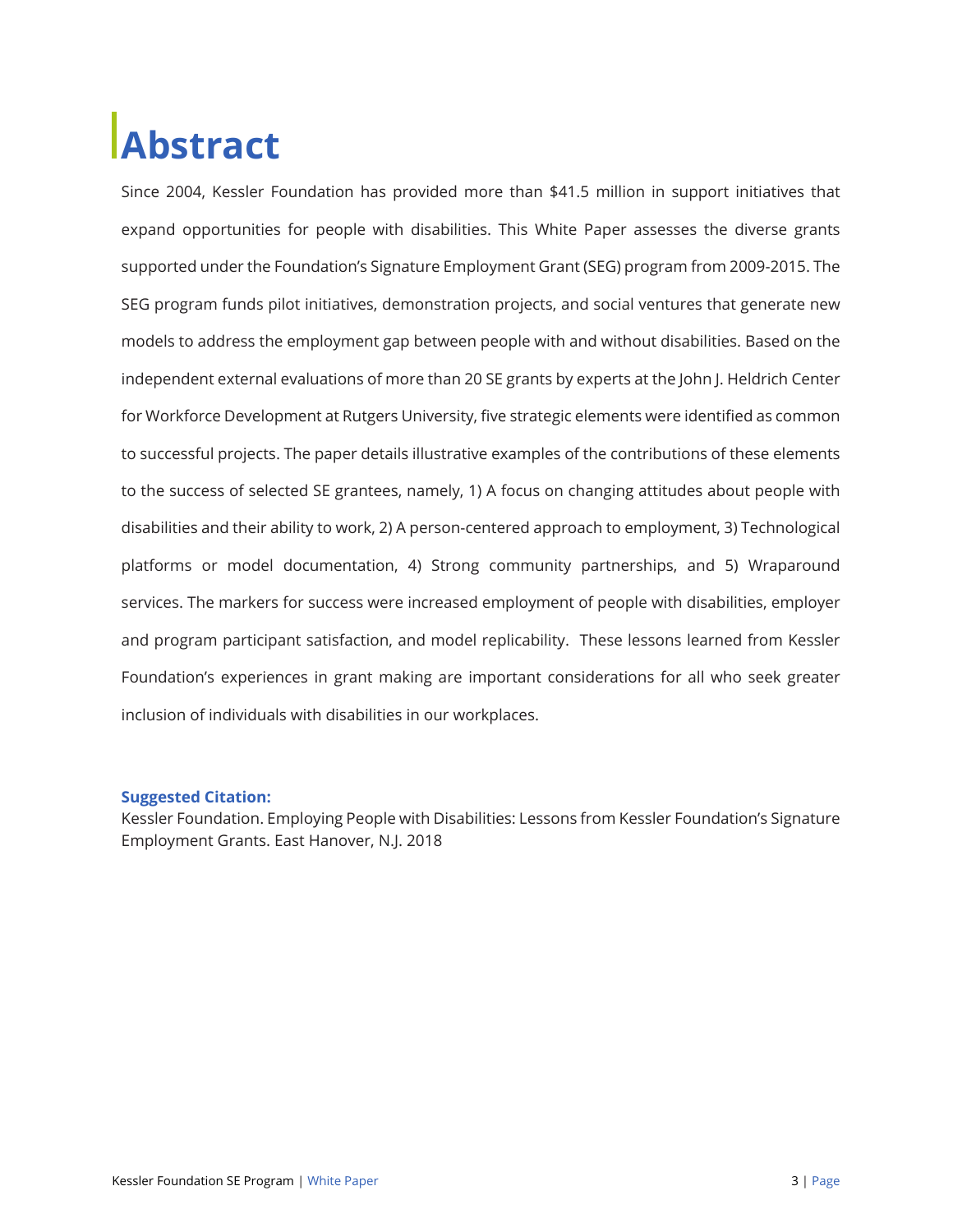## **Executive Summary**

Despite decades of state and federal policy making and funding for vocational rehabilitation, the employment outcomes for people with disabilities remain disappointingly weak. In 2016, the employment gap was 40.9 percent between adults of working age, with and without disabilities. Underlying these employment outcomes are the myriad challenges faced by people with disabilities including negative social norms, transportation, and critical healthcare and federal benefits that are potentially lost when employment is found.

At the same time, technology, federal efforts, nonprofit advocacy and novel approaches have the potential to address these barriers and improve inclusion of people with disabilities in the workforce. Understanding which approaches best support employment for people with disabilities is both an economic and social imperative for continued growth and community inclusion.

This White Paper assesses the diverse grants supported under Kessler Foundation's Signature Employment Grant (SEG) program from 2009-2015. The SEG program funds pilot initiatives, demonstration projects, or social ventures that generate new models to address the high unemployment and underemployment of individuals with disabilities. The paper identifies five best practices across a range of projects, bringing into one place the outstanding work of Kessler Foundation grantees and synthesizing learning from external grant evaluations. "Success" is defined by positive employment of people with disabilities, employer and program participant satisfaction, and model replicability. Indeed, more than 3,000 people with disabilities found work through these Kessler-funded projects.

In assessing more than 20 SE grants, five strategic elements emerged as success factors in employment programs for people with disabilities:

- A focus on changing attitudes about people with disabilities and their ability to work
- A person-centered approach to employment
- Technological platforms or model documentation
- Strong community partnerships
- Wraparound services

Efforts to change attitudes are particularly important for people with disabilities seeking employment, as negative social norms are often internalized, leading to low self-confidence and limited hope for employment prospects.

Several of Kessler's most successful grant projects used a person-centered approach. Personcentered approaches help job seekers identify the jobs and careers they are most interested in, rather than skills and limitations he or she may have and what jobs might be available. Confronting and discrediting myths and stereotypes about the limitations of persons with disabilities vis-à-vis employment is key for employers and participants alike.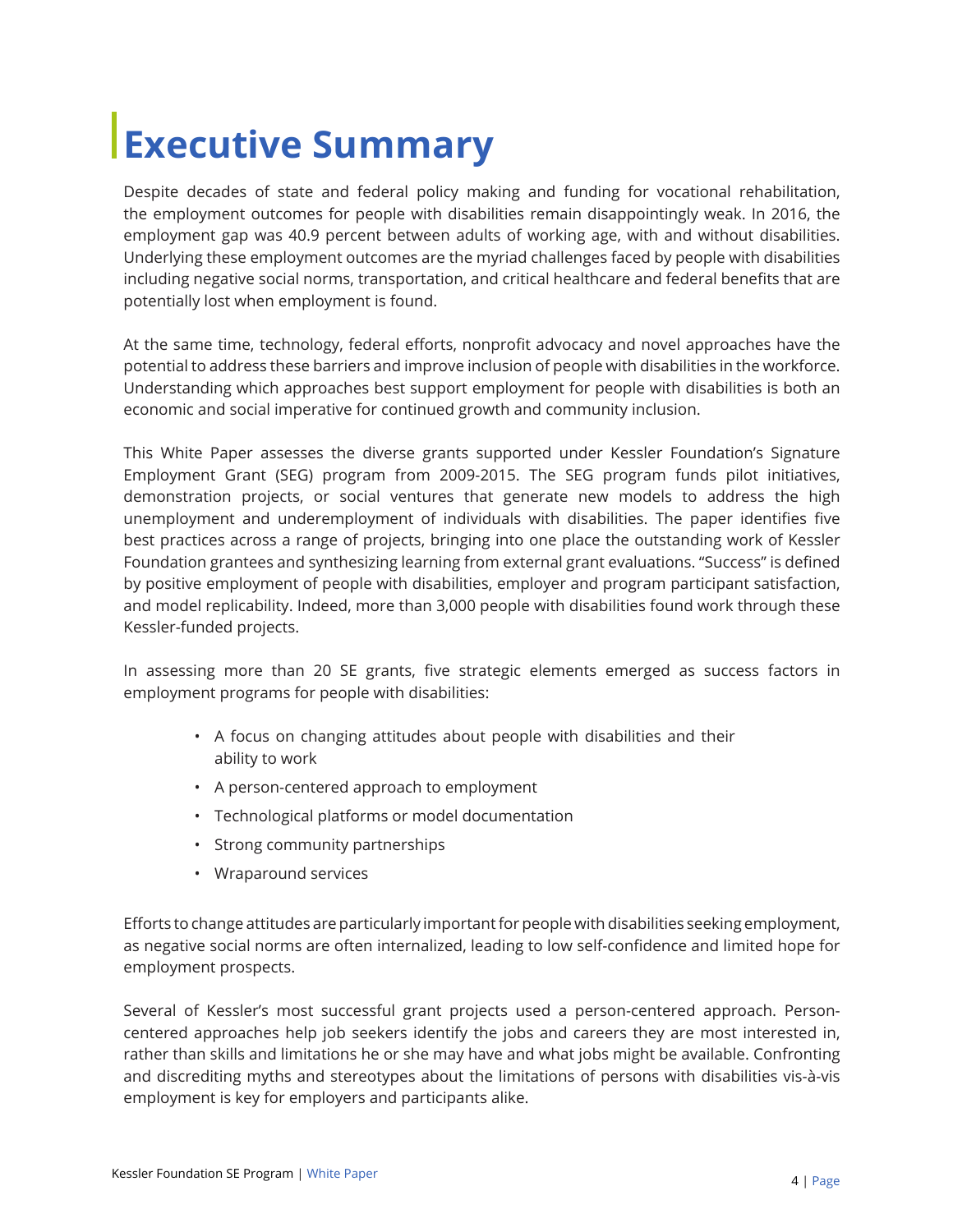## **Executive Summary (CONTING)**

Several of Kessler's SE grants developed innovative approaches to ensure that their models, if successful, could expand beyond the originally funded sites. For some, the collaborative nature of the partners (see below) was a key leverage point. The strongest grants, however, also developed customized technology platforms or resource guides that fundamentally allowed for greater ease of replicability and customization by others. New technology, however, could also prove challenging to implement.

Some grantees have deep experience developing innovative models and identifying and sharing best practices in the field using partners. In addition, strong partnerships are key to job development and placement. Several projects that needed to build such relationships found that a two-year project timeline was insufficient. Those organizations, however, that developed bridges between the disability and employer community achieved greater success. Oftentimes this was done through strong partnerships with local vocational rehabilitation offices or other nonprofit employment agencies for people with disabilities. However, some of the models also established specific staff roles to support both employees with disabilities as well as employers.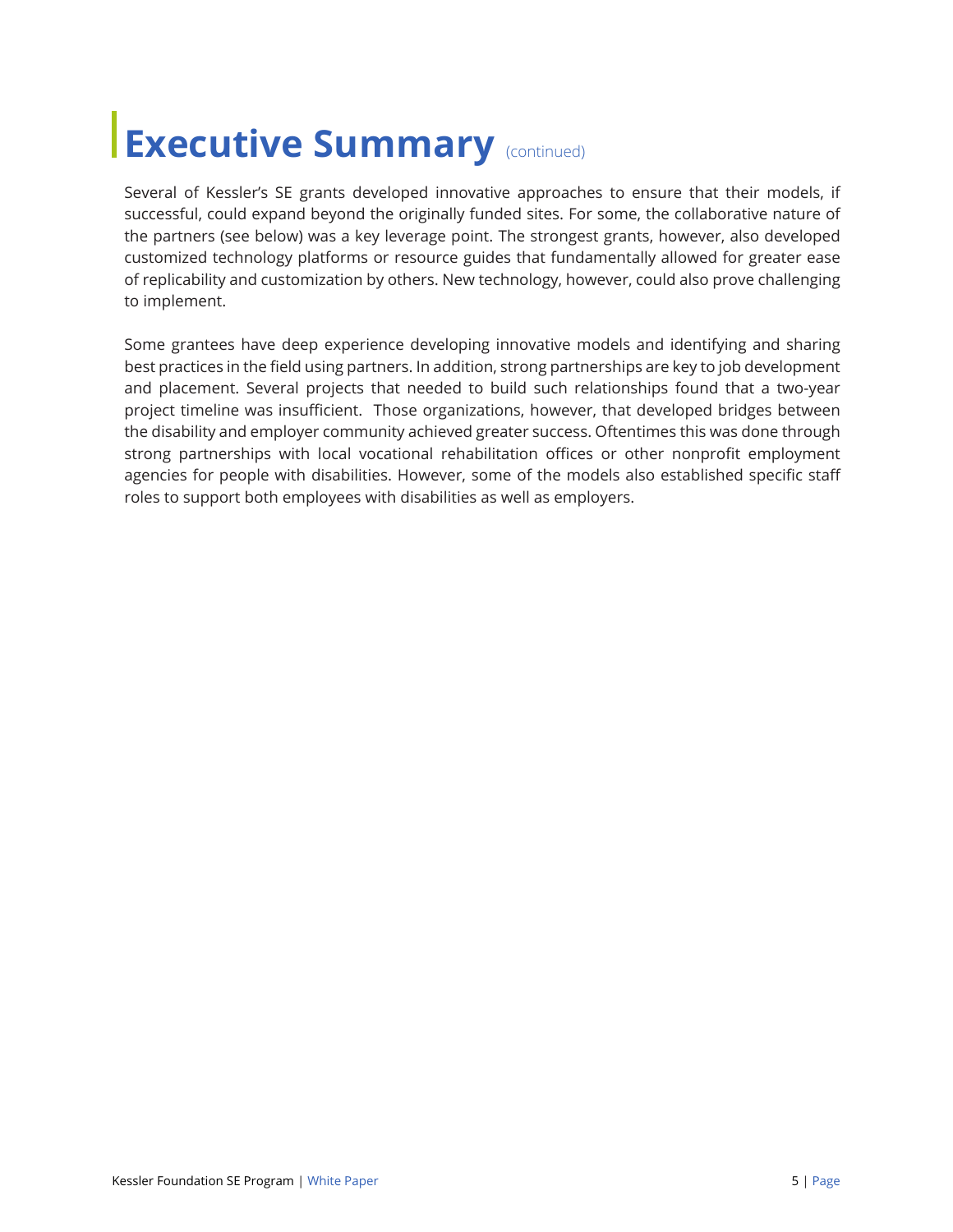## **Introduction**

Despite recent improvement in economic indicators, the employment rate for people with disabilities remains persistently lower than that of people without disabilities<sup>1</sup>. In 2016, the employment rate was 35.9 percent among individuals with disabilities ages 18 to 64 living in the community. In contrast, the employment rate was 76.8 percent for individuals without disabilities ages 18 to 64 who were living in the community<sup>2</sup>. This employment gap of 40.9 percent remains high despite decades of state and federal policy making and funding for vocational rehabilitation. Underlying the employment gap are the myriad challenges faced by people with disabilities in accessing employment including negative social norms about disability that limit people's potential, transportation, and a complex web of critical healthcare and federal benefits potentially lost when employment is found.

Although the employment gap remains significant, there are positive signs that indicate that people with disabilities are making progress in the labor market. The majority of people with disabilities are striving to work and demonstrating the willingness and the ability to overcome barriers to achieving success in the workplace, according to Kessler Foundation's 2015 national survey3. Technology, federal efforts, nonprofit advocacy and novel approaches have the potential to address these barriers and increase employment. Private resources, such as those provided by Kessler Foundation and other philanthropic organizations, are key to leveraging this potential by supporting experimentation and new models<sup>4</sup>.

During the past two years, the major economic indicators have shown steady improvement in employment for people with disabilities, bringing them closer to their pre-Great Recession employment levels. Moreover, the US Department of Labor sees "substantial potential" over the coming decade for job growth among people with disabilities in well-paying jobs<sup>5</sup>. Despite this good news, much work needs to be done before people with disabilities achieve employment parity with their nondisabled peers. Understanding what approaches best support employment for people with disabilities is both an economic and social imperative for continued growth and community inclusion.

The central goal of this White Paper (the Paper) is to identify best practices across a range of projects supported by Kessler Foundation's Signature Employment Grant (SEG) program and share lessons learned with other donors and actors in the field about employment of people with disabilities. This analysis reflects SE grants made by Kessler Foundation from 2009-2015, though results remain

<sup>1</sup> Carolann Murphy, "NTIDE March 2018 Jobs Report: Job Growth for Americans with Disabilities Reaches Two-Year Milestone," Kessler Foundation, 6 Apr. 2018, 20 Apr. 2018, <https://kesslerfoundation.org/content/ntide-march-2018-jobsreport-job-growth-americans-disabilities-reaches-two-year-milestone>.

<sup>2</sup> Andrew Houtenville and Eric Lauer, "2017 Annual Compendium of Disability Statistics: Section 2," Durham, NH: University of New Hampshire, Institute on Disability, 2017, 27 Apr. 2018, <https://disabilitycompendium.org/compendium/2017annual-disability-statistics-compendium?page=7>.

<sup>3</sup> The 2015 Kessler Foundation National Employment and Disability Survey was the first nationally validated survey of the workplace experiences of people with disabilities (>3,000 respondents). See Houtenville, Sundar, Keirns, Smith, Philips, Katz, and O'Neill.

<sup>4</sup> Krepcio, Kathy, Heidkamp, Maria, and Harrington, Laurie, "Strategies to Increase the Employment of People with Disabilities: An Analysis of the Transition to Work Grant Program," The John J. Heldrich Center for Workforce Development Edward J. Bloustein School of Planning and Public Policy Rutgers, The State University of New Jersey, Apr. 2009. Unpublished, available upon request.

<sup>5 &</sup>quot;Economic Picture of the Disability Community Project; Key points on Disability and Occupational Projections Tables," Bureau of Labor Statistics, U.S. Department of Labor and White House Council of Economic Advisors, 2014, 5 Jan. 2018, <https://www.dol.gov/odep/pdf/20141022-KeyPoints.pdf>.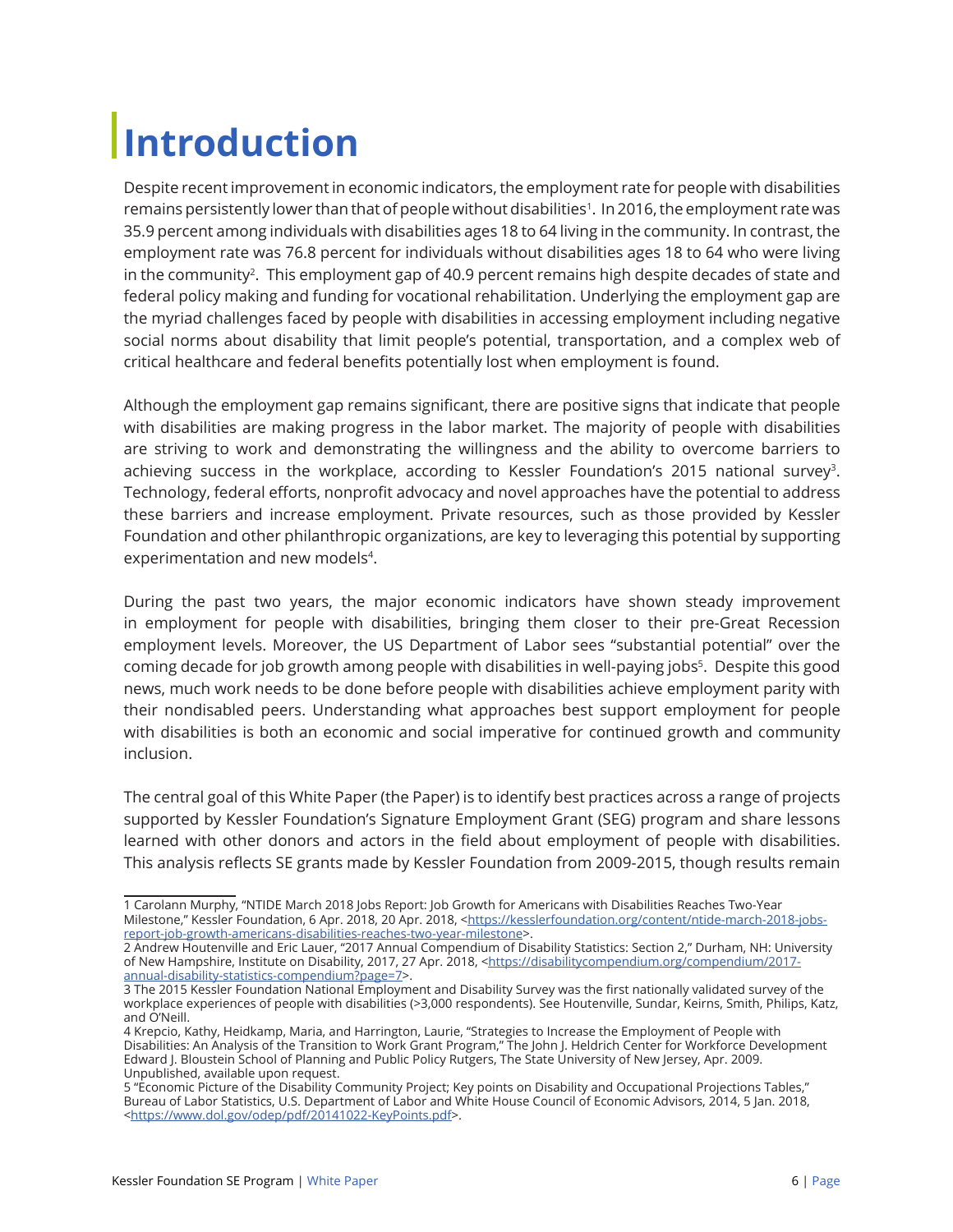## **Introduction** (continued)

preliminary for work supported in 20156. The research to inform this paper was obtained through document and website reviews, primarily comprehensive interim and final evaluations of the SE grants undertaken by the John J. Heldrich Center for Workforce Development at Rutgers, the State University of New Jersey<sup>7</sup>. Looking across diverse project models, the Paper assesses the grants as a cohort to identify tactics that led to success, defined as employment of people with disabilities, employer and program participant satisfaction, and model replicability. Overall, these projects have supported more than 3,000 people with disabilities to find meaningful employment.

The Paper seeks to bring into one place the outstanding work of Kessler Foundation grantees and synthesize learning from the Heldrich Center's evaluations of these grants. Looking across diverse project models, the Paper assesses the grants as a cohort to identify tactics that led to success. While funded by Kessler, the Heldrich Center conducted the evaluations<sup>8</sup> independently. Depending on the data available, the Heldrich Center used a variety of qualitative and quantitative methodologies, including site visits, surveys of participants, analyses of participant data and outcomes, and interviews with program staff and external stakeholders.

Kessler Foundation has an impressive record of disability funding in New Jersey along with a growing reputation nationally. Over the past 13 years, the Foundation has invested \$41.5 million in job training, employment and community programs for individuals with disabilities through its Signature, Community Employment and Special Initiative Grants. To support its efforts to strengthen the employment outcomes of people with disabilities, Kessler has sought to share its knowledge about employment for people with disabilities with its grantees and other donors, as well as national and state policymakers. Knowledge is shared in various ways, through communications, publications, and presentations, as well as events. For example, the Foundation's annual grantee symposium features leaders in the field addressing the latest developments and innovative approaches to strengthen the employment outcomes for people with disabilities.

This Paper seeks to address a key recommendation from the Heldrich Center that Kessler Foundation "step up efforts to document and publish lessons learned in an effort to share with the public, policymakers, and future grantees important practices and solutions that the Foundation is learning from its grantees<sup>9</sup>." It also supports Kessler's overall goal of the SEG program to stimulate ideas from the field that spark approaches to employment that can be replicated and scaled as models for policy change.

<sup>6</sup> See Appendix l for list of grants reviewed for this report. Not all SE grants during this timeframe are included. 7 The Heldrich Center is dedicated to improving employment and educational opportunities for people with disabilities by providing policymakers and program leaders with information about how to implement more effective disability employment policies and programs. It has conducted more than thirty process evaluations of disability employment programs and has also partnered with state and federal government entities to research, identify and test strategies to increase the hiring and retention of people with disabilities.

<sup>8</sup> The final evaluations of the projects included in this paper are available on request from info@kesslerfoundation.org 9 Krepcio, Heidkamp, and Harrington, Apr. 2009.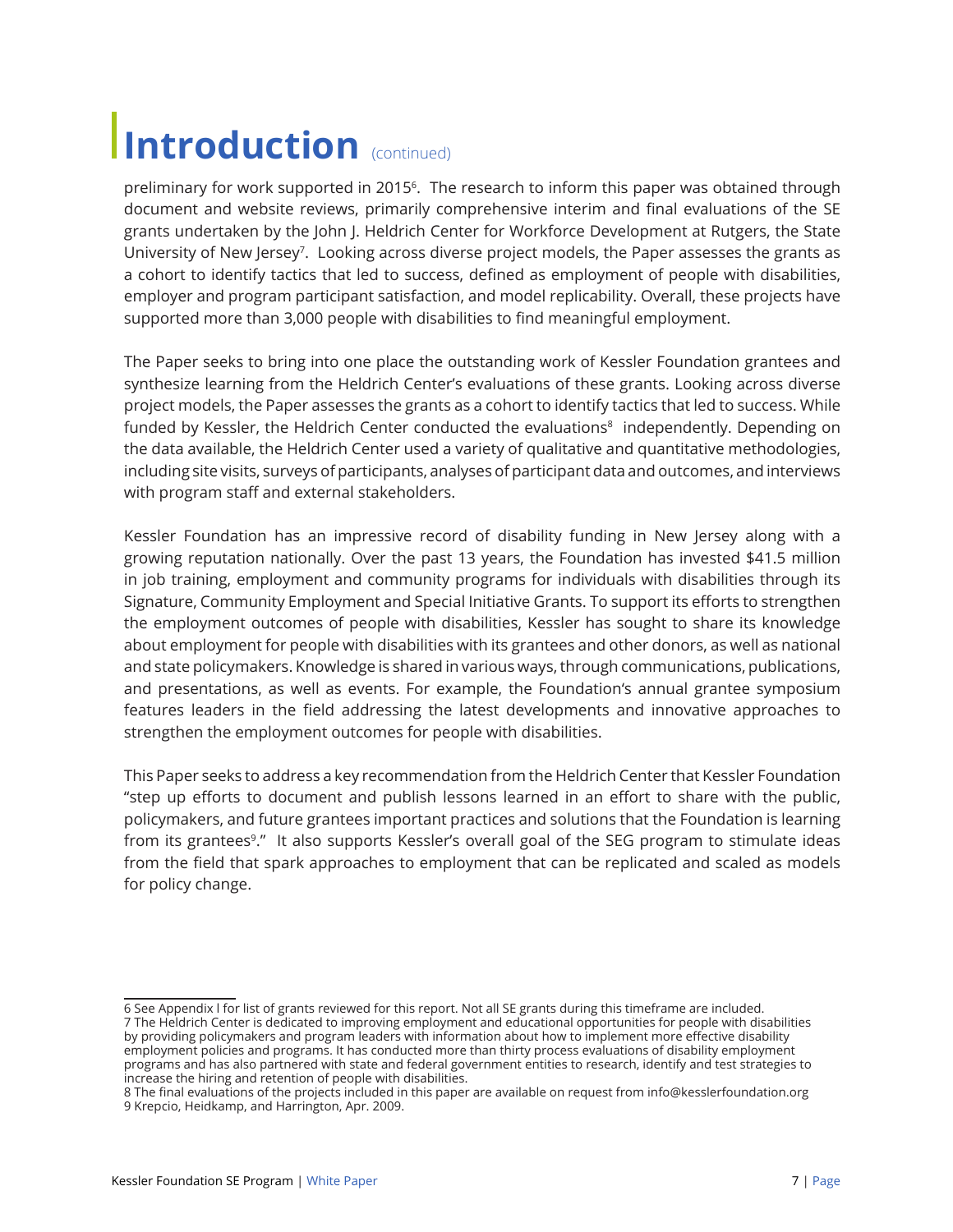## **Overview of Signature Employment Grants program**

Kessler Foundation's SEG program funds pilot initiatives, demonstration projects, and social ventures that generate new models to address the high unemployment and underemployment of individuals with disabilities. Organizations may apply for up to two years of funding with annual support ranging from \$100,000 to \$250,000. To help grantees increase their funding base and replicate their project models, Kessler requires grantees to secure 15 percent of the total project funding with matching funds.

Kessler prioritizes applicant organizations that employ staff members who self-identify as disabled, have a track record with collaborative partnerships, and propose cost-effective interventions that advance competitive employment or overcome employment barriers related to dependence on public assistance. Applicant organizations must have operating budgets greater than \$3,000,000.

Kessler Foundation values several other attributes of potential projects:

- Bold, innovative employment models with the potential for adaptation by public and private institutions to change the job market for Americans with disabilities;
- Collaborative or leveraged grant funding, especially funding sources less likely to support disability, such as community or economic development funds; and
- Capacity to implement new conceptual ideas to address employment barriers.

Kessler's SEG program offers a diverse sample of models to address the employment of people with disabilities. Over the years, SE grants have engaged a range of partners including educational agencies, service providers, advocacy organizations, employers and businesses, government agencies, places of worship and workforce development agencies. This Paper will not attempt to analyze successful approaches tailored to specific types of agencies, such as a 2012 research brief by Kessler entitled, "Strategies to Support Employer-Driven Initiatives to Recruit and Retain Employees with Disabilities". 10

Rather, it will look across these approaches to identify tactics that support success across program models. For a listing of the grants and program categories reviewed in this Paper, see Table 1. Appendix I provides fuller descriptions of the grants.

<sup>10</sup> Elaine Katz, Meg O'Connell, and Robert Nicholas, "Strategies to Support Employer-Driven Initiatives to Recruit and Retain Employees with Disabilities," The John J. Heldrich Center for Workforce Development and Kessler Foundation, Jun. 2012, 27 Apr. 2018, <http://www.heldrich.rutgers.edu/sites/default/files/products/uploads/Employer\_Driven\_Initiatives\_ Final.pdf>.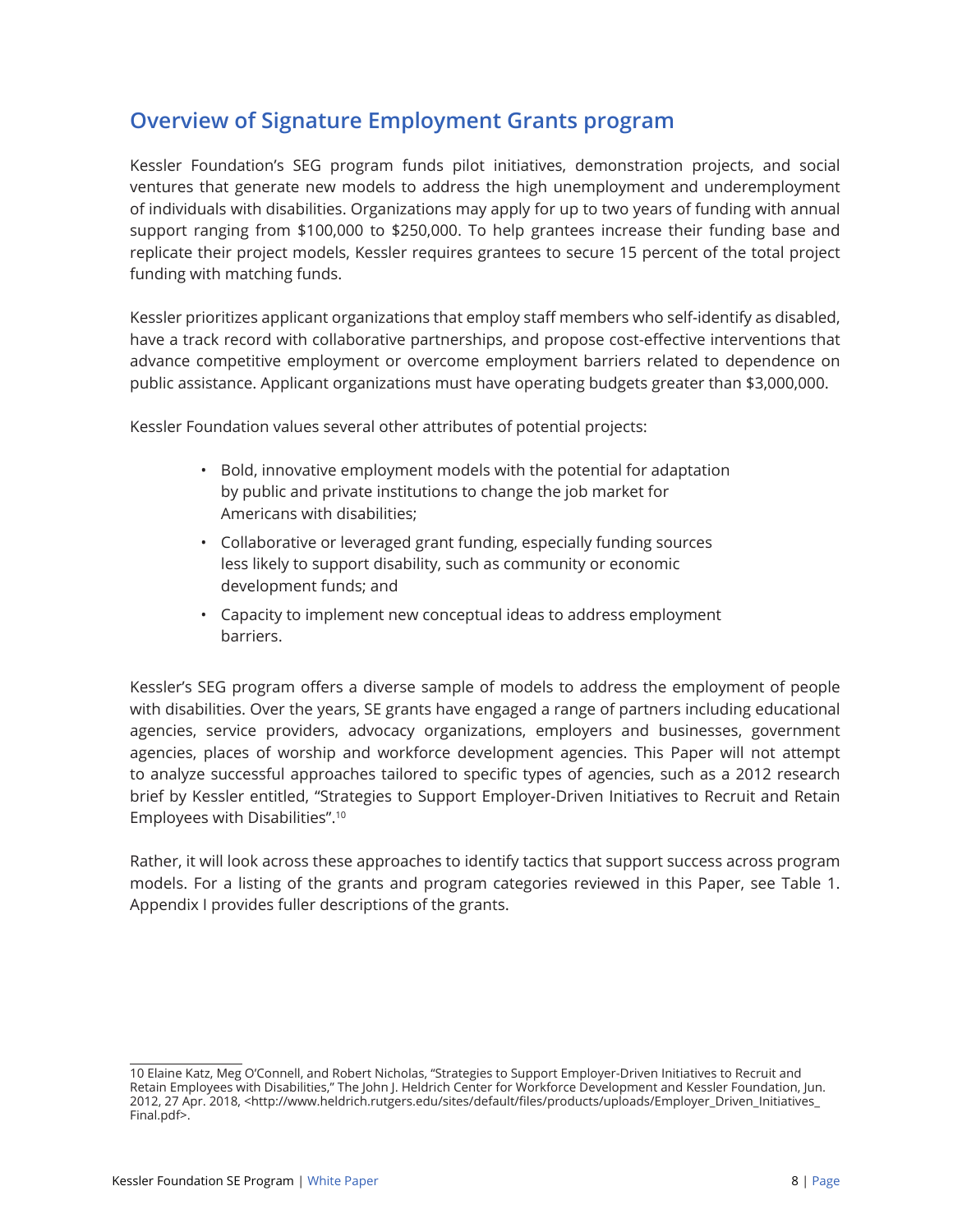## **Findings**

After analyzing more than five years of grant making by Kessler Foundation's national SEG program, several key lessons emerged about elements of success that transcended program model focus. Success was broadly defined by improving the employment outcomes of persons with disabilities, participants' and employer satisfaction with the program, and potential for model replication. Due to data limitations, it was not possible to apply a cost-benefit analysis or not to compare the number of jobs created. The Paper was based on qualitative methods of assessment focused on the program elements related to employment within the SEG projects and relied on the Heldrich Center evaluations as an objective gauge of overall project success and identification of project characteristics that supported this success.

In assessing more than 20 grants, five strategic elements emerged as key factors for success in projects supporting disability employment:

- **1. A focus on changing attitudes** about people with disabilities and their ability to work.
- **2. A person-centered approach to employment**.
- **3. Technological platforms or model documentation** that facilitated program sharing and/or replication.
- **4. Strong community partnerships** either leveraging current partnerships or building partnerships to strengthen connections between disability and employment communities.
- **5. Wraparound services** to ensure that factors relevant to success in the workplace, such as transportation needs, did not impede employment efforts.

Each SEG grant targets different populations of people with disabilities in different geographies and varies in terms of project lifetime. At times, Kessler supported organizations that had just begun to test an innovative approach and other times, the project had already launched its model before receiving funding. Employment models for people with disabilities would benefit from longer-term funding and evaluation to capture the myriad benefits accrued to participants, family members and employers, and to identify the most cost-effective approaches. Many of these programs are still at the early stages of implementation and longer-term assessment is needed to assess sustainability of results and to understand the duration of start-up funding, needed in order to achieve success.

The Paper provides qualitative assessments across SEG grants, using the data provided to highlight the high-level lessons from Kessler's grants program. Most of the examples included here were identified as the 'best of the best' and corroborated by the Heldrich Center evaluations and Kessler's internal assessments. Some examples shared demonstrate strength in one or more of the approaches, but may not have delivered the same employment outcomes or overall success. Nonetheless, the strong aspects of their model are shared here to provide additional tangible examples of how these approaches can be implemented in diverse employment program models. An effort was also made to include examples of projects that lacked these strategic elements, or explanations when organizations struggled with execution.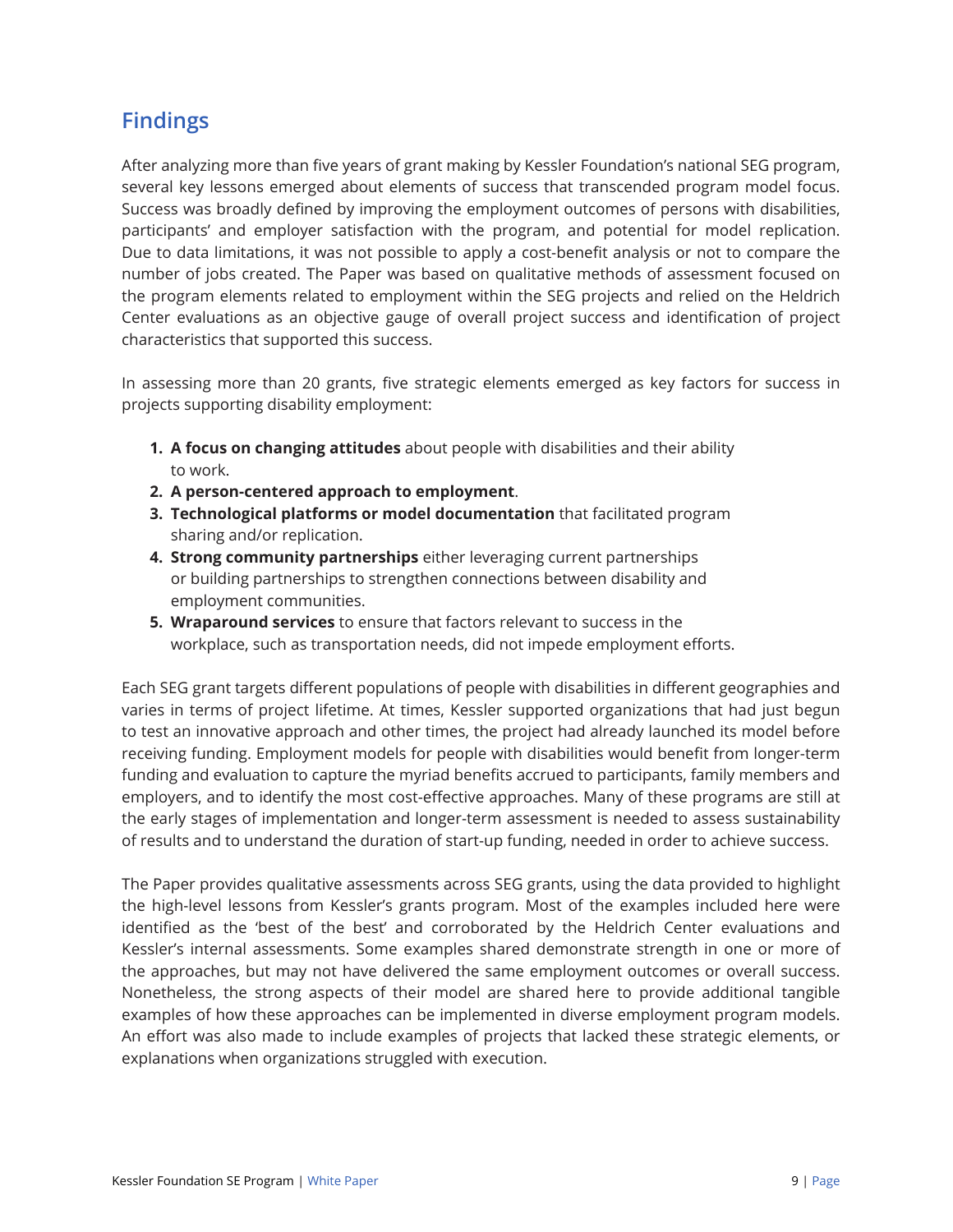## **Findings** (continued)

Many of the organizations leading SE grants have well-established leadership, staffing, collaborative community relationships, reliable funding and long-standing reputations, which are also key to program success. It is important to note that these organizational strengths fueled project success, and Kessler staff assessed such elements during the grant proposal process. Table 2, Organizational Elements of Success, explores these fundamentals of organizational strength in more detail.

## Seek to change attitudes about people with disabilities

In order to support employees with disabilities, their families, service providers and employers, some of the most successful SE grants included a specific focus on shifting negative attitudes about the abilities and employability of people with disabilities. Confronting and discrediting myths and stereotypes about the limitations of persons with disabilities vis-à-vis employment is key for employers and participants alike.

Efforts to change attitudes are particularly important for people with disabilities seeking employment, as negative social norms are often internalized, leading to low self-confidence and limited potential for employment prospects. San Diego State University's Bridging the Gap from College to Careers (C2C) seeks to dismantle those barriers before they can impede the careers of students with disability. A partnership of San Diego State University's Interwork Institute, PolicyWorks, University of California at Berkeley, San Diego State University, and California State University, C2C builds on a pioneering

**S**ome of the most Successful SE grants included a specific focus on shifting negative attitudes about the abilities and employability of people with disabilities.

college-level course, "Professional Development and Disability," created at Berkeley to provide a comprehensive array of experiences around the curriculum, including peer mentoring, internships, and placement services.

Students earn college credit for this course, which improves students' understanding of selfpresentation and self-esteem and strengthens positive attitudes, beliefs and expectations of their employment prospects. The Heldrich Center's evaluation of C2C noted that:

*the program helped to instill in them confidence and self-esteem that is often lacking in individuals with disabilities with regard to work and careers. The Professional Development and Disability course dispelled traditional stereotypes about people with disabilities…. Program staff believe that the program has been highly empowering to participants and should be rolled out more widely to other colleges and possibly other settings beyond higher education.<sup>11</sup>*

The C2C curriculum focuses on helping students overcome the fear and lack of confidence related to work. This is accomplished through practical exercises, such as mock interviews, through the

<sup>11</sup> Unless otherwise noted, all quotes come from Heldrich Center evaluations of the projects.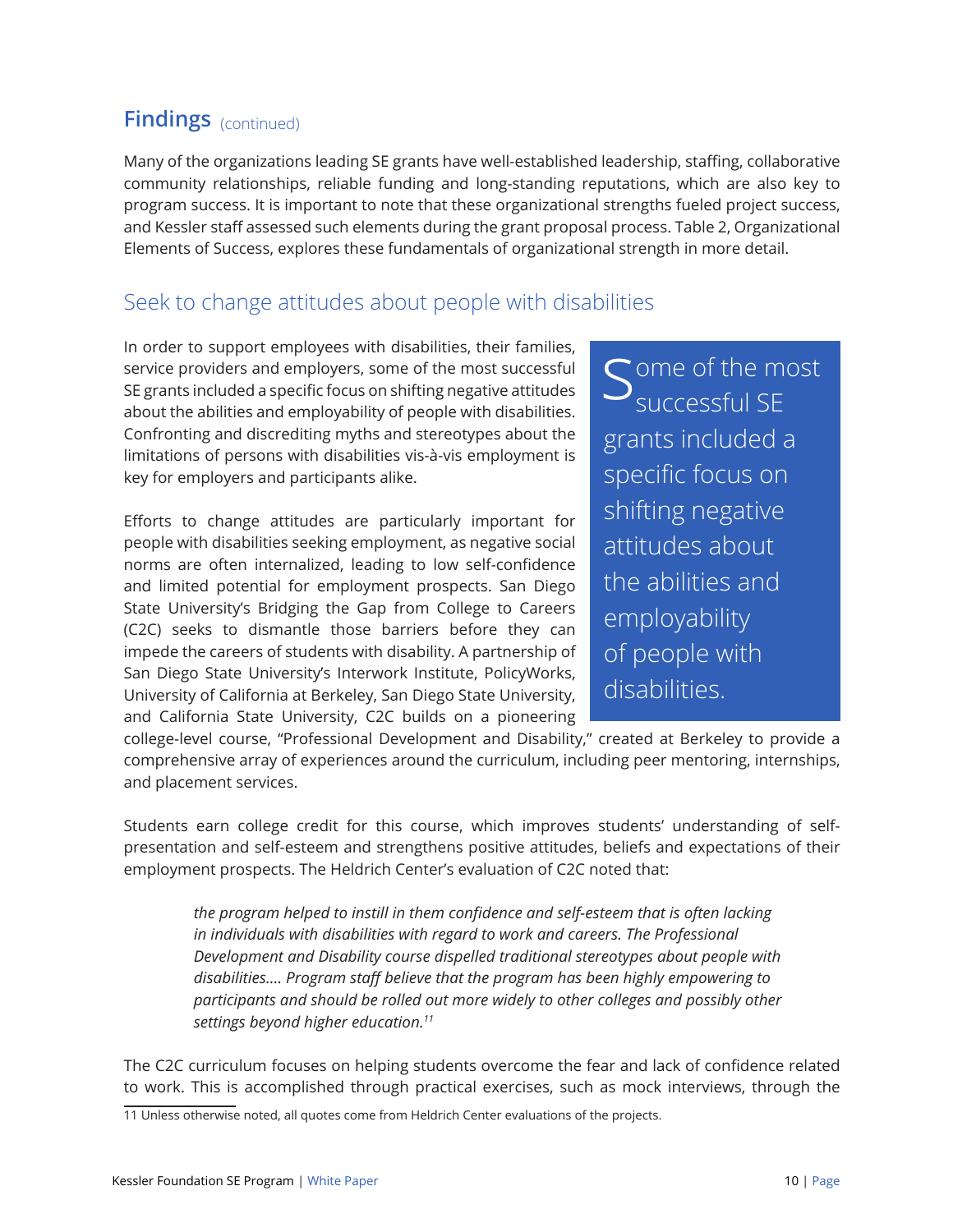## Seek to change attitudes about people with disabilities (continued)

curriculum readings and discussions, and through peer mentors. As recent graduates with disabilities or current college students with disabilities, the mentors provide peer advice to help students confidently chart and navigate their career paths. Given their own college and work experiences as people with disabilities, many established trust and rapport in guiding students through issues that are often very personal and private.

Initial surveys showed that the majority of students had serious concerns about stigma and employer attitudes toward people with disabilities. Results from pre/post-test surveys revealed dramatic improvements in attitudes and perceptions about work and their ability to compete successfully in the marketplace. One Berkeley student noted, "It was transformational. I'll never be the same. I'll always be proud and confident."12 The program seemed to help students overcome internalized ableism (systemic discrimination or prejudice against people with disabilities).

A student at Fullerton shared that, "Some people might be focused on their own disability and how stigmatized they feel while golden opportunities pass them by. *This class tackles our ideas about disability and changes how we view our own disability* …. I felt more confident about going out and networking and taking steps to get the job that I wanted − not the one that will have me." <sup>13</sup>

AHEDD's MY BEST program educated individuals with disabilities on the benefits of employment and introduced them to the work incentive programs that allow individuals with disabilities to work and still maintain critical public benefits. The Heldrich Center evaluation found that MY BEST, "was highly successful and effective." Ultimately, 238 individuals found employment and 79 took advantage of work incentives. MY BEST staff noted that an ongoing challenge was "re-programming long-held beliefs about their own capabilities and debunking notions about participants' inability to work that had been drilled into them for most of their educational careers." In focus groups, many expressed concerns that their disability made them unemployable and incompetent in the eyes of employers. They were also concerned that earning income would cause them to lose public benefits.

With the support of MY BEST staff, participants were able to build confidence and prove to themselves that they could handle a job. Some participants were uncertain that they would be able to handle day-to-day issues such as navigating public transportation and managing a work day with few breaks. With the help of their employment coordinators, participants said they learned that they could perform most of the tasks that would be expected of them, and with minor accommodations, be just as successful on the job as their able-bodied co-workers.

Similarly, Access Living's Realizing Education and Advancement for Disabled Youth (READY) program helps students with disabilities build pride in their identity. Access Living is an independent living center focused on enabling Chicagoans with disabilities to live fully engaged and self-directed lives. Supported by Kessler in 2015, READY uses a person-centered model to support youth with disabilities transitioning out of the Chicago public high school system to gain access to college or employment. It addresses the barriers beyond high school and provides tools and resources for youth with disabilities that build a foundation for success in college and the work force. As one

<sup>12</sup> Kessler Foundation internal report from SE grantee (C2C).

<sup>13</sup> Ibid.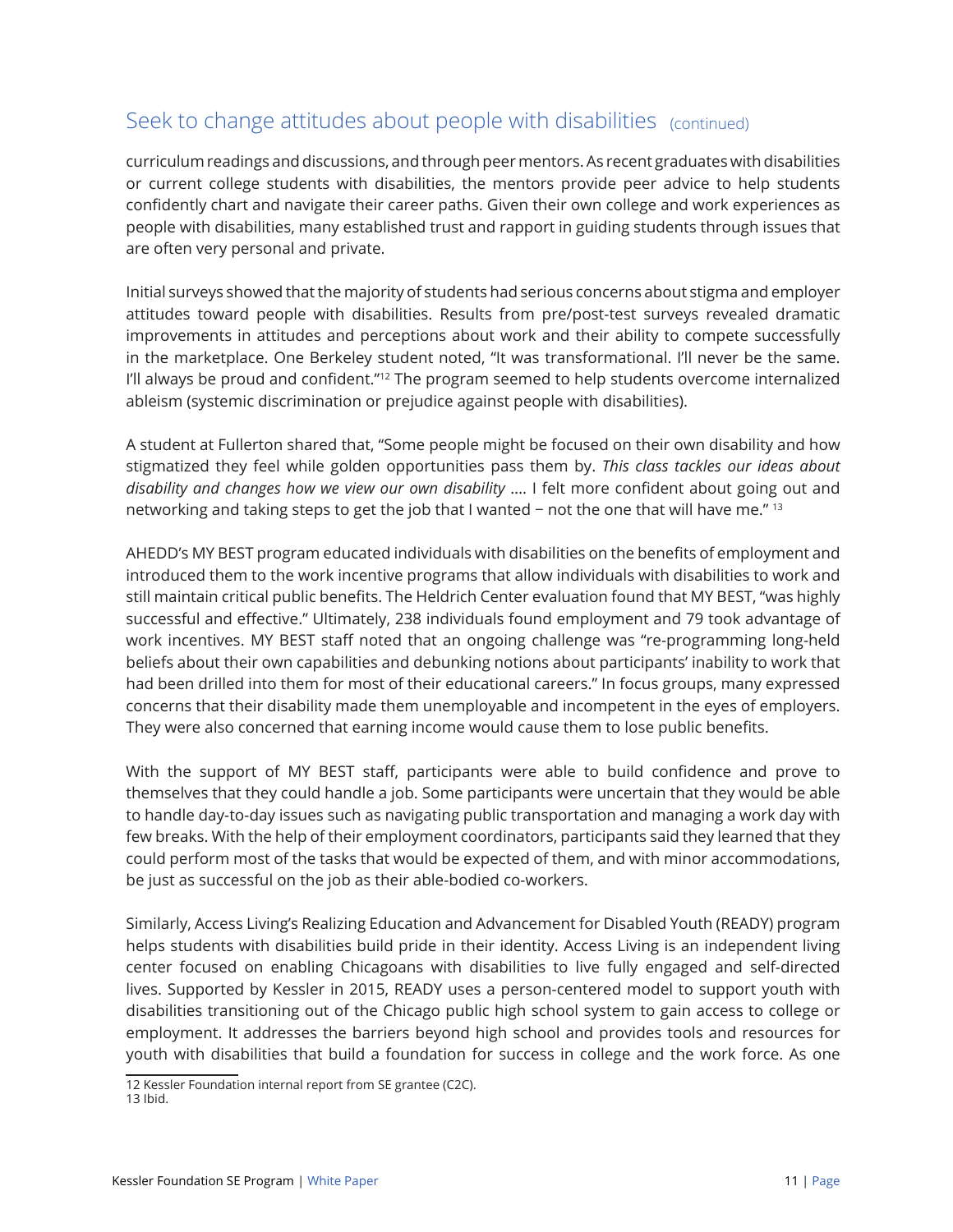## Seek to change attitudes about people with disabilities (continued)

READY staff member described, the curriculum and the program, empower students to "… own who they are and battle the stigma of disability."

One noteworthy strength of the READY program is that many of its school and office staff have disabilities and can relate to the participants' challenges. They provide a real-life example of the possibilities for individuals with disabilities in the workforce and in higher education. In surveys, participants noted that the staff with disabilities embodied the skills and success they were seeking, thus motivating and building confidence in students. Access Living also offers its business partners disability awareness and accommodation training, anticipating that "these organizations will improve their disability awareness and aptitude, making it easier for people with disabilities to be placed in employment in the future."

As READY staff identified, support is also needed to change the attitudes of employers and family members alike, who might have limited experience working with people with disabilities or engaging in the competitive job market, respectively. For example, in 2013 Kessler supported the Easter Seals of Greater Washington Baltimore Region to expand its Veterans Staffing Network (VSN), a social enterprise staffing agency dedicated to getting US veterans, reservists, wounded warriors and spouses into the civilian workforce. The program focuses on three primary elements: providing job coaching, identifying job opportunities and recruiting job seekers. The goal was not to simply get veterans jobs in a cost-effective manner, but to support self-sufficiency, meaningful careers, and community integration.

VSN educates both employers and veterans about the potential of people with disabilities and families. Its website debunks misperceptions about wounded warriors and shares the many contributions and assets veterans can bring to an employer, such as integrity, respect for procedure and strength and determination in addressing adversity. VSN also explains the importance of disability pride, self-advocacy, and the Americans with Disabilities Act (ADA). Understanding that a disability is not a barrier to employment helps ensure that veterans and employers can understand and work well with one another. At the same time, VSN seeks out and develops partnerships with companies that already see the value in hiring veterans, and emphasizes the long-term benefits of hiring veterans who often have the characteristics they are looking for (disciplined, team oriented, hard worker, etc.), even if they lack the desired background or certification needed.

Similarly, the Putting Faith to Work (PFTW) project shared that staff and congregations spent significant time and energy shifting attitudes about people with disabilities. The project, a replication and scaling of a Kessler Community Employment pilot grant in Minnesota, brought together four University Centers for Excellence in Developmental Disabilities (Kentucky, Minnesota, Tennessee, and Texas) that are members of the National Collaborative on Faith and Disability, to partner with local faith-based communities in each state. The project strengthened the ability of 27 congregations to support people with disabilities as they find and maintain employment aligned with their gifts, passions, and skills. The model is grounded with person-centered planning, such as support for resume writing and interview skills, and is implemented through identification of job opportunities and community support for job seekers.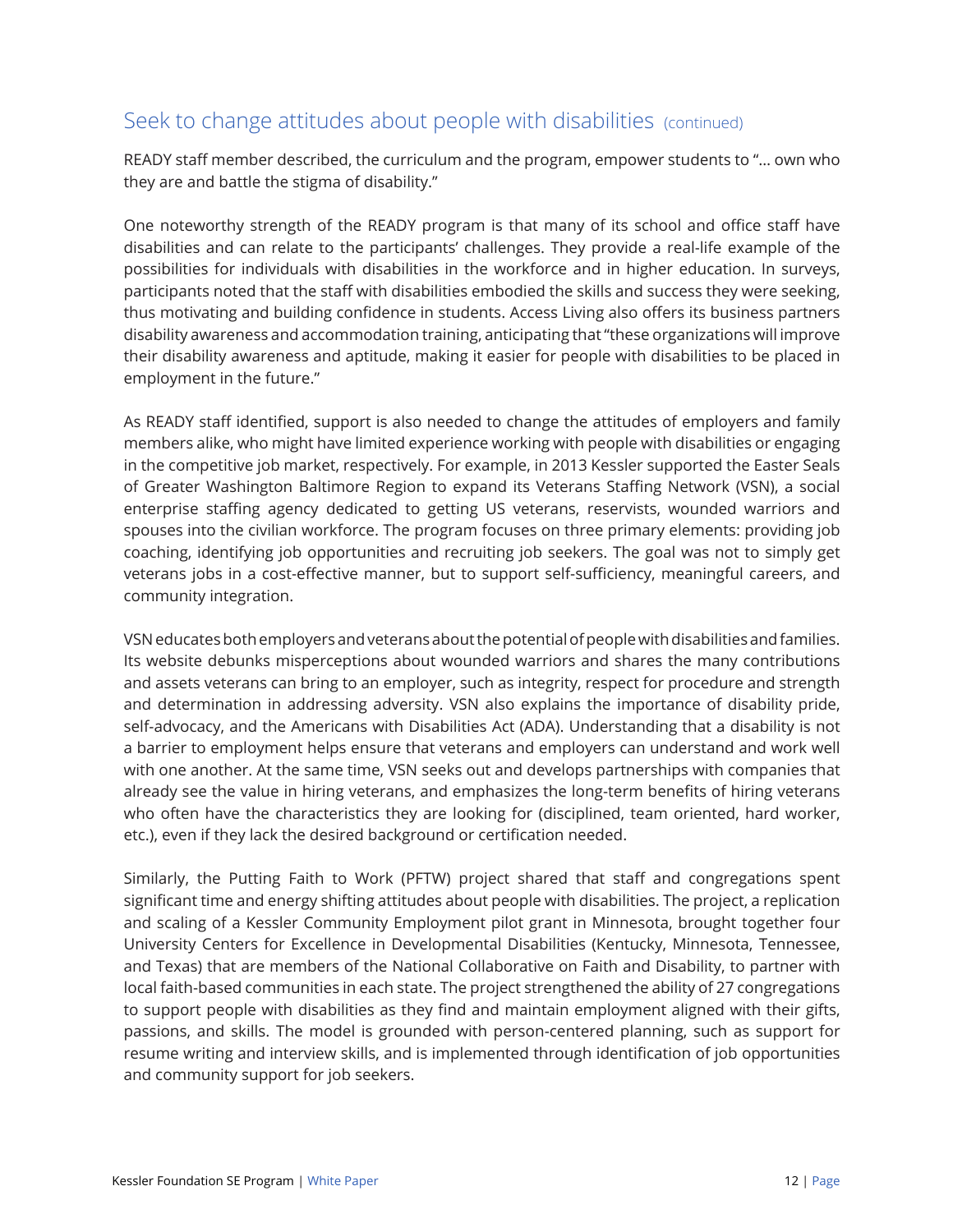### Seek to change attitudes about people with disabilities (continued)

It was important to address the low expectations that communities and people with disabilities had about employment prospects. The project often needed to challenge assumptions about what was desired and possible, shifting expectations from sheltered and segregated work settings to a wider set of job opportunities within the community. Many congregations came to the realization that people with disabilities can have fulfilling, successful employment experiences. Parents also gained a greater awareness about the employment and post-secondary educational opportunities for their children with disabilities. Overall, congregations were struck by the ways in which this was much more than just getting people jobs, but also about helping people discover and share their gifts, experience belonging, and develop new relationships. Fundamentally, the project helped shift attitudes from 'we should help' these members find employment to a fundamental appreciation of the contributions that people with disabilities can make in the workplace and faith communities.

Yet, such attitude change remained a challenge for PFTW as well as other projects. The Heldrich Center evaluation found that families were often protective and hesitant to expose family members to the challenge of a competitive workplace, a common obstacle for workforce development programs for people with disabilities. PFTW staff sought to provide congregations with new ways of looking at such barriers. As opposed to assuming that disability accommodations and discrimination precluded employment prospects, the staff helped congregations and families see them as 'something to be figured out' and provided the tools to do so. In other projects, the societal norms that limit the potential of people with disabilities hindered their search for paid work or the family support needed to facilitate it. Without significant efforts to break down these barriers, employment success was more limited.

### Implement a person-centered approach to employment

Complementing efforts to combat stigma, there is increasing momentum to utilize a person-centered approach to employment for people with disabilities. Many traditional employment programs for people with disabilities seek to identify employment opportunities and then support people with disabilities to develop the skills and experiences to compete for these jobs and obtain the needed accommodations.

In contrast, person-centered approaches help job seekers identify the jobs and careers they are most interested in, rather than the skills and limitations he or she may have and what jobs might be available. The Institute for Community Inclusion defines person-centered planning as an approach to career planning that "uses job seekers' dreams, goals, personal preferences, interests, and needs as the cornerstone of the career planning process."<sup>14</sup> Helen Sanderson opines that "It is based on a completely different way of seeing and working with people with disabilities which is fundamentally about sharing power and community inclusion."<sup>15</sup> Fundamentally, person-centered approaches focus on strengths and abilities, respect for the aspirations of individuals with disabilities and a longer-term vision of a career, rather than job placement. 16

<sup>14</sup> Colleen Condon, Kristen Fichera, and Danielle Dreilinger, "More Than Just a Job: Person-Centered Career Planning," Institute for Community Inclusion, Oct. 2003, 11 Jan. 2018, <http://www.communityinclusion.org/article.php?article\_id=16>. 15 "Exploring and Implementing Person Centered Approaches," NSW Department of Ageing, Disability and Home Care, 2009, 5 Apr. 2018, <https://www.adhc.nsw.gov.au/\_\_data/assets/file/0005/228290/DADHC\_PersonCentred201208.pdf>. 16 Bruce Menchetti, "Creating a Personal Career Plan," Brain Injury Association of Florida, Inc., 2005, 10 Apr. 2018, <http:// www.byyourside.org/documents/Creating-a-Personal-Career-Plan.pdf>.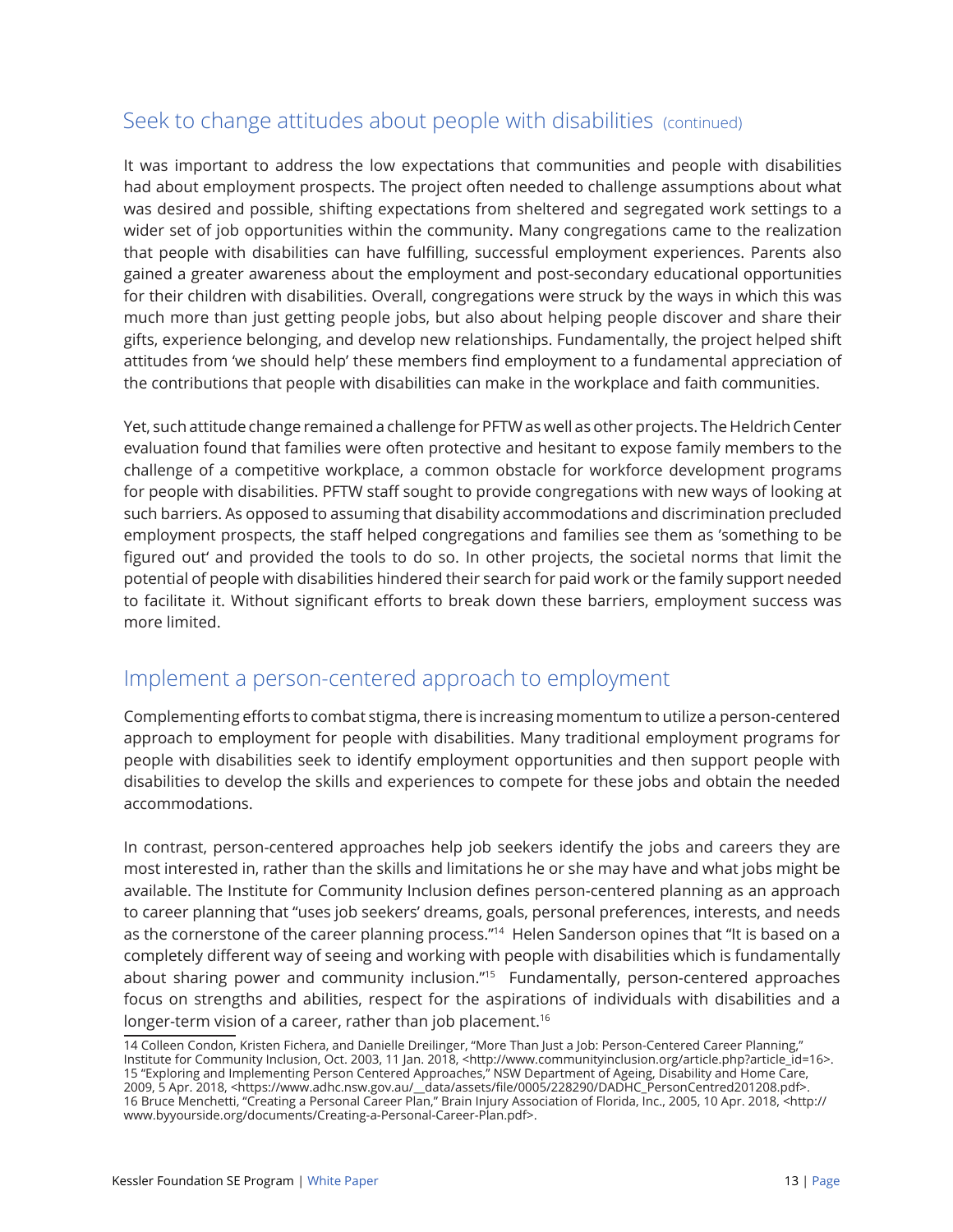### Implement a person-centered approach to employment (continued)

Several of Kessler's most successful grant projects used a person-centered approach. While Putting Faith to Work (PFTW) provides a flexible model for congregations to approach employment for people with disabilities, an individualized, person-centered approach is central to its model and how partners supported job seekers. Congregations were committed to individualized service, which started with the planning meeting, involving the job seeker, family members, and other important support people in the job seeker's life. One staff member described the approach as, "Getting to the bottom of who they are and what they can and want to do, and getting them to visualize themselves in the world of work, was most important."

Rather than having a bank of jobs to fill, congregations sought out the best job match for members with disabilities. As one participant noted, "my disability is no longer at the forefront of my employment plan…. I am not "someone with a disability who is looking for employment," but rather "someone looking for employment who happens to have a noticeable disability."17

Congregational teams focused on the job seekers' strengths and interests, rather than deficits. PFTW supported congregations to identify the best job match for each participant given their strengths and passions. Congregations could then use their social networks to identify job opportunities or other supports for job seekers. Courtney Evans Taylor, site coordinator of the Tennessee location, noted that "Members with disabilities are being introduced to their congregation in ways that focus on their strengths instead of their deficits. They are becoming better known in their own communities, and families have a support system that they can count on."<sup>18</sup> Critical to using a strength-based approach, however, was also changing attitudes, as noted above.

In 2015, Kessler provided a SE grant to the Supported Employment Enterprise Corporation (SEEC). Through a consortium of five supported employment providers (SEEC, Compass, Inc., Arc of Howard County, Arc of Central Chesapeake, and the Spring Dell Center) and Maryland's Developmental Disabilities Administration and Department of Disabilities, the project seeks to effect systemic and policy changes throughout the state by addressing the core barriers to employment for people with developmental disabilities. Central to these changes is the requirement that the partner organizations provide comprehensive training on customized employment. As the Heldrich Center report reiterates,

*The traditional model for organizations providing support to individuals with disabilities sought to mold job seekers to fit current job openings. Customized employment, however, takes a person-centered approach. Customized employment takes place over three stages — discovery, job development, and systematic instruction — to explore job seekers' interests and create the job that works for them.*

The SEEC project focused intensely on staff capacity to support job-seekers through a personcentered approach throughout the employment process. Service providers attended a three-day training program presented by Marc Gold & Associates,<sup>19</sup> and then gained practical experience with

<sup>17</sup> Putting Faith to Work: A Guide for Congregations and Communities," Vanderbilt Kennedy Center, Vanderbilt University, 2016, 20 Apr. 2018, <https://ici.umn.edu/index.php?products/view/938>.

<sup>18</sup> Kessler Foundation internal report from SE grantee (PFTW).

<sup>19</sup> Marc Gold & Associates provides training and technical assistance to systems, agencies, and families interested in complete community participation of people with significant disabilities.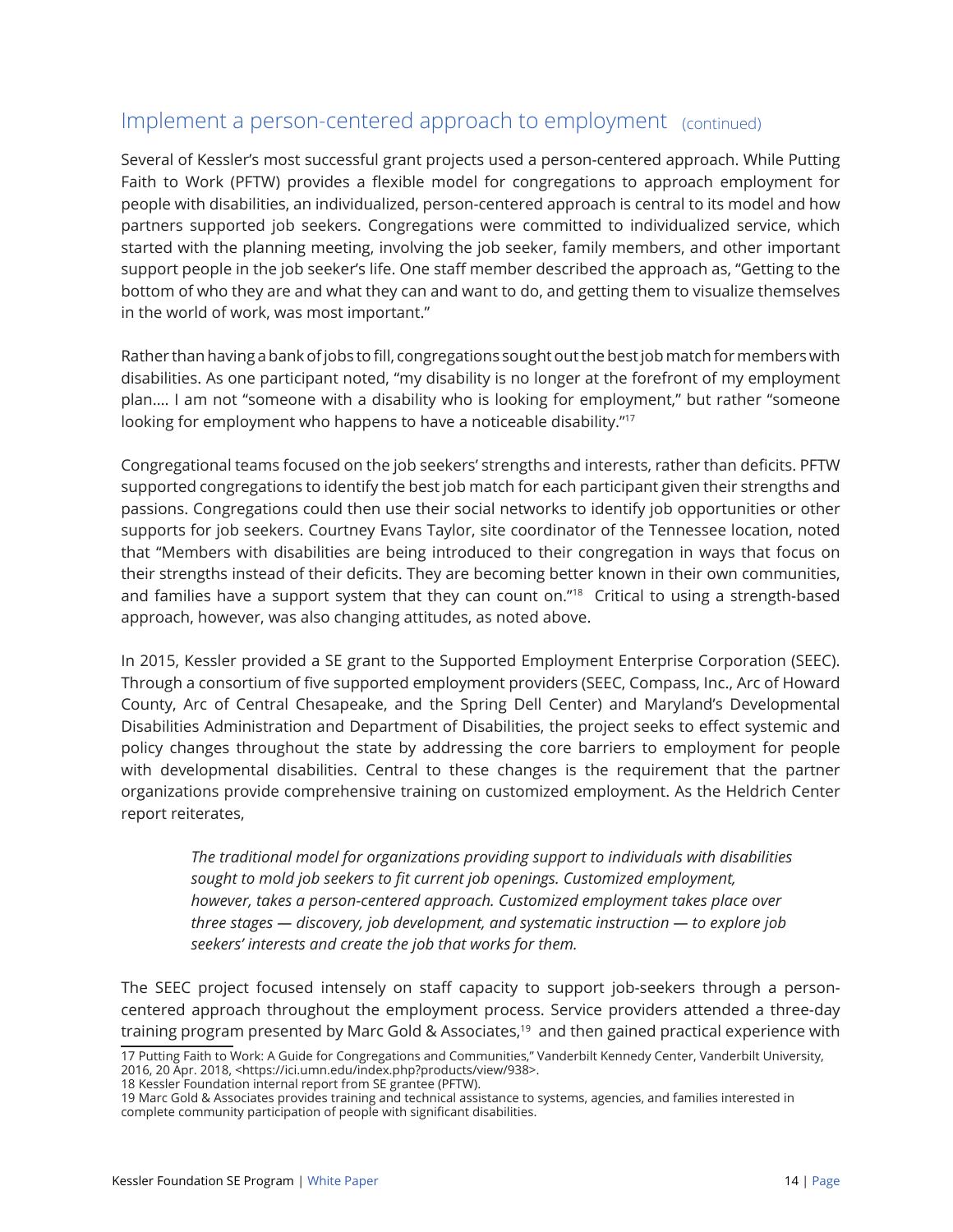### Implement a person-centered approach to employment (continued)

the approach to earn certification in customized employment. Staff began by undertaking an intense discovery process, meeting with the job seeker and their personal and professional network to understand their goals, skills and interests. During job development, staff targets potential employers that align with the job seekers' interests to identify and shape job opportunities based on their skills and business needs. Finally, the staff supported job seekers to learn their job responsibilities and receive systematic instruction on the job. This approach, coupled with customized benefits planning, provided comprehensive support for each job seeker.

The evaluation findings affirmed the strength of a person-centered approach. Participants increased their confidence, ability to articulate their desires and dislikes, and control over their day-to-day schedules. Rather than settling for any job, the process encouraged job seekers with disabilities to find work about which they could be passionate. Exemplifying the shift is one participant in the SEEC project who had received services for nine years, but not found employment. Using a person-centered process helped staff more thoroughly understand the participant's interests and identify an employment placement that the participant enthusiastically accepted. To implement this shift, the Heldrich Center found that local service providers made several changes including "hiring additional staff, creating new departments, changing job requirements, and revising staff roles."

Access Living's READY program also uses a person-centered approach. READY helps students identify their postsecondary goals to develop personal advancement plans with a clear and precise strategy for attaining their goals. Students elaborate their future education or employment goals and develop a plan to achieve them. READY coordinators track the completion of those tasks and objectives, and help participants stay on track. Importantly, students can choose either a vocational or postsecondary educational track — a model that moves beyond the 'vocational for all' model typically offered to students with disabilities. Providing this choice, in itself, is part of a person-centered approach. READY staff provide workplace readiness and independent living skills training, one-on-one transition planning, and ongoing coaching by dedicated READY coordinators whose foremost goal is ensuring that individuals continue making progress toward their personal employment plans and overcoming barriers to success.

The program also highlights one of the challenges to person-centered approaches. Vital to READY's model, its coordinators provide participants with customized, intensive services on an ongoing basis. The Heldrich Center's evaluation noted that as the model seeks to expand, it may be difficult to serve greater numbers of students and schools unless it can expand program staff and maintain its intense level of personal support and services.

In 2011, Kessler Foundation supported New York Employment Solutions (NYES), a program of the New York Epilepsy Coalition comprised of four New York Epilepsy Foundation agencies: Western New York, Rochester/Syracuse Binghamton, Metropolitan New York, and Southern New York New York. While the model struggled due to other issues, the Heldrich Center's evaluation found strength in its person-centered focus. Interviews with staff and participants demonstrated the effectiveness of the person-centered model in helping participants achieve employment outcomes that best met their needs, personal challenges and desires.

The Heldrich Center found that the person-centered model increased the likelihood that individuals'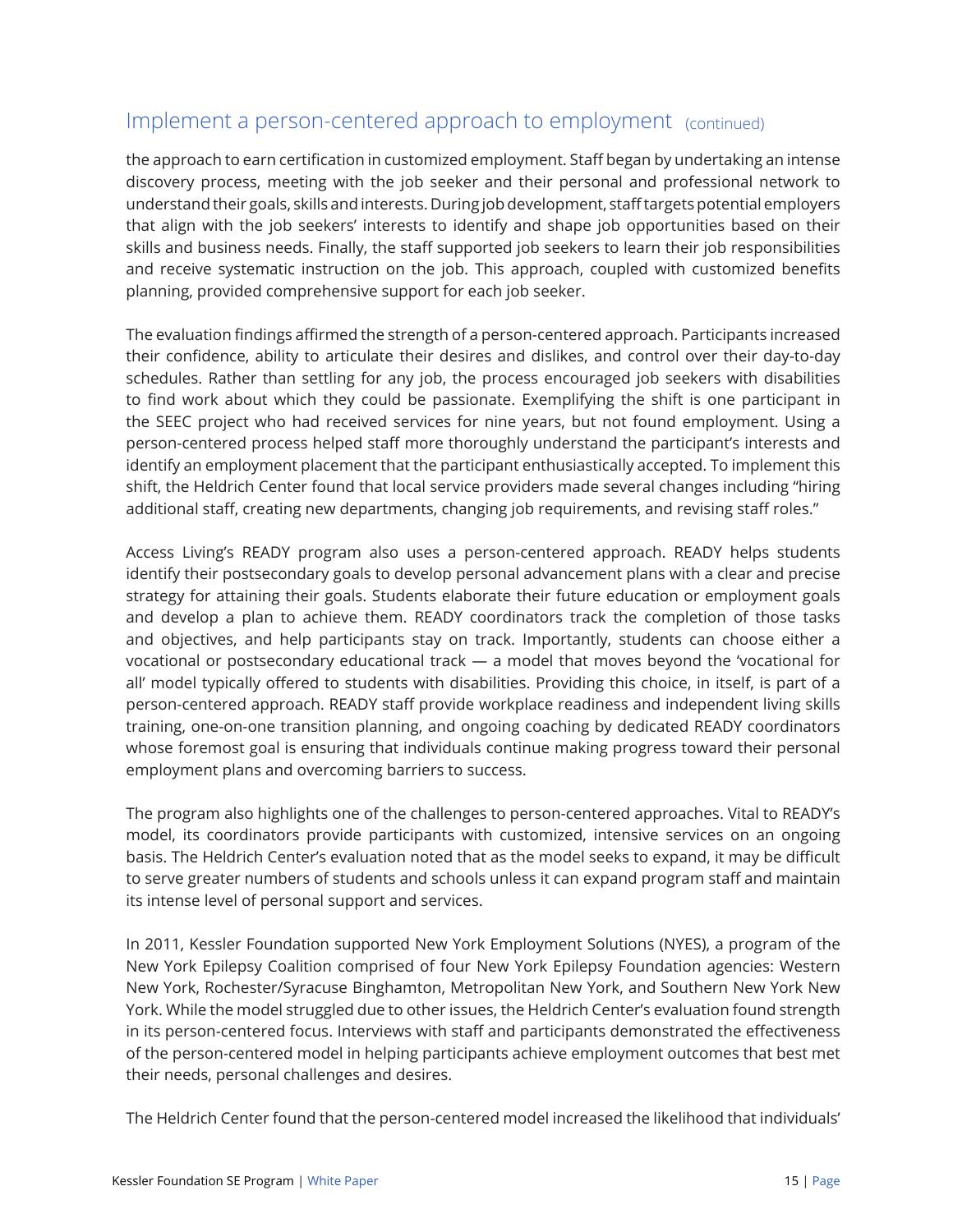### Implement a person-centered approach to employment (continued)

work situations matched their aspirations. By using personcentered planning, employment specialists had the opportunity to know their clients in greater depth, understand their longterm goals and address their needs in a broader way, which inevitably made placements more suitable and successful. For example, one participant needed additional training to achieve her longer-term goals. The specialist helped her obtain financial aid for the training and a part-time job in the industry. Not only did she gain entrée into her desired field, she positioned herself for a better job in the future.

Similarly, employment coordinators within the MY BEST project believed that their job search and retention services were effective simply because they were personal and handson. At intake, an AHEDD employment coordinator worked with participants to collect basic demographic information and background, and understand the type of employment in which

The Heldrich<br>
Center found that the personcentered model increased the likelihood that individuals' work situations matched their aspirations.

the person was interested. The employment coordinator explained work incentives and sought to "dispel the participant's fear of employment and outline the benefits of work versus dependence on public assistance." Coordinators worked closely with participants to develop Work Incentive Plans and Benefits Summary Analyses tailored to each participant based on their disability, current public assistance, different employment and earnings scenarios, and overall financial situation. In focus groups, several participants explained how they had underestimated their capabilities. MY BEST staff sought to build their confidence and helped job seekers see that their skills and experience qualified them for work.

MY BEST program participants rated the job search process and retention as two of the most effective aspects of the program. Participants identified employment opportunities and were able to stay employed. Indeed, the Heldrich Center evaluation found that of the 128 individuals placed into employment 88 (69 percent) remained employed six months later. It noted that the retention was likely high since the majority of participants had received job coaching services. Coaches advocated for participants with employers, alleviating their fears of hiring individuals with a disability and supported participants with problem solving when needed. In focus groups done by the Heldrich Center to evaluate AHEDD's MY BEST program, participants consistently noted how supported they felt. They described staff as "having their back," as "someone they can turn to," and who "lets me know that I am not alone."

These project examples address a challenge documented by the 2009 Kessler report on "Strategies to Increase the Employment of People with Disabilities." It noted that persons with disabilities may be hesitant to work and recommended that "the jobseeker be actively engaged in what they want to do (re: training and work) and that it fits with what they feel they can do and like." <sup>20</sup> Some of the SEG projects that struggled did so because the models centered on the hiring needs of a single business or social enterprise. One such project had a person-centered approach but lacked the scale to hire

20 Krepcio, Heidkamp, and Harrington, Apr. 2009.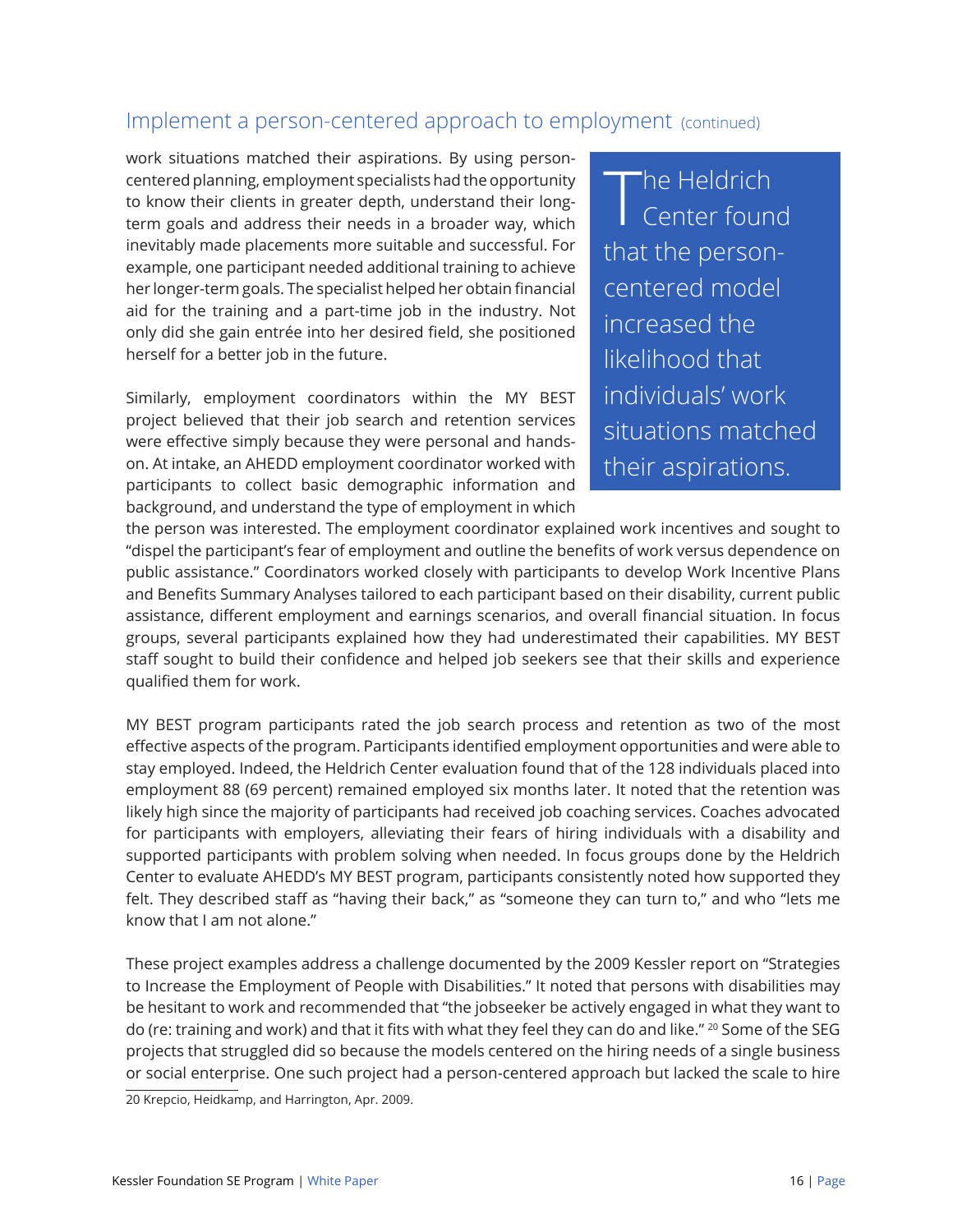### Implement a person-centered approach to employment (continued)

sufficient numbers of persons with disabilities. Others struggled with sufficient partnerships. Those models that changed attitudes, used person-centered approaches, and began their program with an approach designed and developed to be tested and replicated, achieved the most sustainable and scalable results.

### Develop technological platforms or model documentation for replication

One of the most important goals of Kessler Foundation is to support models of employment that can be replicated and scaled. Strong employment outcomes alone might not translate into a model that has a structure that can be replicated. Several of Kessler's SE grantees developed innovative approaches to ensure that their models, if successful, could expand beyond the originally funded sites. For some, the collaborative nature of the partners (see below) was a key leverage point. The strongest grants, however, also developed customized technology platforms or resource guides that allowed for greater ease of replicability and customization by others. New technology, however, could also prove challenging to implement.

The PFTW project is perhaps the strongest example of documentation for replicability within the cohort of grants. PFTW developed "Putting Faith to Work: A Guide for Congregations and Communities on Connecting Job Seekers with Disabilities to Meaningful Employment,"21 documenting its model along the way to support replication. The comprehensive guide has the potential to meaningfully affect how local faith-based communities can support individuals with disabilities in seeking employment and strengthening community connections. The guide demonstrates how the PFTW model can be flexible and customized not only for job seekers with disabilities but to each congregation. For example, the work in Kentucky required relatively more time to address negative attitudes about people with disabilities and to advocate for ministries that did not segregate people with disabilities. The experience in Kentucky also reaffirms the importance tackling the stigma noted above and highlighted how these elements reinforce one other to support project success.

The 96-page PFTW manual provides step-by-step instructions for gathering a team, holding personcentered conversations to assess strengths and skills, and reaching out through the members of the congregation and beyond to find an employer in the community who is seeking those strengths and skills. The guide is practical, containing conversation guides, worksheets for planning, guidance on how to assemble a congregational team, illustrative examples and honest reflections. As a selfdirected technical assistance guide, faith-based communities around the country can draw upon the relevant sections to assist members with disabilities in their own ways, but grounded in this proven model.

Similarly, Access Living's READY program is designed to be adaptable and scalable so other cities and organizations around the country can use READY as a model to implement their own programs. In particular, READY program can serve as a model for the 400 Centers for Independent Living across the country. Beginning in 2016, all independent living centers were required to offer services that "facilitate transition of youth to postsecondary life."<sup>22</sup> READY provides a ready-made solution

<sup>21</sup> Vanderbilt Kennedy Center, 2016.

<sup>22</sup> Rehabilitation Act of 1973, United States Department of Health, Education, and Welfare, Office of the Secretary, Office for Civil Rights, 1973, 2 Apr. 2018, <https://www2.ed.gov/policy/speced/leg/rehab/rehabilitation-act-of-1973-amended-bywioa.pdf>.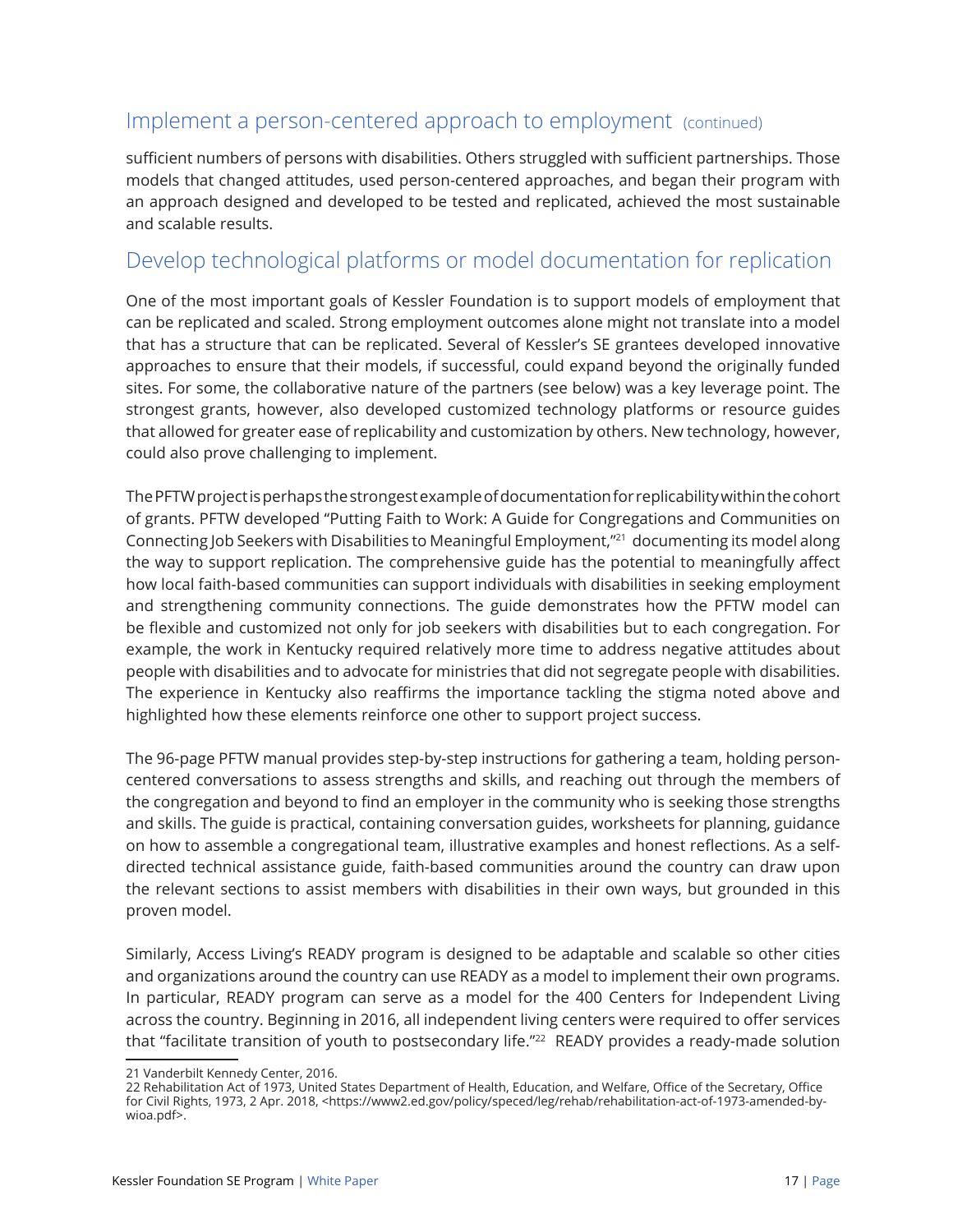### Develop technological platforms or model documentation for replication (continued)

to this mandate with a piloted model and documented initial success.

READY staff have conducted webinars for the Independent Living Research Utilization (ILRU) and the National Council on Independent Living (NCIL) and have shared the model at conferences, such as the 2017 NCIL Annual Conference. The conference brings together more than 1,000 people from around the country, including grassroots advocates, members of Congress, government officials, and activists from other organizations that work for justice and equity for people with disabilities.

At the outset of San Diego's C2C, the program was committed to replication and duplication. In just a few years, the C2C project has demonstrated the potential to evolve into a scalable model that is sustainable both within individual institutions and throughout state university systems. Indeed, Kessler Foundation funded the Florida Atlantic University Foundation to expand the C2Cproject in Florida. The program is highly regarded beyond the initial sites, with dozens of colleges and other organizations across the nation and the world now offering the course or planning to do so. Central to the ability to scale was the production of an online Toolkit<sup>23</sup> containing resources for instructors, staff and students. The Toolkit contains the project curriculum and an associated teaching guide, information on workplace skills, benefits planning and asset development, professional presentation skills, and case studies on the influence of family support and employer perspectives. The project team offers technical assistance to those seeking to adapt the curriculum to their university or community.

C2C has also had requests for use of the Toolkit outside the educational system, including non-profit organizations, state agencies, private sector companies and the IRS. The private sector and IRS are using the Toolkit to better understand how to work with employees with disabilities. One student explained the power of the model: "It definitely inspired a new level of confidence in me so that I am able to consider myself as not only employable, but the sort of people that a company WANTS to hire. The entire class was helpful. I find myself referring back to the worksheets and books we were given many times as I move forward in my career."24

Technology can also support scaling and replication and become a powerful tool to reinforce a person-centered approach, allowing staff to more efficiently provide one-on-one support. VSN's e-learning became key to scaling its model and allowed the program to focus resources where they were most needed and to support a larger number of job seekers. Counselors' time was 'freed up' to provide more customized support. Initial assessments indicated that the system holds promise for providing more targeted, efficient workforce development assistance for both job seekers and career coaches.

An example of the power of VSN's job coaching in practice is Erin N., a US Air Force veteran. She became desperate to find a job after months of searching that drained her financial and emotional resources. With experience in intelligence and surveillance, her VSN job coach, Sin, helped to redirect

23 C2C+Bridging the Gap from College to Careers Transition Project, University of California, Berkeley, San Diego State University, 27 Apr. 2018, <https://interwork.sdsu.edu/c2c>.

24 Kessler Foundation internal report from SE grantee (C2C).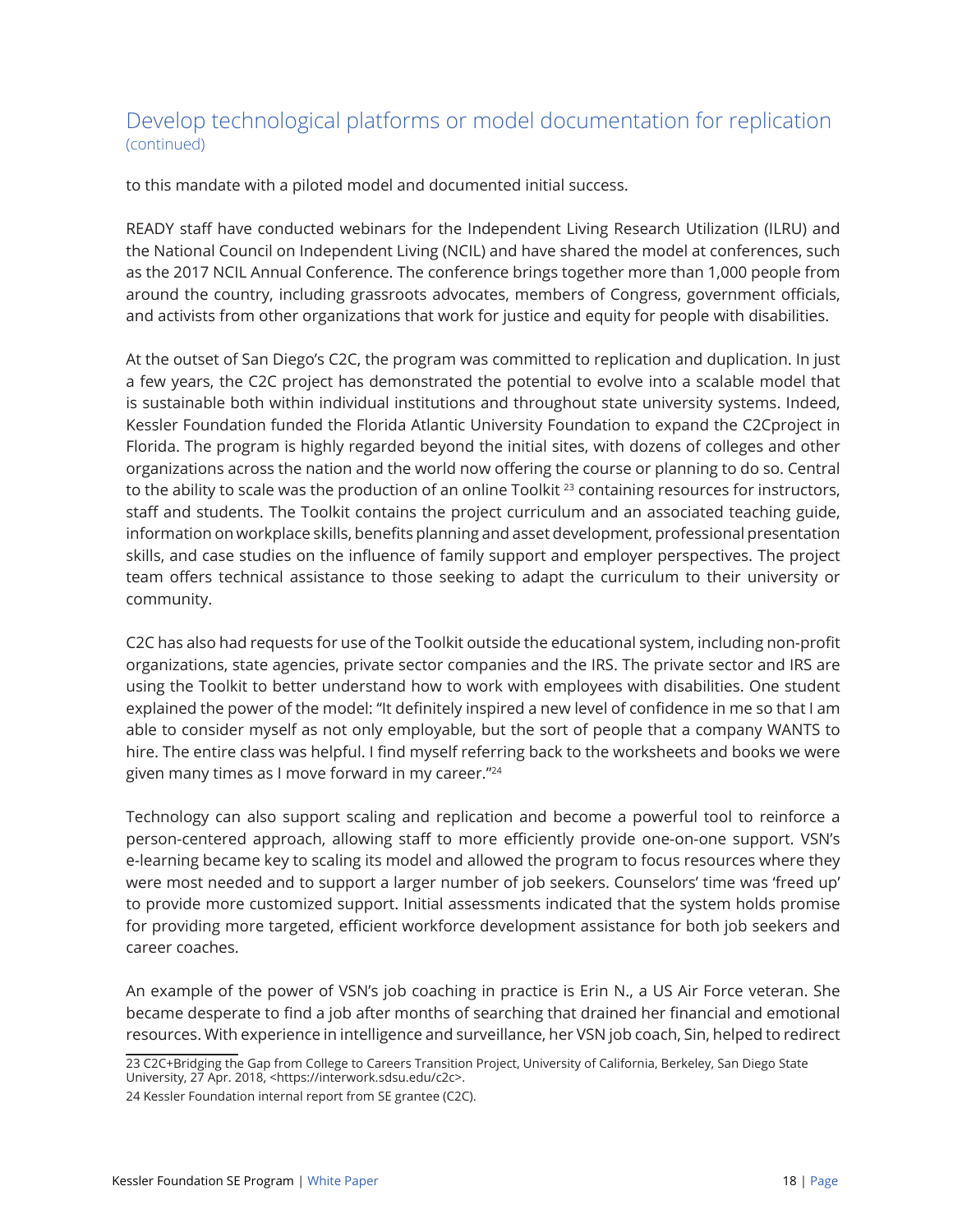### Develop technological platforms or model documentation for replication (continued)

her search to jobs that better matched her skills set. Sin consistently went beyond the role of career coach, offering the support and encouragement Erin needed to regain her confidence. As Erin noted, "She helped me prepare for all interviews, but it was more than that. When I was down after not hearing any responses from jobs for a while, she would talk me through it." Sin prepared her to translate her military skills to a civilian role within a police department and focused on building her confidence. "It was encouraging to have that motivation and support," said Erin. Erin then moved to a new position as a Crime Analyst at the Fairfax County Police Department where she applied her intelligence background to analyzing police reports looking for crime patterns.

At the same time, some projects also discovered the challenges of technological solutions, particularly when building new websites and processes. While VSN was ultimately successful and was expert in the development of substantive content for its e-learning website, it had less experience managing a technology project with multiple external consultants. VSN underestimated the timeline necessary for this work and the need for clear communication about deadlines. The value-add of the technology within the project took more time and resources than originally planned.

In 2011, a Kessler SE grant supported the University of Hawaii to develop a virtual employment orientation and support center called EmployAble. It aimed to facilitate access to and provision of training, networking, mentoring, and employment resources for people with disabilities and employers. While participants took advantage of the resources on the website and reported that certain content was very valuable (i.e., interview practice, informational module and mentoring component), parts of the technical model were intimidating. Many did not have the necessary equipment or interest to participate in activities in the virtual employment center. The EmployAble team addressed this challenge by using scaffolding strategies that provide initial support, which was slowly removed allowing participants to learn independently. It also learned that those with low to moderate technology skills might need more time to absorb how to use technology tools. At the same time, staff felt that this learning and exposure to technology could have significant indirect benefits given the strong link between use of technology and today's employment market.

A grant to the National Telecommuting Institute (NTI) for its Telework Options for People with Severe Mobility Impairments program also encountered technical challenges. NTI serves as a virtual staffing agency that trains individuals with disabilities to work as home-based virtual customer service representatives. NTI provided some online technical training, but was not able to provide individualized technical support. Based on feedback from NTI clients, the Heldrich Center evaluation recommended that NTI should consider more advanced computer training for participants or refer individuals in need of these skills to other sources. Participants with visual impairments also noted some accessibility challenges.

Clearly, technology models do not, in and of themselves, lead to successful employment programs for people with disabilities. Yet, technology offers significant promise for scaling projects by reaching people with disabilities in diverse geographic areas, and for fostering the development of competitive technology skills for people with disabilities. These examples demonstrate how technology and documentation can support a model's efficacy and replicability, but also serve as a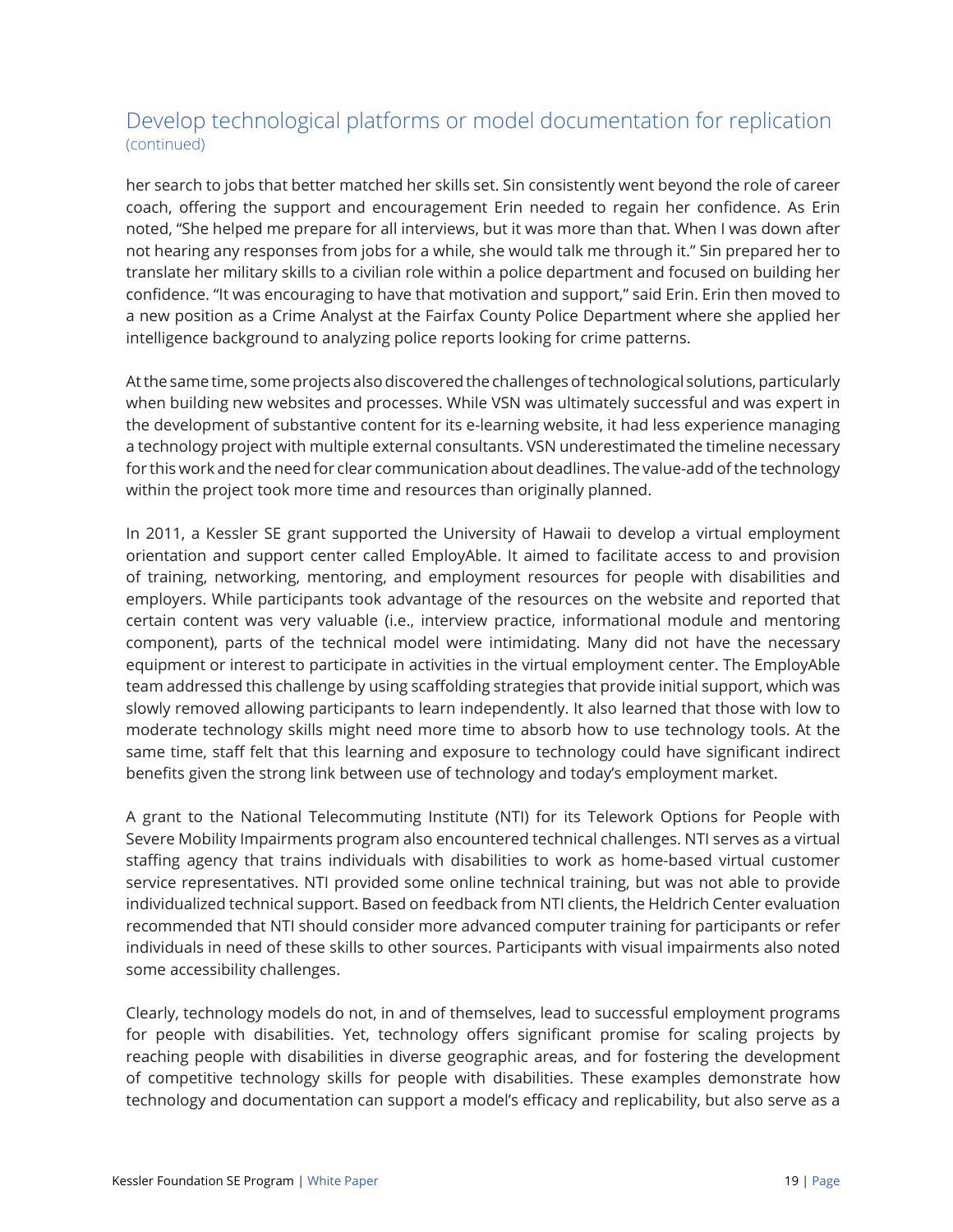### Develop technological platforms or model documentation for replication (continued)

reminder that they can require upfront costs and individualized training that need to be factored into the project cycle.

### Build strong community partnerships

As noted above, linked to the potential of technology platforms and model documentation is the strength of partnerships and nature of the collaborative/organizations running the project. As part of the selection process, Kessler looks at an organization's track record of collaborative partnerships. Several grantees are part of a larger network of organizations through which there are existing processes for sharing information and scaling successful employment models. Some have deep experience developing innovative models and using partners to identify and share best practices in the field. In addition, strong partnerships are key to job development and placement. Several projects that needed to build such relationships found that a two-year project timeline was insufficient. Those organizations, however, that developed bridges between the disability and employer community achieved greater success. Oftentimes this was done through strong partnerships with local vocational rehabilitation offices or other nonprofit employment agencies for people with disabilities. However, some of the models also established specific staff roles to support both employees with disabilities as well as employers.

For demand-driven models and staffing agencies, identifying qualified and interested employees with disabilities (or potential employers) is essential to achieving scale and meeting competitive employment demands. The most successful SEG projects invested in building and nurturing these relationships to develop sustainable partnerships. During its Kessler grant, VSN strengthened and expanded employer engagement in a systematic and strategic way, resulting in abundant job postings for veterans and their spouses. It nurtured relationships with veterans' agencies as well as private employers such as Marriott, but also became an official federal government contractor helping other government contractors meet requirements for hiring veterans and individuals with disabilities. Because VSN identifies employers who prioritize hiring veterans, job seekers are well positioned for placement through the VSN. At the same time, VSN helps employers see the longterm value in hiring veterans — disciplined, team-oriented, hard-working individuals.

Its work with Marriott exemplifies the symbiotic relationship VSN developed with many employers. For VSN, Marriott seeks staff for many positions and promotes internally, providing not just jobs, but career paths. For Marriott, "the VSN guarantees that their referrals have good soft skills." This enables Marriott to quickly find qualified job candidates, and avoid an upfront investment for those who might not work out by using the temporary-to-permanent placement option.

Kessler's grant to the National Organization on Disability (NOD) for its "Bridges to Business" program had similar success in sourcing qualified job seekers with disabilities due to strong relationships. As Carol Glazer, President of NOD, noted, "We believe the Bridges model, which starts with employers' labor force needs and then moves into finding the right sourcing partner, can increase employment prospects for people with disabilities while improving employers' bottom line. It's a win, win." 25 Key to this model, however, is a sufficient pipeline of job seekers with disabilities.

<sup>25</sup> Katz, O'Connell, and Nicholas, Jun. 2012.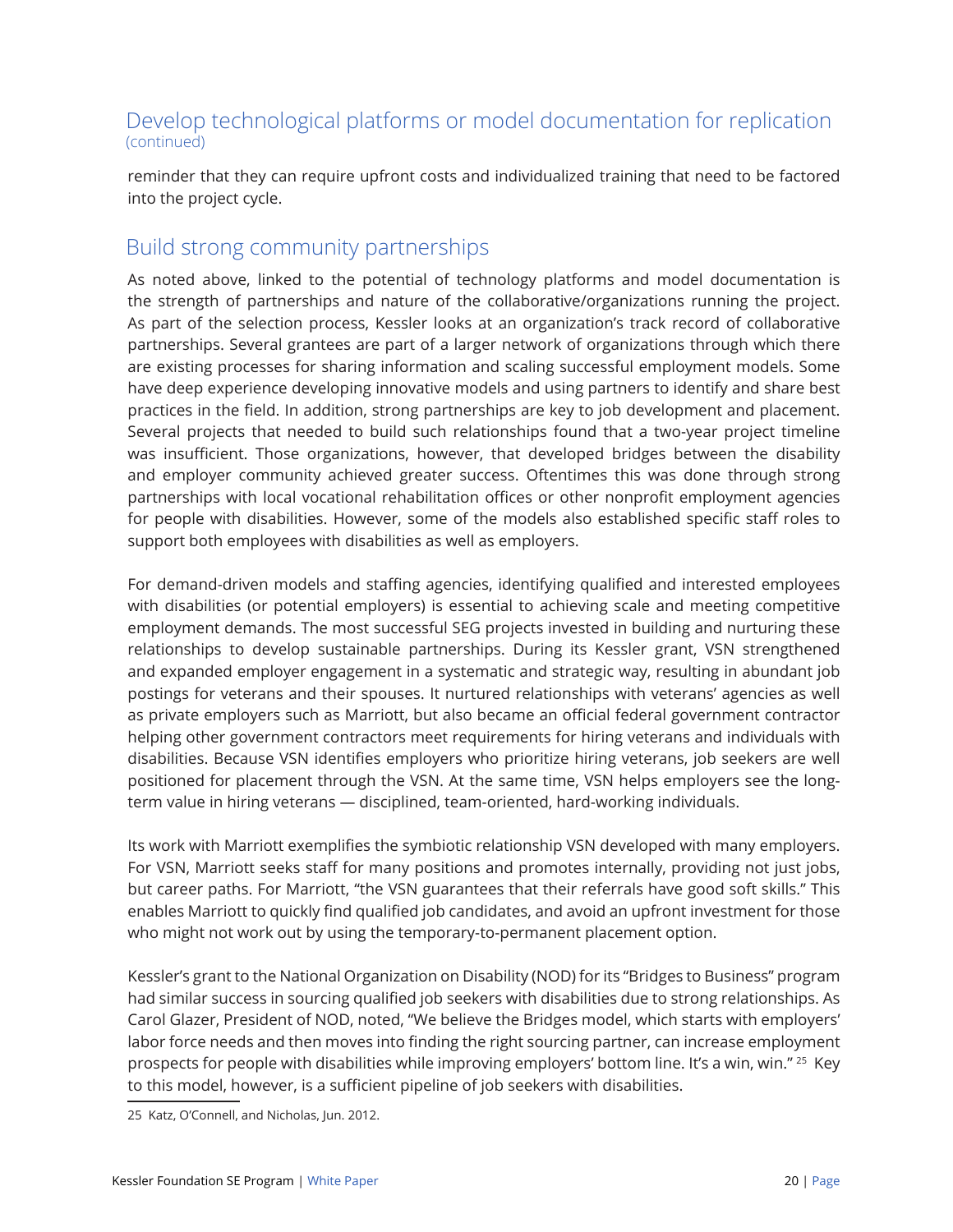### Build strong community partnerships (continued)

NOD worked with Lowe's to provide competitive employment opportunities for people with disabilities at three of Lowe's distribution centers (Statesville, North Carolina, Findlay, Ohio, and Rockford, Illinois). NOD helped the sites launch the disability employment program, identify local partners and establish a network of service providers that worked together as a team for Lowe's to refer and support job seekers with disabilities. Lowe's had tried to implement a disability outreach program on its own, but encountered difficulty, in part, because its local managers were unfamiliar with local community organizations with which they could partner. NOD was able to foster these critical relationships for Lowe's, but also address the negative preconceptions of Lowe's employees through sensitivity training to generate buy-in among Lowe's personnel to hire people with disabilities. Again, the elements of success noted in this Paper often reinforce one another; changing attitudes was a key contribution of Lowe's partnerships.

For each distribution center, NOD selected one local service provider as the primary point of contact for Lowe's and local referral agencies. That lead agency worked directly with Lowe's and other partners to deliver a consistent pipeline of individuals with a wide variety of disabilities to Lowe's and to support program participants. In addition to the lead agencies, NOD facilitated access to other service providers such as vocational rehabilitation agencies, developmental disability agencies, the Department of Veterans Affairs, and local high schools, to ensure the largest pool of available candidates.

The service providers served as the primary liaison between Lowe's and the local disability community and played a vital role in providing access to clients, including screening them for opportunities with Lowe's. The service providers' employment consultants also provide personalized support, as needed, to program participants. The Heldrich Center noted that, "Good screening of candidates with disabilities by a dedicated lead service provider that is familiar with the jobs at the Lowe's regional distribution center has contributed to this success." The Heldrich Center's evaluation found that NOD's expertise with 'demand-driven' disability employment strategies contributed to its success in selecting quality service providers."

Maintaining strong partnerships can be challenging. Another grantee used a similar model to NOD's, but the program struggled when the corporation needed to manage community relationships on its own. As the evaluation noted, "despite the enormous goodwill articulated by all involved in the program, the amount of commitment and attention required … and the low hiring results to date, call into question the long-term sustainability of the model (at least in the manufacturing and warehousing sites) without some operational changes." The partnership development was simply too much work to be sustainable for just one employer. Other programs that struggled with identifying job seekers, often did so because they lacked the scale of relationships or strength of relationships with critical community partners working with people with disabilities. In many cases, the local Department of Vocational Rehabilitation Services (DVRS) is one of those critical players. Many grantees leveraged their strong relationships with the DVRS agencies to identify and match adequate numbers of qualified job seekers with job opportunities.

In 2011, Kessler supported Hudson Community Enterprises (HCE) to expand a social enterprise offering content management services while employing people with disabilities. HCE's goal was to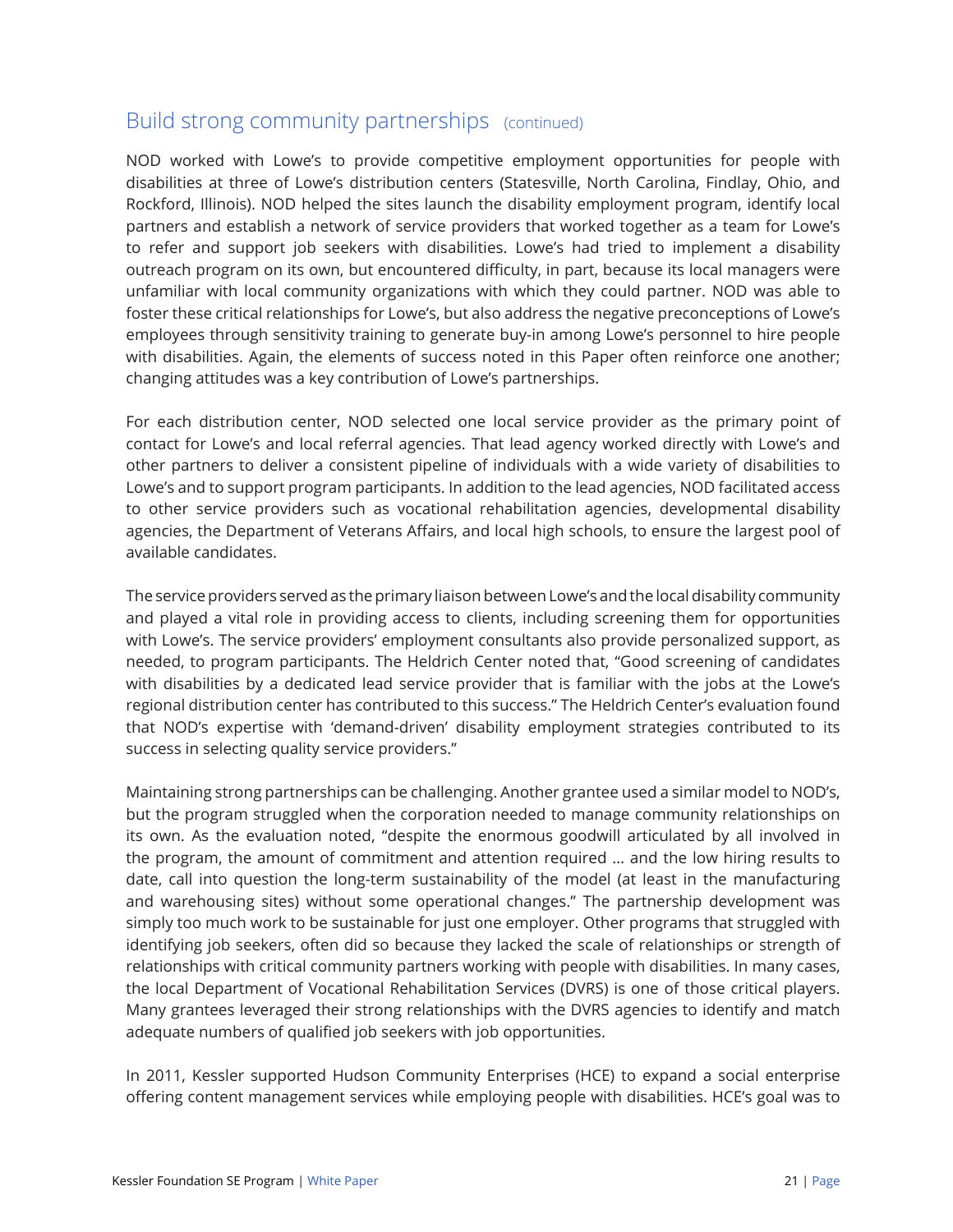### Build strong community partnerships (continued)

move people with disabilities away from sheltered workshops into market-driven positions with benefits and opportunities for advancement. The HCE model included a training program as well as a robust employee assistance program (EAP) to support workers' lives both inside and outside of work. Traditionally, HCE had heavily relied on New Jersey's DVRS as its main source of referrals and developed a strong partnership.

As HCE's business grew, however, it recognized that the bureaucracy and slow speed of a state agency would hinder its own progress. It expanded its recruitment of job seekers with disabilities beyond the DVRS to several other agencies including Jewish Vocational Services, Covenant House, and Integrity House. The Heldrich Center's evaluation noted how critical such partnerships would be to future expansion of the model. An added benefit of these new relationships is that HCE has been able to incorporate additional resources and wraparound services through these partners.

Access Living has<br>Abeen building relationships with other local service providers to enhance services to program participants, including job placements and referrals and job coaching after high school.

For Access Living's READY project, its close relationship with the Chicago Mayor's Office for People with Disabilities was a key driver of success. Gaining access to the Chicago Public schools and sources of employment could have been a serious challenge. Yet, READY's program manager noted that the Mayor's Office was instrumental in raising awareness about the program, bestowing its imprimatur, and encouraging schools to integrate the program into their curriculum. The support of the Mayor's Office and the credibility of its endorsement was likely an essential element in encouraging schools' receptivity to the program. Importantly, this support was likely not only the result of the READY project's sound model, but years of work by Access Living to cultivate this relationship and advance its broad range of work in Chicago. In addition to this relationship, Access Living has been building relationships with other local service providers to enhance services to program participants, including job placements and referrals and job coaching after high school.

Rather than relying on external disability expertise, one program sought to develop that expertise internally to build relationships directly. The United Way of Allegheny County's 21 and Able initiative sought to build the capacity of the private sector to hire and retain young people with disabilities. 21 and Able uses embedded career transition professionals (ECP) to connect employers to agencies that provide qualified individuals ready to work in a competitive environment. As experts in job readiness and coaching, ECPs support human resources and facilitate communication between the corporate world and the disability community. One of the roles of the ECP is to provide information about hiring individuals with disabilities, including frequently asked questions about the ADA and common misconceptions.

The Heldrich Center found that the model was both replicable and scalable within corporations of various sizes. By building capacity within employers, 21 and Able reduces the need for external support, placement, and training services for employees with disabilities, and instead shifts the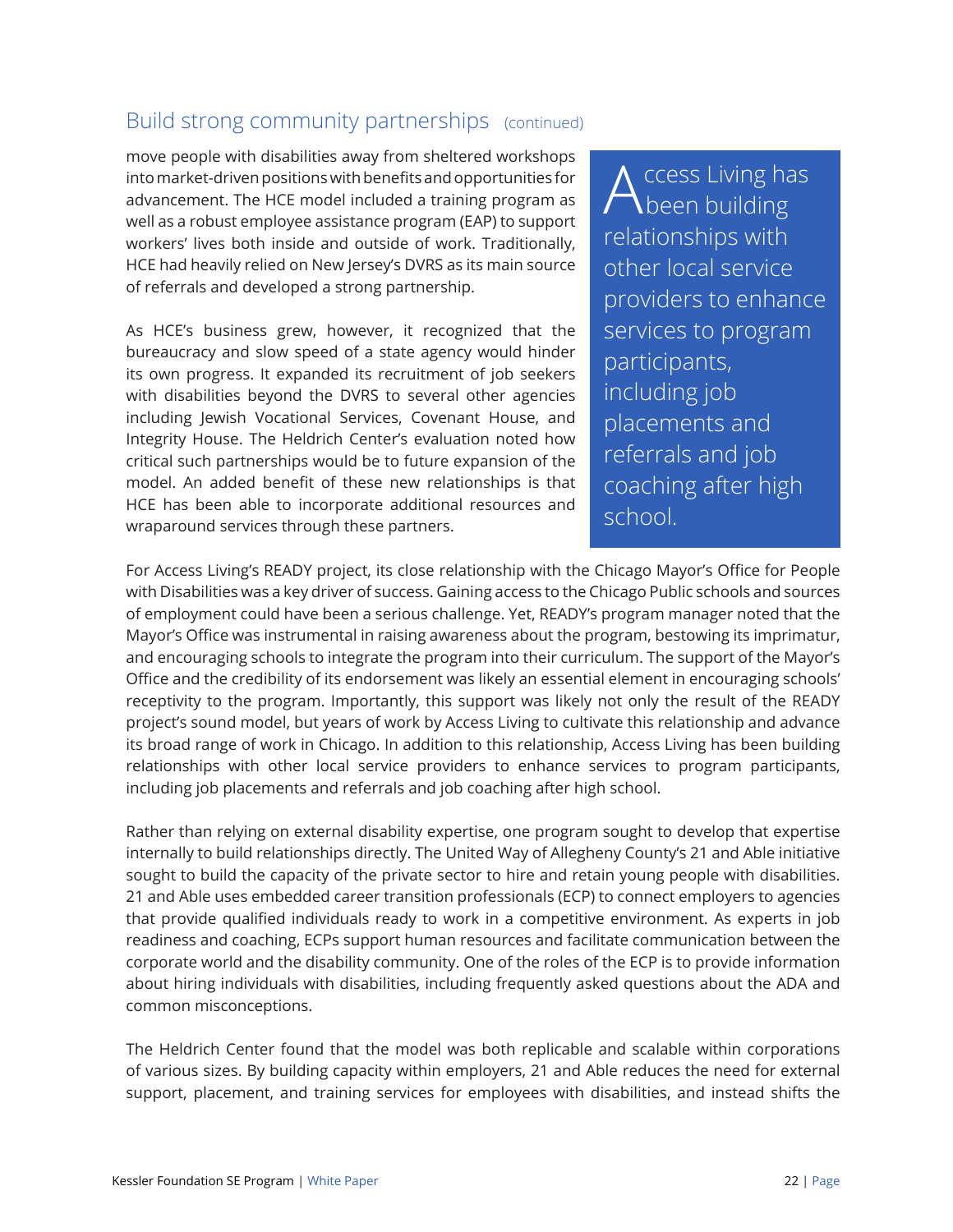### Build strong community partnerships (continued)

**D**articipant satisfaction with 21 and Able is also high, and the program has been able to recruit large numbers of participants and obtain employment for many.

center of support and retention to the employer (as is the case in most competitive employment models). Participant satisfaction with 21 and Able is also high, and the program has been able to recruit large numbers of participants and obtain employment for many. By arming large employers with the proper staff, training, and tools, the program is building a bridge to employment for youth with disabilities. The ECP role is the pillar of that bridge.

The importance of building strong collaborative relationships reaffirms the finding from the 2009 Kessler report "Strategies to Increase the Employment of People with Disabilities" that to ensure adequate referrals and recruitment of persons with disabilities, programs need "to develop partnerships and relationships with major government referral agencies such as the Division of Vocational Rehabilitation and/or the Division of Developmental Disabilities before project start-up." 26

### Offer wraparound services

All projects supported by Kessler seek to achieve employment outcomes and address barriers to employment for people with disabilities. These barriers vary depending on the program model, target community or geographic area, among other conditions. While many of the solutions to overcome these barriers form the heart of a program's approach, such as skills training, employment coaching and job development, some are indirectly related to employment, but nonetheless can be critical obstacles to employment for people with disabilities. Projects that addressed these barriers either directly or through partnerships with other service providers were better able to address concerns of participants and their families and provide them with the skills and connections to address such barriers in the future.

For example, HCE has a robust Employee Assistance Program (EAP) that provides critical wraparound services. All employees, with and without disabilities, meet monthly with a counselor. According to the evaluation by the Heldrich Center, counselors have been particularly helpful in fostering stability for employees with mental health and substance abuse issues. HCE's EAP counselors provide employees with a range of support and services to ensure employee success and retention. The difference this support can make is illustrated by Louise's experience. When Louise was given new work that required security clearances, her EAP counselor was able to help her expunge an old criminal charge that would have otherwise threatened her employment.

As noted above, to attract a broader range of job seekers, HCE expanded its relationships with a range of partners to identify qualified candidates. Those partners, such as the Urban League, are now sharing other wraparound resources. The Urban League provides ancillary services to

<sup>26</sup> Krepcio, Heidkamp, and Harrington, Apr. 2009.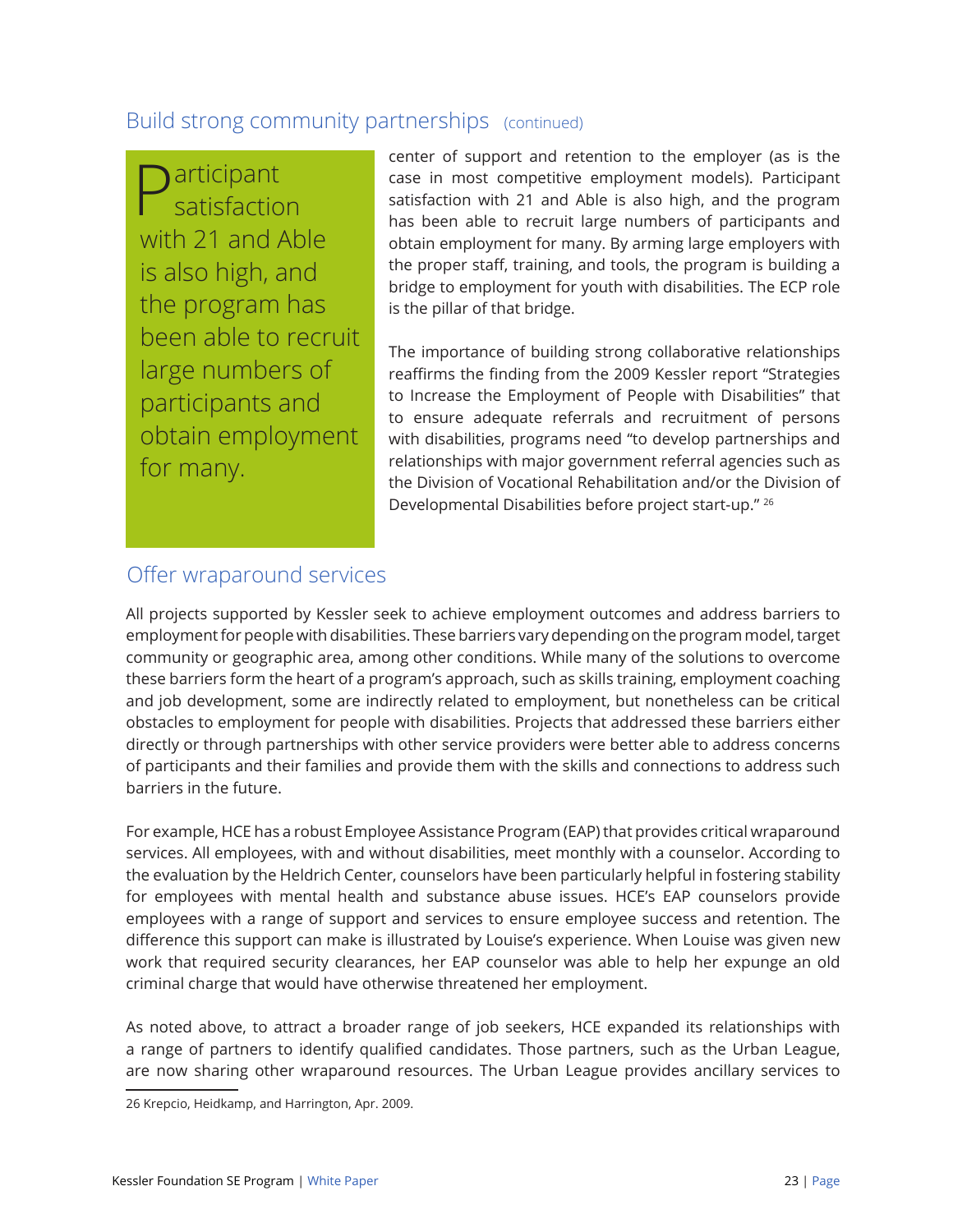### Offer wraparound services (continued)

employees, such as on-site enrollment in Affordable Care Act plans, and training in leadership and time management. Access to these wraparound services from external partners is a great example of the dividends that strong partnerships can yield.

While HCE relied on professional service-providers, the PFTW model provided wraparound services by leveraging the resources within the faith congregations. This also demonstrates how the success of a person-centered model is often linked with the provision of wraparound services. PFTW congregations focused on the individual barriers faced by job seekers. The PFTW is grounded in person-centered planning and community support for job seekers. Given this focus, some congregations focused on emotional and spiritual support, while others provided money for uniforms or transportation until the job seekers could afford the cost. The spiritual and personal support was often as important to the individual as getting the job. Involving the person as much as possible in the life of the congregation created a greater sense of community

essons learned  $L$ from Kessler Foundation's SE grants …provide rich material for designing successful programs, particularly given the comprehensive evaluations conducted by the Heldrich Center.

and fellowship, benefiting both the individual and the entire congregation.

Similar to PFTW, the VSN's person-centered approach embedded the provision of wraparound services into its model. The Heldrich Center evaluation found that "With comprehensive wraparound services, such as referrals to benefits programs, education in financial literacy, and translations of skills to the civilian workforce, VSN offers participants customized support within a financially sustainable business model." It noted how wraparound services strengthen a person-centered approach by recognizing the impediments that related barriers, such as transportation, can present for people with disabilities seeking employment. VSN's location at Easter Seals also provided a comprehensive array of supports that participants could access, including childcare, housing assistance and health and wellness programs that are separate from the VSN program, but easily accessible and integrated into the Easter Seals family of services for people with disabilities.

Transportation is a common barrier to employment and some of the lessons learned from SE grants highlight the importance of considering transportation at the outset. For example, the evaluation of the NY Epilepsy Coalition project found that transportation remained a challenge for participants, particularly at program sites where public transportation was less robust (Buffalo and Syracuse/ Rochester). It was noted that, "Providing temporary wraparound services, such as transportation, could help participants obtain valuable employment experiences while searching for more permanent solutions to their employment challenges." Similarly, a lesson learned from a financial services internship program run by the National Disability Institute found that considering travel distance, accessibility and the overall challenge of transportation when matching interns to employer sites, could strengthen the program.

Since wraparound services are largely seen as complementary to employment models, more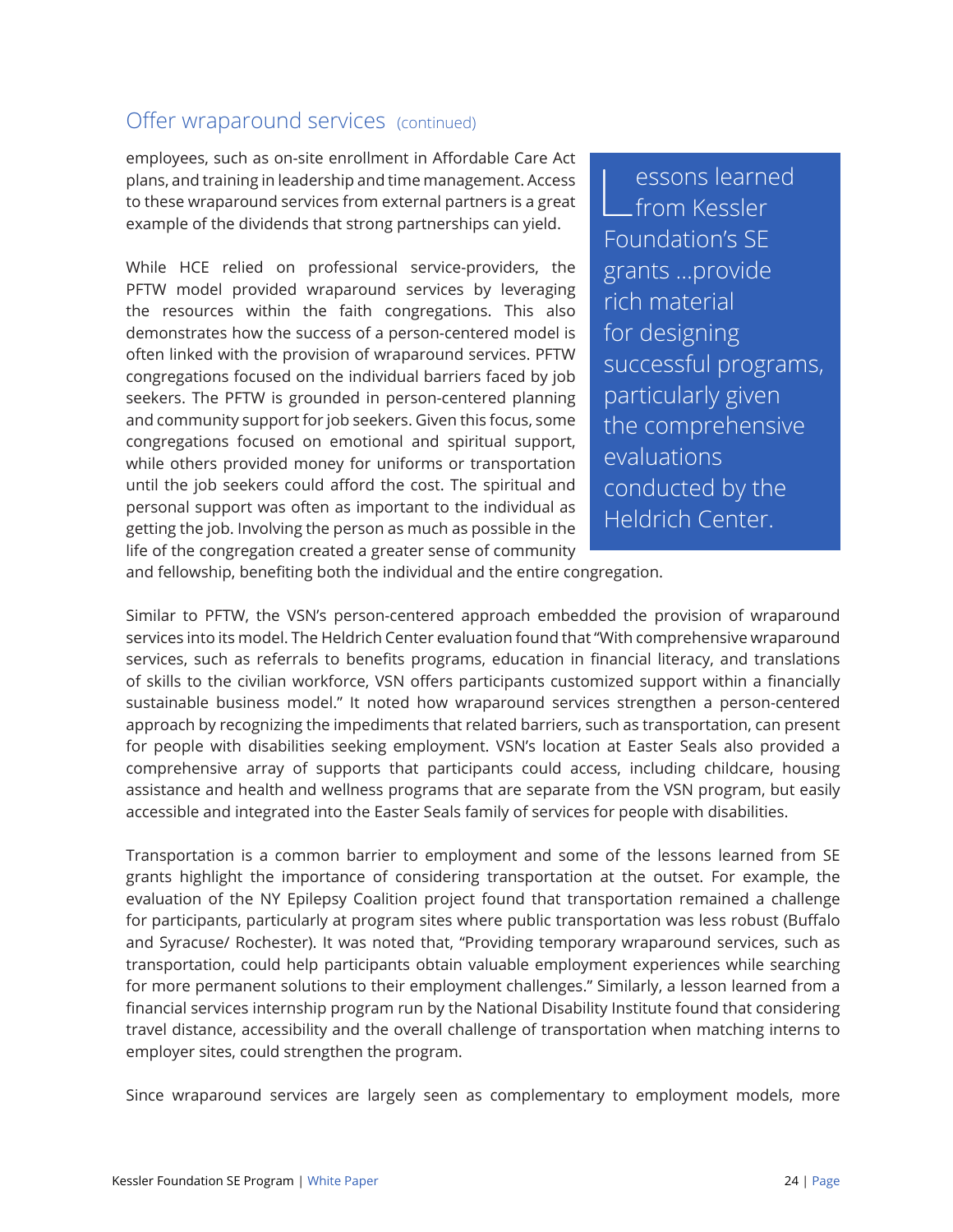## Offer wraparound services (continued)

research is warranted to assess whether aggregating support for persons with disabilities should be a core component of any employment program, and how smaller scale efforts can connect with diverse services in a cost-effective manner.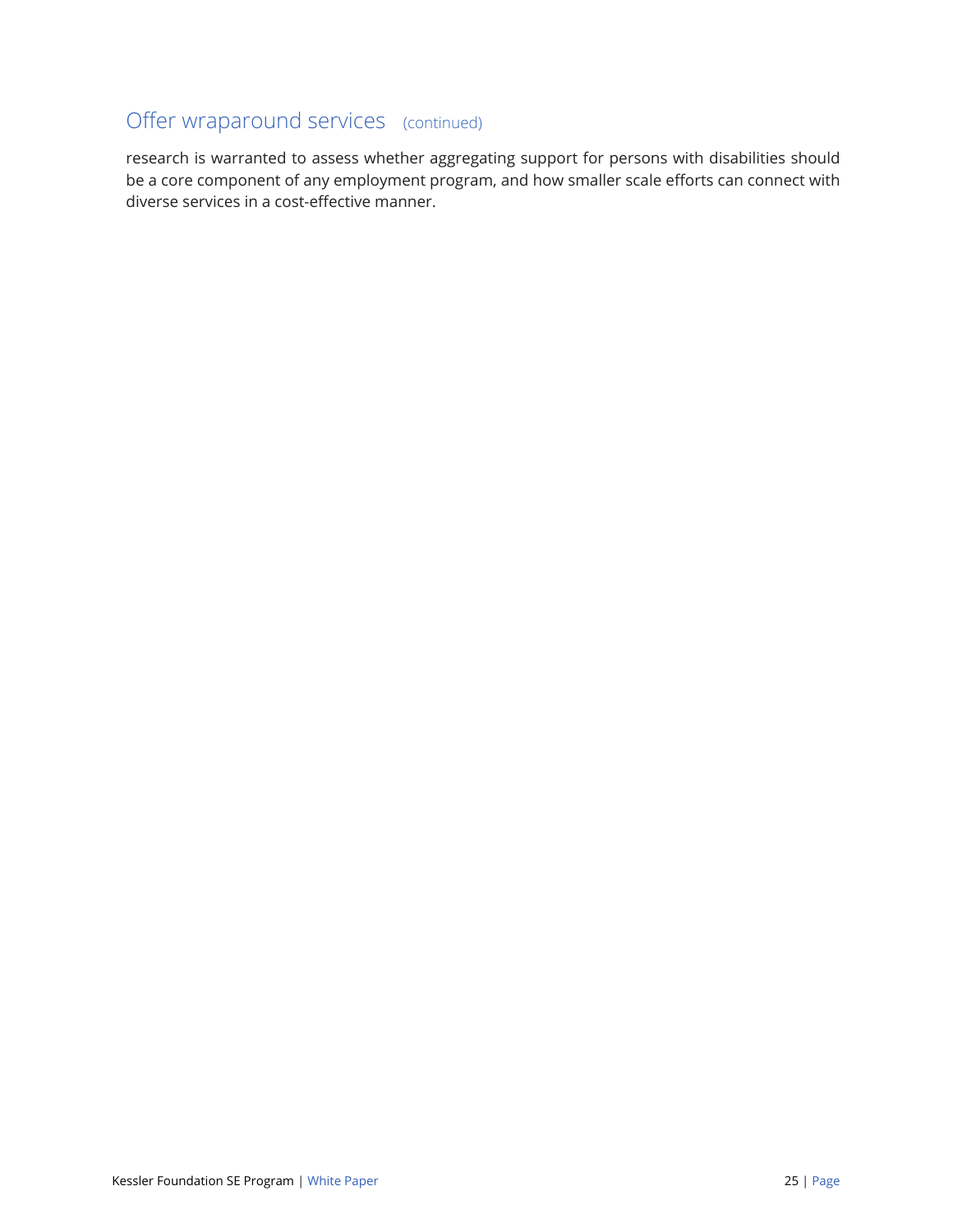## **Conclusion**

This White Paper sought to extract lessons learned from Kessler Foundation's SE grants. While not necessarily representative of the field of employment for people with disabilities, the models provide rich material for designing successful programs, particularly given the comprehensive evaluations conducted by the Heldrich Center. Across models, five elements of success characterized the most successful SE programs:

- $\triangleright$  A focus on changing attitudes about people with disabilities and their ability to work.
- $\triangleright$  A person-centered approach to employment.
- $\triangleright$  Technological platforms or model documentation that facilitated program sharing and/or replication.
- $\triangleright$  Strong community partnerships either leveraging current partnerships or building partnerships to strengthen connections between disability and employment communities.
- $\triangleright$  Wraparound services to ensure that barriers outside the workplace didn't impede employment efforts.

Significantly more research is needed to understand how best to support and sustain employment models supporting people with disabilities. This Paper demonstrates many of the most crucial elements of success and ways that they reinforce and complement one another. Kessler Foundation looks forward to continued learning from the field and philanthropic partners to assess the impact of these approaches and refine these lessons. There is also a need to develop approaches that can evaluate both cost and impact over the longer-term. In some industries, the low turnover of staff impeded the hiring of people with disabilities. In other models, the pipeline of workers with disabilities remained a challenge, in part due to the negative attitudes of employers, employees and families alike. In others, placement organizations lacked the capacity to respond in a timely manner to meet the market needs of employers.

Addressing these challenges is not just a technical imperative, but a moral one. To create communities that are truly inclusive, including at work, people with disabilities must have the opportunities to move from the margins to the middle. Kessler Foundation remains committed to leveraging its philanthropic practice to ensure that people with disabilities can lead more productive, independent, and fulfilling lives.

## **Acknowledgment**

The principal author of this Paper was Catherine Hyde Townsend, an independent consultant, in cooperation with Elaine E. Katz, Senior Vice President of Grants and Communications at Kessler Foundation. A special thanks to Laurie Harrington, Project Manager at the Heldrich Center, for sharing her expertise and knowledge of Kessler Foundation's SE grant making.<sup>27</sup>

<sup>27</sup> See Appendix III for author biographies.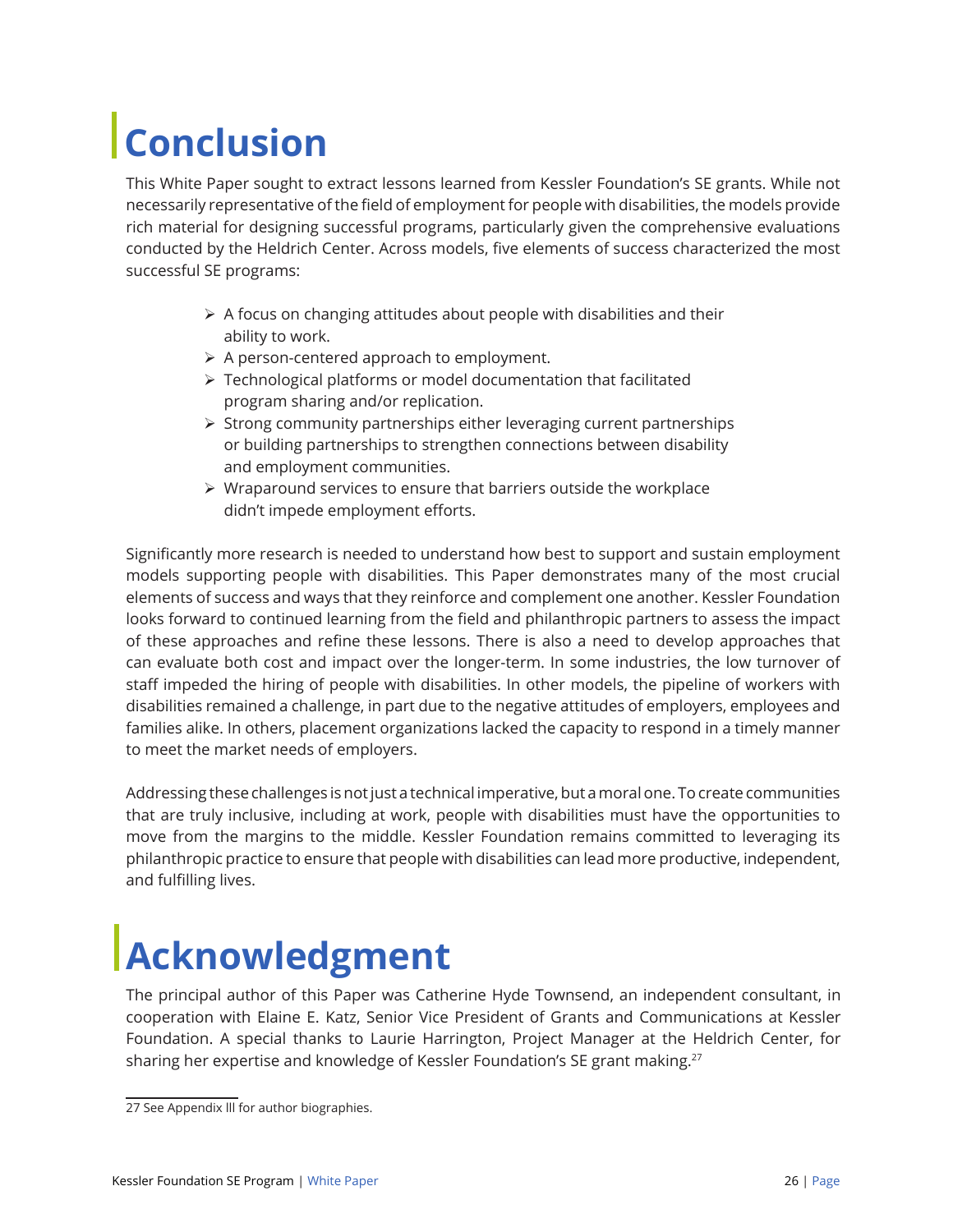# **Glossary**

**2015 Kessler Foundation National Employment and Disability Survey** - The first national survey to examine the workplace experiences of people with disabilities and identify successful strategies that people with disabilities have used to find and maintain employment.

**2017 Kessler Foundation National Employment and Disability Survey: Supervisor Perspectives** - The first national survey to look at the effectiveness of the practices that employers use to recruit, hire, train, and retain people with disabilities in their organizations, from the unique perspective of supervisors of employees with and without disabilities.

**ACT** - Achieving Change Together

**ADA** - The Americans with Disabilities Act enacted in 1990, gives civil rights protections to individuals with disabilities, expanding on the rights provided to individuals on the basis of race, sex, national origin, and religion. The ADA guarantees equal opportunity for individuals with disabilities in employment, public accommodations, transportation, state and local government services, and telecommunications.

**APSE** - Association of People Supporting Employment First is an organization that supports and facilitates the full inclusion of people with disabilities in the workplace and community.

**C2C** - College to Careers

**Disability** - US Department of Justice defines a person with a disability as someone who has a physical or mental impairment that substantially limits one or more major life activities of such individual, or has a record of such an impairment or is regarded as having such an impairment.

**DVRS** - Department of Vocational Rehabilitation Services (e.g. NJ DVRS)

**EAP** - Employee Assistance Program - A work-based intervention program designed to identify and assist employees in resolving personal problems (e.g., marital, financial or emotional problems; family issues; substance/alcohol abuse) that may be adversely affecting the employee performance.

**ECP** - Embedded Career Transition Professionals –ECPs work with school districts and corporations to match qualified students with open positions, and provide support to the job candidates, their families, schools, and prospective employers.

**HCE** - Hudson Community Enterprises – a non-profit organization based in Jersey City, New Jersey. HCE offers a range of education, training, and employment services for youth with disabilities, adults with disabilities in its vocational rehabilitation programs, as well as community residents facing other barriers to employment (e.g. welfare).

#### **ILRU** - Independent Living Research Utilization

John J. Heldrich Center for Workforce Development, Rutgers University - A university-based research and policy center dedicated to raising the effectiveness of the American workplace by strengthening workforce education, placement and training programs, and policies and has earned a reputation as one of the nation's leading research centers for workforce development.

**NCIL** - National Council on Independent Living – The longest-running national cross-disability, grassroots organization run by and for people with disabilities. NCIL represents thousands of organizations and individuals including: individuals with disabilities, Centers for Independent Living, Statewide Independent Living Councils, and other organizations that advocate for the human and civil rights of people with disabilities throughout the United States.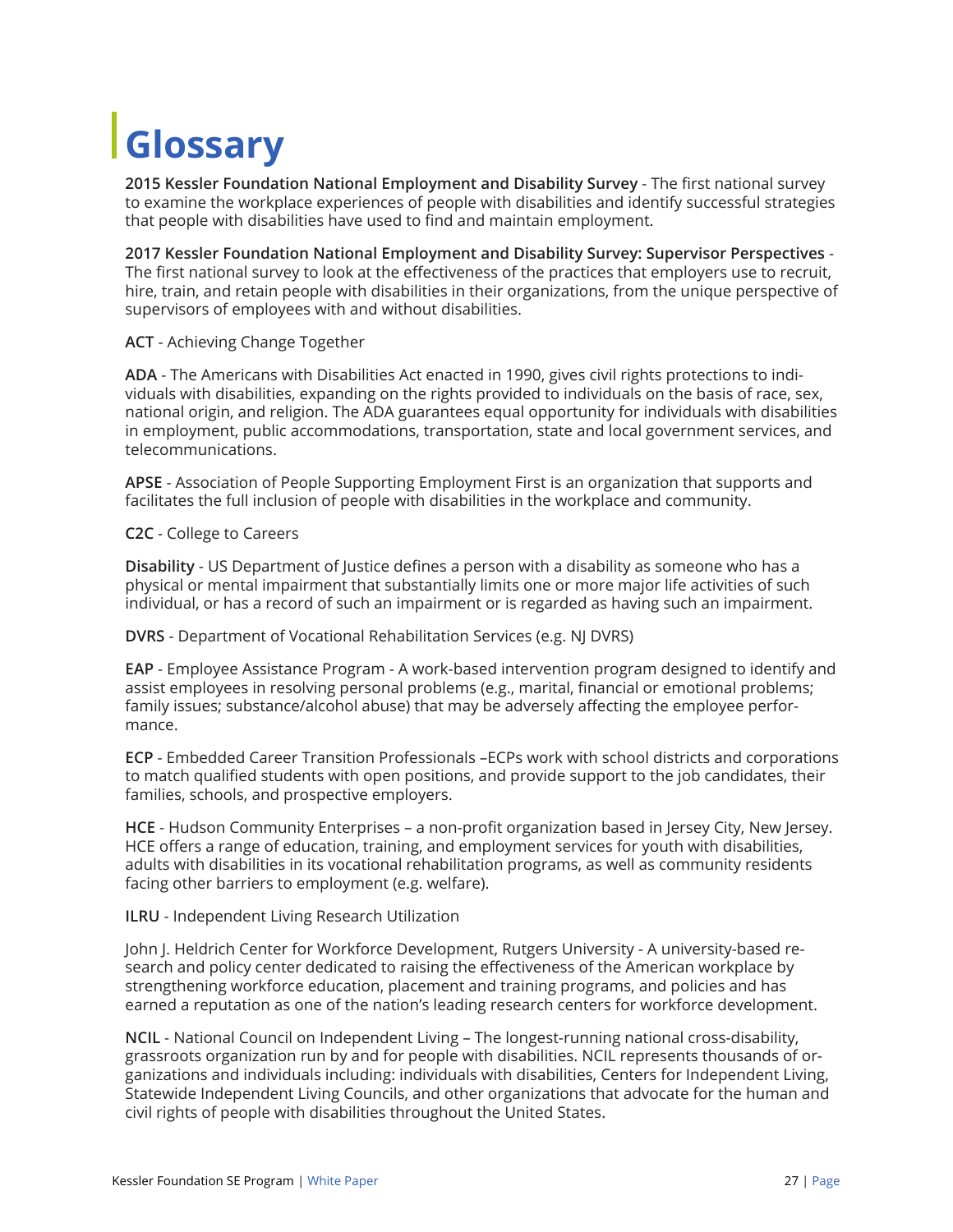## **Glossary** (continued)

**NDI** - National Disability Institute – A 501(c)(3) nonprofit corporation. NDI works with federal agencies, major corporations, financial institutions and nonprofit organizations to advance a better economic future for individuals with disabilities.

**NOD** - National Organization on Disability – A private, non-profit organization that promotes the full participation and contributions of people with disabilities in all aspects of life.

**NTI** - National Telecommuting Institute – A Boston, MA-based 501(c)(3) non-profit organization focused on placing Americans with disabilities, including veterans, in jobs that accommodate working from home.

**NYES** - New York Employment Solutions

**Person-Centered Planning** - A set of approaches designed to assist someone to plan their life and supports. Often used as a life-planning model to enable individuals with disabilities to plan for employment or secure other supports to increase their personal self-determination and independence.

**PFTW** - Putting Faith to Work

**Providers** - Also known as community providers. Community-based organizations offering various services to people with disabilities, including employment placement and supported employment.

**SEEC** - Supported Employment Enterprise Corporation

**SEG** - Signature Employment Grants–Kessler Foundation's largest grants–are awarded annually to fund new pilot initiatives, demonstration projects, or social ventures that lead to the generation of new ideas to solve the high unemployment and underemployment of individuals with disabilities.

**Sheltered Workshop** - Settings that are authorized to employ individuals with disabilities at sub-minimum wages in a controlled work environment in order to provide some work experience and skill development. The term has generally been used to describe facilities that employ people with disabilities exclusively.

**Supported Employment** - A unique type of employment service for individuals with significant disabilities who require ongoing support services to succeed in competitive employment; often provided through job coaches or person-centered approaches.

**Transition** - Coordinated set of activities for students with disabilities that facilitates movement from school to post-school activities, including postsecondary education, vocational education, integrated/supported employment, independent living

**VSN** - Veteran Staffing Network

**Wraparound Services** - An innovative approach to vocational rehabilitation which provides comprehensive supports (e.g. financial, transportation, legal, behavioral) for people with disabilities to maintain employment or community integration.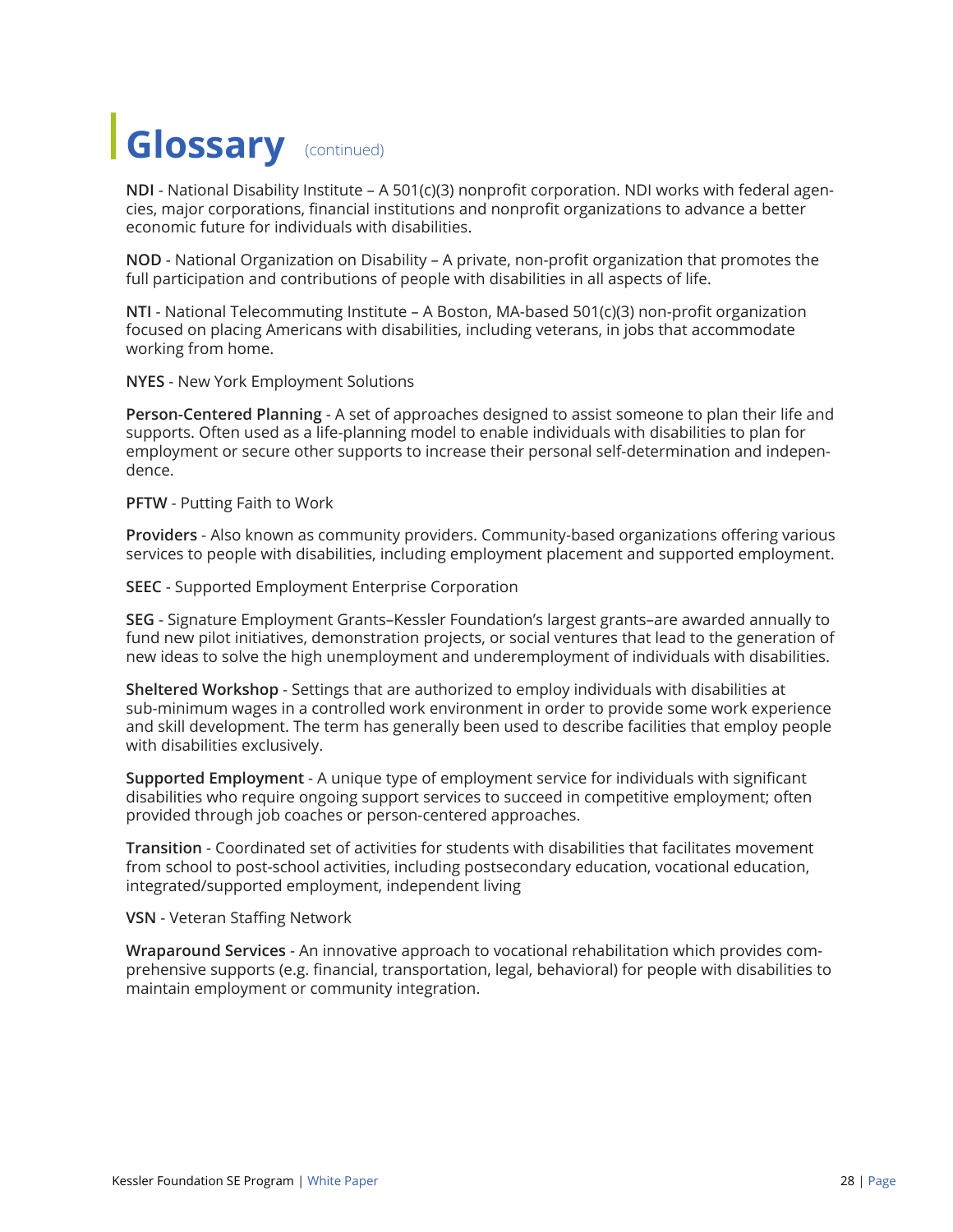## **Table 1: Grants reviewed by program category**

|                                                | Program Category - Industry-specific job training and placement                                                                                                                                                                                                               |  |
|------------------------------------------------|-------------------------------------------------------------------------------------------------------------------------------------------------------------------------------------------------------------------------------------------------------------------------------|--|
|                                                | <b>Grantees</b>                                                                                                                                                                                                                                                               |  |
| 1.<br>2.<br>3.                                 | Ability Beyond Disability (Achieving Change Together, ACT, Pepsi)<br>APSE (Maxing Out Diversity - Office Max)<br>National Disability Institute (Building Economic Strength Together - BEST                                                                                    |  |
| 4.                                             | Employee program)<br>National Organization on Disability (Bridges to Business - Lowes)                                                                                                                                                                                        |  |
| Program Category - Social business enterprises |                                                                                                                                                                                                                                                                               |  |
|                                                | Grantees                                                                                                                                                                                                                                                                      |  |
| 5.<br>6.<br>7.<br>8.                           | Center for Head Injury Services (Destination Desserts)<br>Northwest New Jersey Community Action (Arthur & Friends)<br>Hudson Community Enterprises (Operation Hope)<br>Easter Seals Greater Washington Baltimore Region (Veteran Staffing Network)                            |  |
|                                                | Program Category - Youth transitions/ Educational support                                                                                                                                                                                                                     |  |
|                                                | Grantees                                                                                                                                                                                                                                                                      |  |
| 9.<br>11.<br>12.                               | Access Living (READY program)<br>10. Florida Atlantic University Program (Florida College to Careers)<br>San Diego State Interwork Institute (Bridging the Gap: College to Careers)<br>United Way of Allegheny County (21 and Able)                                           |  |
|                                                | Program Category - Alternative work arrangements                                                                                                                                                                                                                              |  |
|                                                | Grantees                                                                                                                                                                                                                                                                      |  |
| 13.                                            | National Telecommuting Institute (Telework Options for People with Severe Mobility<br>Impairments)                                                                                                                                                                            |  |
|                                                | Program Category - Faith-based efforts<br>Grantees                                                                                                                                                                                                                            |  |
|                                                | 14. Vanderbilt University Kennedy Center (Putting Faith to Work)                                                                                                                                                                                                              |  |
|                                                | Program Category - Career Preparation                                                                                                                                                                                                                                         |  |
|                                                | Grantees                                                                                                                                                                                                                                                                      |  |
| 15.<br>16.<br>18.<br>19.                       | Brain Injury Association of Florida (Project RESULTS)<br>Epilepsy Association of Greater Rochester, Inc (New York Employment Solutions)<br>Jewish Employment and Vocational Services (Project Connect)<br>ServiceSource (Warrior Bridge)<br>University of Hawaii (EmployAble) |  |
|                                                | Program Category - Improving service delivery                                                                                                                                                                                                                                 |  |
|                                                | <b>Grantees</b>                                                                                                                                                                                                                                                               |  |
| 20.<br>21.                                     | Supported Employment Enterprise Corporation (Maryland Customized Employment Project)<br>AHEDD (MY BEST)                                                                                                                                                                       |  |
|                                                | Program Category - Entrepreneurship                                                                                                                                                                                                                                           |  |
|                                                | Grantees                                                                                                                                                                                                                                                                      |  |
| 22.                                            | University of Alaska Anchorage Center for Human Development (BrainWorks Customized<br>Self-Employment Model)                                                                                                                                                                  |  |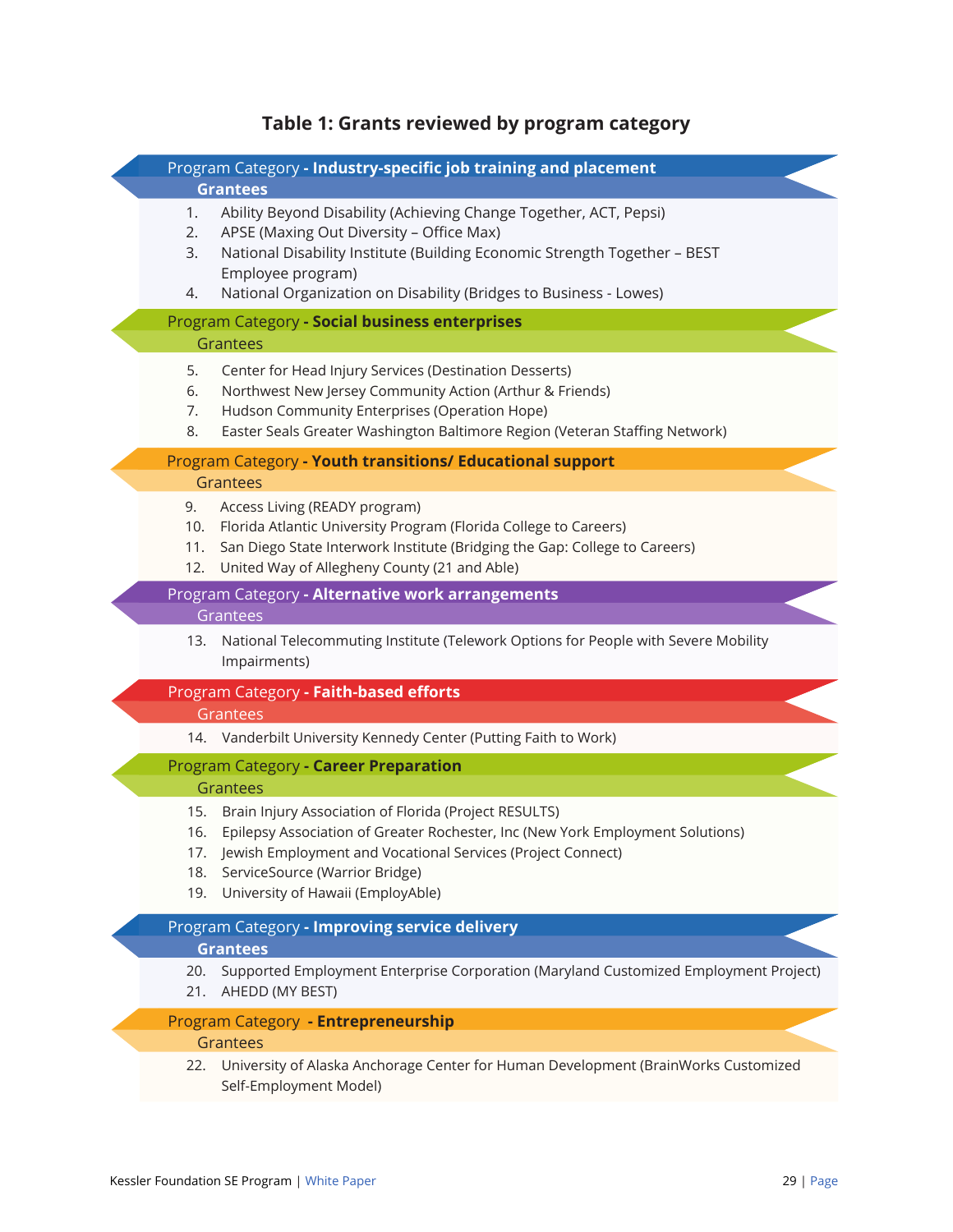### **Table 2: Organizational elements of success**

While this paper focuses on programmatic elements of success in employment programs for people with disabilities, model success is also highly dependent on organizational strength. Several organization fundamentals integral to program implementation include 1) diverse funding; 2) the skill and stability of staff and management; and 2) the extent to which organizations had already built collaborative relationships.

#### **Diverse funding sources**

Given that projects are only funded for two-years, it is critical that grantee organizations can leverage resources both to launch the programs in a timely manner and to sustain successful programs as Kessler funding ends and other funding sources are tapped or approached. Importantly, Kessler requires all SEG applicants to have operating budgets greater than \$3,000,000. For Kessler, its primary purpose is to ensure that grantees have diversified their funding. The criterion also serves as a proxy for other areas of organization strength including staff size, stability and fundraising capacity. Fundraising success is, of course, determined by a complicated mix of strong leadership, past success, available funding and project success, among other factors.

Support from diverse donors, however, fuels both greater resources and sustainability. For example, three funders supported the Veterans Staffing Network – the Capital One Human Capital Innovation Fund, the Call of Duty Endowment, and the Kessler Foundation, within a model that also sought to be self-financing. In this way, Kessler's approach ensures that when it "lays the egg" with SEG grant support, other funders will help it "hatch".

#### **Leadership and staff**

The quality and stability of staff are integral to successful project implementation. When launching new program models, staffing becomes even more important. One project struggled with hiring staff and differences in site implementation due to lack of staff knowledge and buy-in into the employment model. Organizations that experienced significant staff turnover often struggled to meet the project timelines, making evaluation difficult. For some projects, staff members lacked experience working with people with disabilities similarly slowing or impeding progress.

On the other hand, due to the strength and positioning of the Executive Director of Supported Employment Enterprise Corporation, the Maryland Customized Employment Project achieved significant policy goals in a short amount of time. Similarly, the Heldrich Center found that the AHEDD MY BEST program staff was competent, thorough and highly motivated for their clients to achieve success – a critical ingredient for the model's success.

#### **Collaborative partnerships**

As noted in this paper, projects' ability to build strong, collaborative partnerships were shared by the most successful models. Yet, many grantees developed these partnerships over many years of work in the field and leveraged them to fuel success under Kessler's funding. Similar to funding, one of Kessler Foundation's criteria for funding is a track record in building community partnerships. Partnerships are key to ensuring that organizations connect with an ample number of well-qualified employees with disabilities, can provide integral wraparound services, and share learning across a range of organizations working with people with disabilities.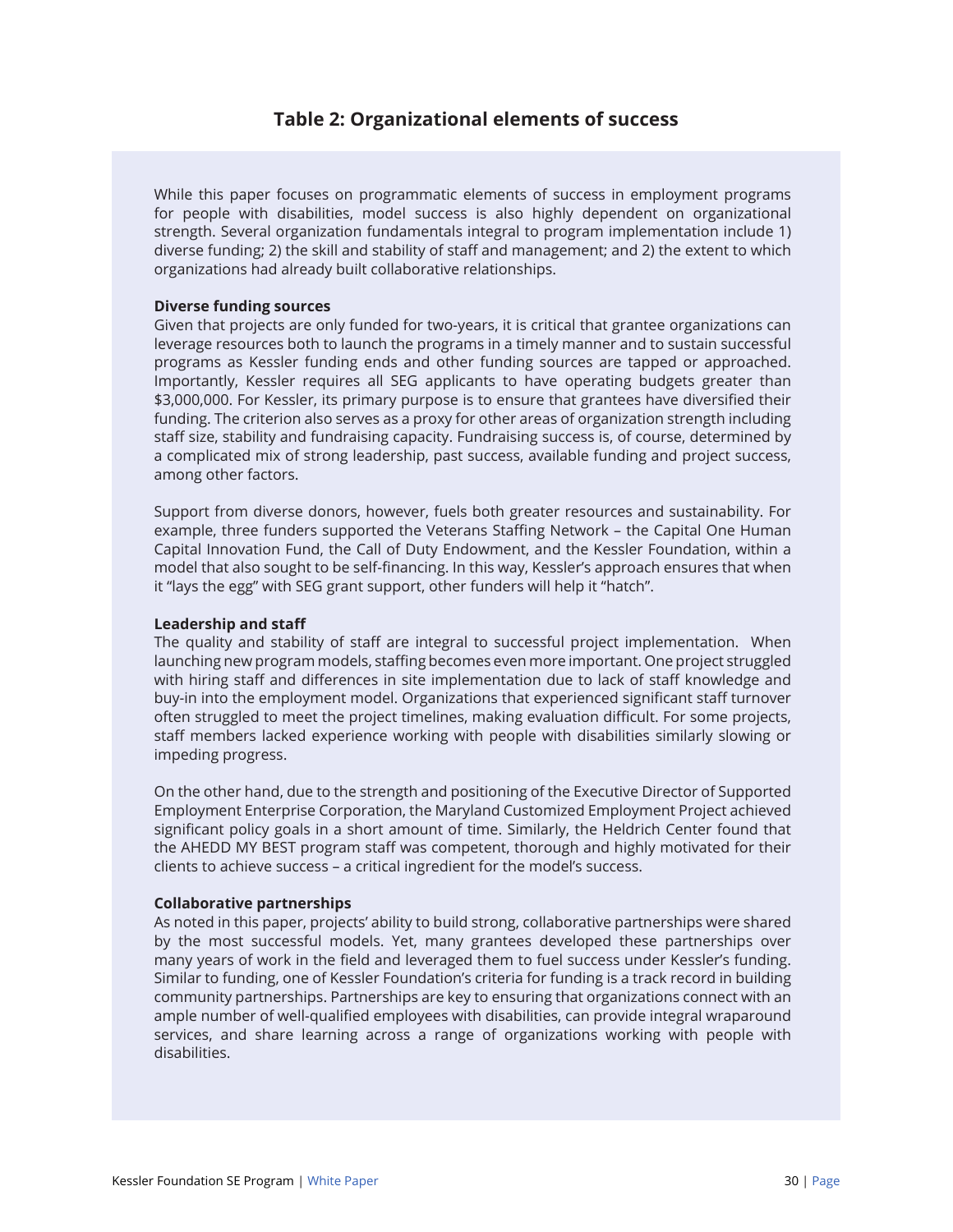## **References**

C2C+Bridging the Gap from College to Careers Transition Project. University of California, Berkeley, San Diego State University. 27 Apr. 2018. <https://interwork.sdsu.edu/c2c>.

Condon, Colleen, Fichera, Kristen, and Dreilinger, Danielle. More Than Just a Job: Person-Centered Career Planning. Oct. 2003. Institute for Community Inclusion. 11 Jan. 2018. <http://www. communityinclusion.org/article.php?article\_id=16>.

Economic Picture of the Disability Community Project; Key points on Disability and Occupational Projections Tables. 2014. Bureau of Labor Statistics, U.S. Department of Labor and White House Council of Economic Advisors. 5 Jan. 2018. <https://www.dol.gov/odep/pdf/20141022-KeyPoints.pdf>. Exploring and Implementing Person Centered Approaches. 2009. NSW Department of Ageing, Disability and Home Care. 5 Apr. 2018. <https://www.adhc.nsw.gov.au/\_\_data/assets/ file/0005/228290/DADHC\_PersonCentred201208.pdf>.

Houtenville, Andrew J, and Lauer, Eric. 2017 Annual Compendium of Disability Statistics: Section 2. 2017. Durham, NH: University of New Hampshire, Institute on Disability. 27 Apr. 2018. <https:// disabilitycompendium.org/compendium/2017-annual-disability-statistics-compendium?page=7>.

Houtenville, Andrew, Sundar, Vidya, Keirns, Tracy, Smith, Andrew, Philips, Kimberly, Katz, Elaine, and O'Neill, John. 2015 Kessler Foundation National Employment and Disability Survey: Report of Main Findings. Jun. 2015. Kessler Foundation. 5 Jan. 2018. <https://kesslerfoundation.org/sites/ default/files/filepicker/5/KFSurvey15\_Results-secured.pdf>.

Katz, Elaine, O'Connell, Meg, and Nicholas, Robert. Strategies to Support Employer-Driven Initiatives to Recruit and Retain Employees with Disabilities. Jun. 2012. The John J. Heldrich Center for Workforce Development and Kessler Foundation. 27 Apr. 2018. <http://www.heldrich.rutgers. edu/sites/default/files/products/uploads/Employer\_Driven\_Initiatives\_Final.pdf>.

Krepcio, Kathy, Heidkamp, Maria, and Harrington, Laurie. Strategies to Increase the Employment of People with Disabilities: An Analysis of the Transition to Work Grant Program. Apr. 2009. The John J. Heldrich Center for Workforce Development Edward J. Bloustein School of Planning and Public Policy Rutgers, The State University of New Jersey.

Marc Gold, Marc Gold & Associates. 27 Apr. 2018. <http://www.marcgold.com>.

Menchetti, Bruce. Creating a Personal Career Plan. 2005. Brain Injury Association of Florida, Inc. 10 Apr. 2018. <http://www.byyourside.org/documents/Creating-a-Personal-Career-Plan.pdf>.

Murphy, Carolann. NTIDE March 2018 Jobs Report: Job Growth for Americans with Disabilities Reaches Two-Year Milestone. Apr. 2018. Kessler Foundation. 20 Apr. 2018. <https:// kesslerfoundation.org/content/ntide-march-2018-jobs-report-job-growth-americans-disabilitiesreaches-two-year-milestone>.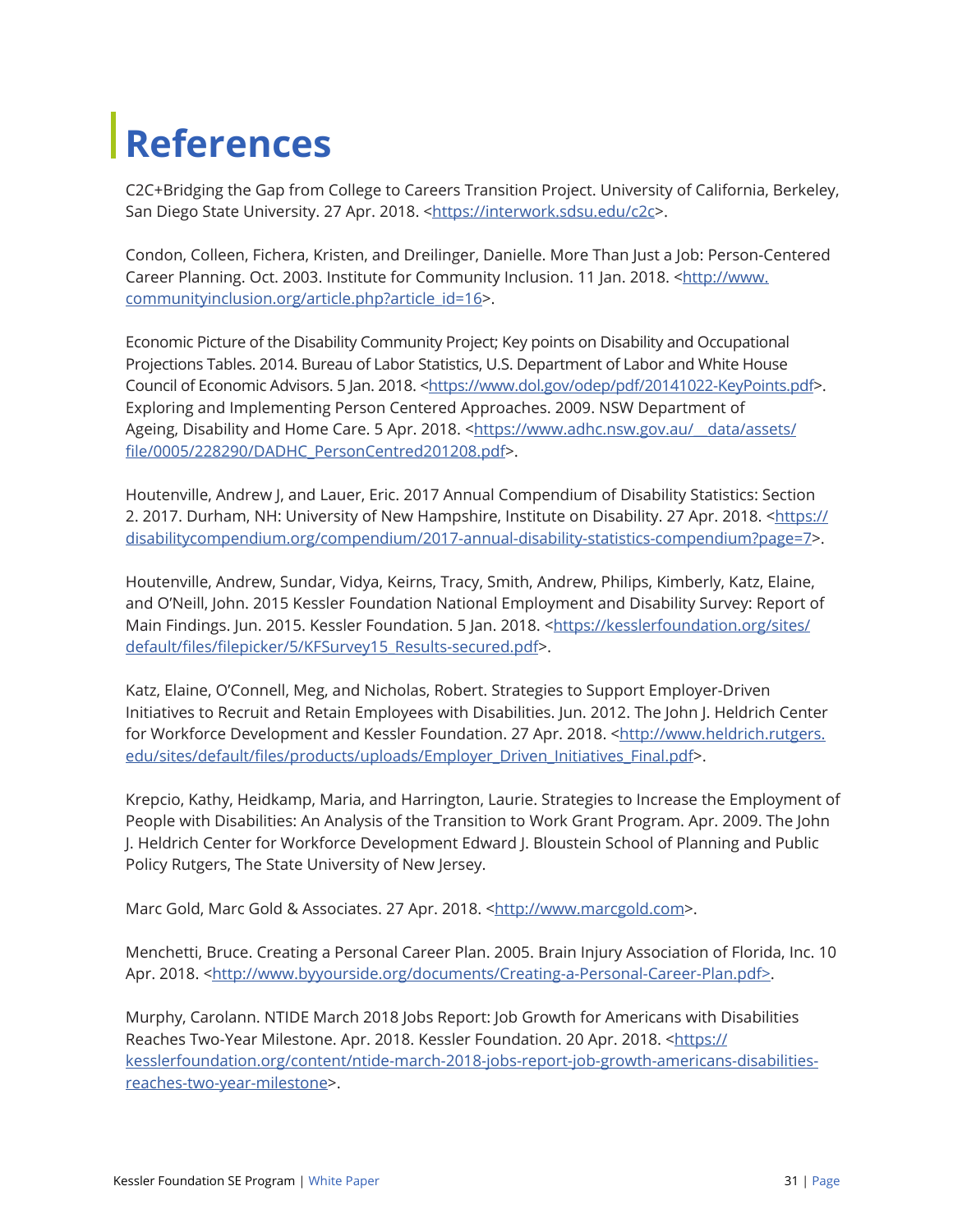## **References** (continued)

Putting Faith to Work: A Guide for Congregations and Communities. 2016. Vanderbilt Kennedy Center, Vanderbilt University. 20 Apr. 2018. <https://ici.umn.edu/index.php?products/view/938>.

Rehabilitation Act of 1973. 1973. United States Department of Health, Education, and Welfare, Office of the Secretary, Office for Civil Rights. 2 Apr. 2018. <https://www2.ed.gov/policy/speced/ leg/rehab/rehabilitation-act-of-1973-amended-by-wioa.pdf>.

The John J. Heldrich Center for Workforce Development Edward J. Bloustein School of Planning and Public Policy Rutgers. The State University of New Jersey. 5 Jan. 2018. <http://www.heldrich. rutgers.edu/about/mission-history>.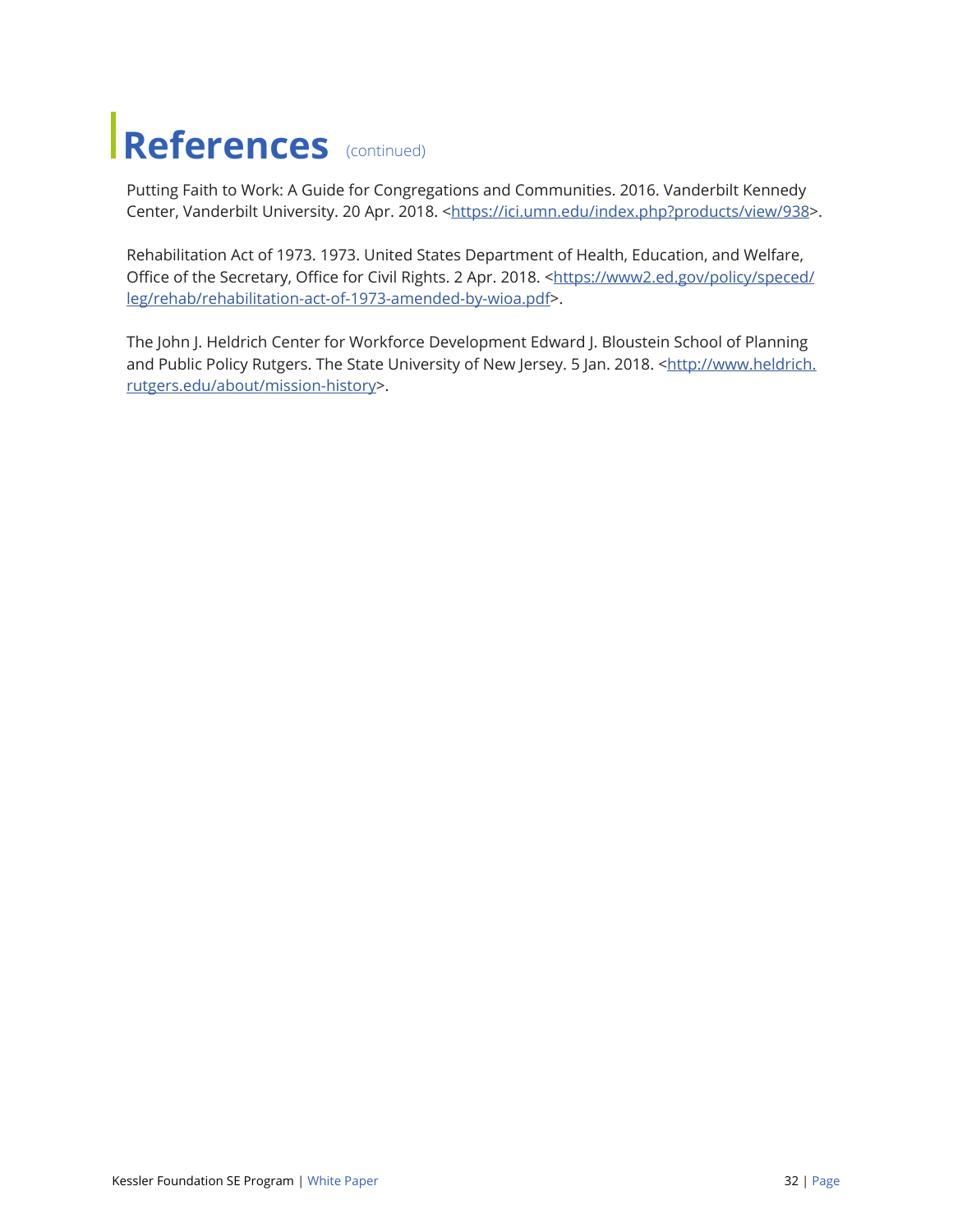# **Appendix I**

### **Kessler Foundation Signature Employment Grants Included in Analysis (Alphabetical)**

**Ability Beyond Disability Inc**. (Bethel, CT) - The Pepsi Achieving Change Together (ACT) program is a corporate disability and inclusion project designed to increase the number of employees with disabilities working for PepsiCo North American Beverage throughout its US facilities. In partnership with Disability Solutions@Ability Beyond (ABD), it developed and tested strategies that seek to enhance the recruiting, sourcing, work readiness, hiring, retention, and advancement of job seekers with disabilities for employment at Pepsi as well as meet the company's workforce needs: \$450,000.

**Access Living of Metropolitan Chicago** (Chicago, IL) – The Realizing Education and Advancement for Disabled Youth (READY) program uses a person-centered model to support youth with disabilities transitioning out of high school to gain access to college or employment. It addresses the barriers beyond high school and provides tools and resources for youth with disabilities that build a foundation for success in college and the work force: \$500,000.

**AHEDD** (Camp Hill, PA) – The MY BEST program collaborated with schools in Southeast PA region to educate individuals with disabilities on the benefits of employment and introduce them to the work incentive programs that allow individuals with disabilities to work and maintain public benefits. The program also focused on financial literacy, job development and job placement assistance and trained special education transition staff in high schools in the Greater Philadelphia region: \$473,394.

**APSE** (Rockville, MD) – The Maxing Out Diversity program operated in four geographical locations: Las Vegas, Nevada; Chicago, Illinois; Dallas, Texas; and Columbus, Ohio and provided soft-skills training for individuals with disabilities interested in employment with OfficeMax. Following the class¬room-based training, Office Max provided individ¬uals with paid hands-on, on-the-job training in either retail or distribution settings with the potential for longer-term employment: \$323,333.

**Brain Injury Association of Florida, Inc.** (Tallahassee, FL) – The Project RESULTS program used person- centered planning techniques to support individuals with traumatic brain injury to find and maintain employment. Local community advocacy teams, made up of a resource facilitation coordinator, family members, and service providers, identified participants' needs and job leads, and provided support in the first 90 days of employment: \$350,000.

**Epilepsy Association of Greater Rochester, Inc.**, (Rochester, NY) – The New York Employment Solutions (NYES) program was a coalition of four branches of the New York Epilepsy Foundation: Buffalo, New York City-Metro, Syracuse/Rochester, and West Nyack to support transitioning from school to work, a career change, or other barriers to employment. NYES was designed to prepare individuals with epilepsy, traumatic brain injury, and other neurological disabilities for employment, provide job skills training to participants when needed, and support individuals during the job search and after they found employment: \$455,000.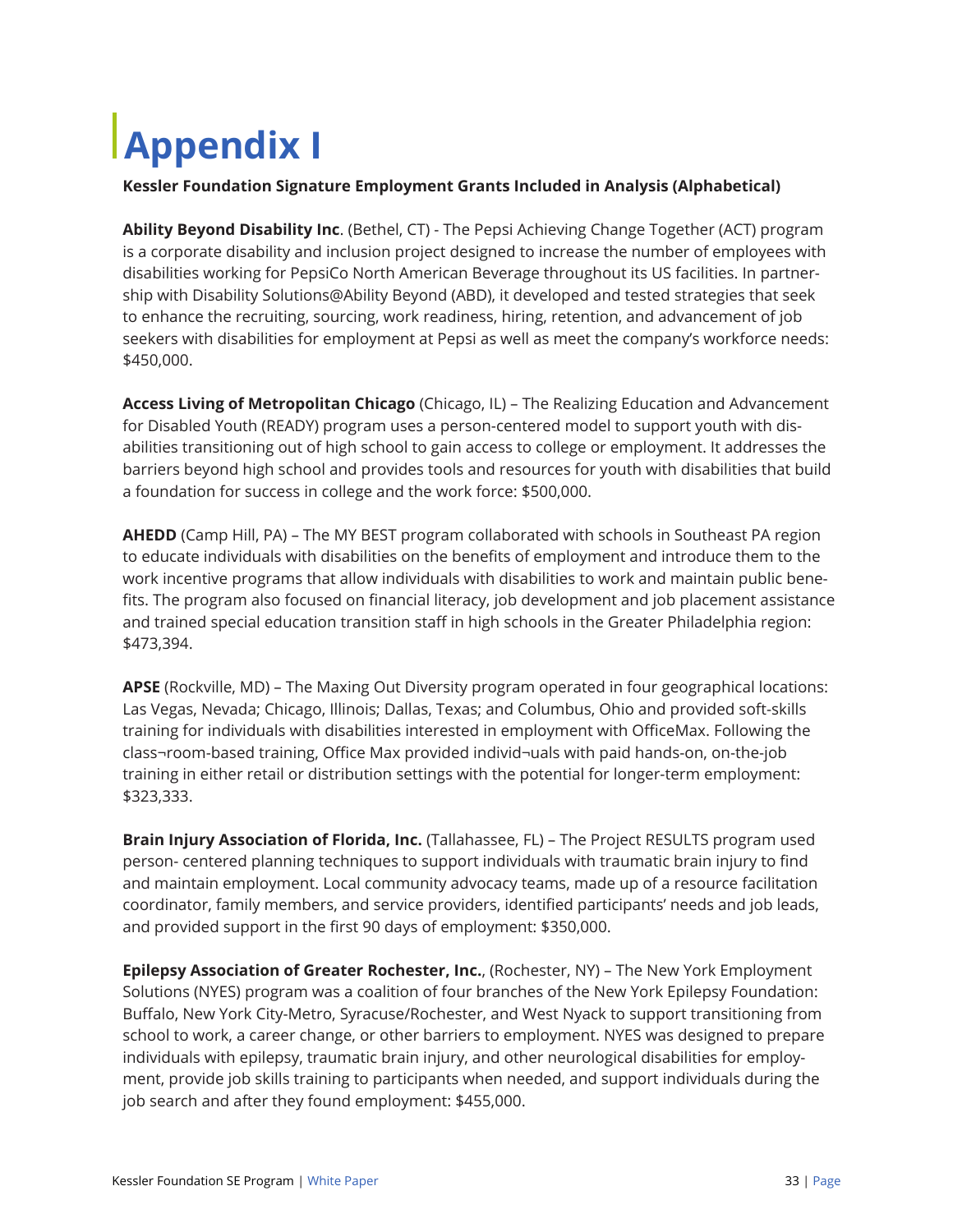## **Appendix I** (continued)

**Easter Seals Greater Washington Baltimore Region** (Silver Spring, MD) – The Veterans Staffing Network (VSN) is social enterprise staffing agency dedicated to getting US veterans, reservists, wounded warriors and spouses into the civilian workforce. The program focuses on three primary elements: providing job coaching, identifying job opportunities and recruiting job seekers. The goal is not to simply get veterans jobs in a cost-effective manner, but to support self-sufficiency, meaningful careers, and community integration: \$412,000.

**Florida Atlantic University Foundation** (Boca Raton, FL) – This project seeks to replicate the successful College to Careers (C2C): Bridging the Gap program in Florida. That program is based on a profes¬sional workplace curriculum offered for credit to college students with disabilities with complimentary career plan services, work experience and internships, mentorships, and placement assistance: \$407,468.

**Hudson Community Enterprises** (Jersey City, NJ) – "Operation Hope" sought to expand its profitable Enterprise Content Management (ECM) business and employ people with disabilities. Operation Hope is built on a social enterprise business model with the goal to move people with disabilities away from sheltered workshops into market-driven positions with benefits and opportunities for advancement. Operation Hope's model includes a training program as well as a robust employee assistance program to support workers' lives both inside and outside of work: \$250,000.

**Jewish Employment and Vocational Service** (Philadelphia, PA) – The Project Connect program, an innovative partnership between two vocational service agencies and a new veterans' organization, was designed to engage military service personnel with disabilities at the point of discharge from service and assist them with job training and obtaining civilian employment: \$400,000.

**National Disability Institute**, (Washington, D.C.) – The BEST employee program sought to prepare New Jersey residents with disabilities for careers in financial services by partnering with the National Federation of Community Development Credit Unions and Allies, Inc. The program offered a paid two-week training course followed by a six-week internship a local credit union: \$497,897.

**National Organization on Disability** (New York, NY) – Through the Bridges to Business program, NOD worked with Lowe's to provide competitive employment opportunities for people with disabilities. NOD developed relationships between local organizations that serve people with disabilities and three of Lowe's regional distribution centers (Findlay, Ohio, Statesville, North Carolina, and Rockford, Illinois) to refer job seekers with disabilities to the program: \$250,000.

**National Telecommuting Institute, Inc.** (Boston, MA) – The Telework Options for People with Severe Mobility Impairments project sought to serve as a virtual staffing agency, training individuals with disabilities to work as home-based virtual customer service representatives. After NTI training and support, participants could gain either direct employment or employment with NTI in a co-employment arrangement with different call center companies: \$250,000.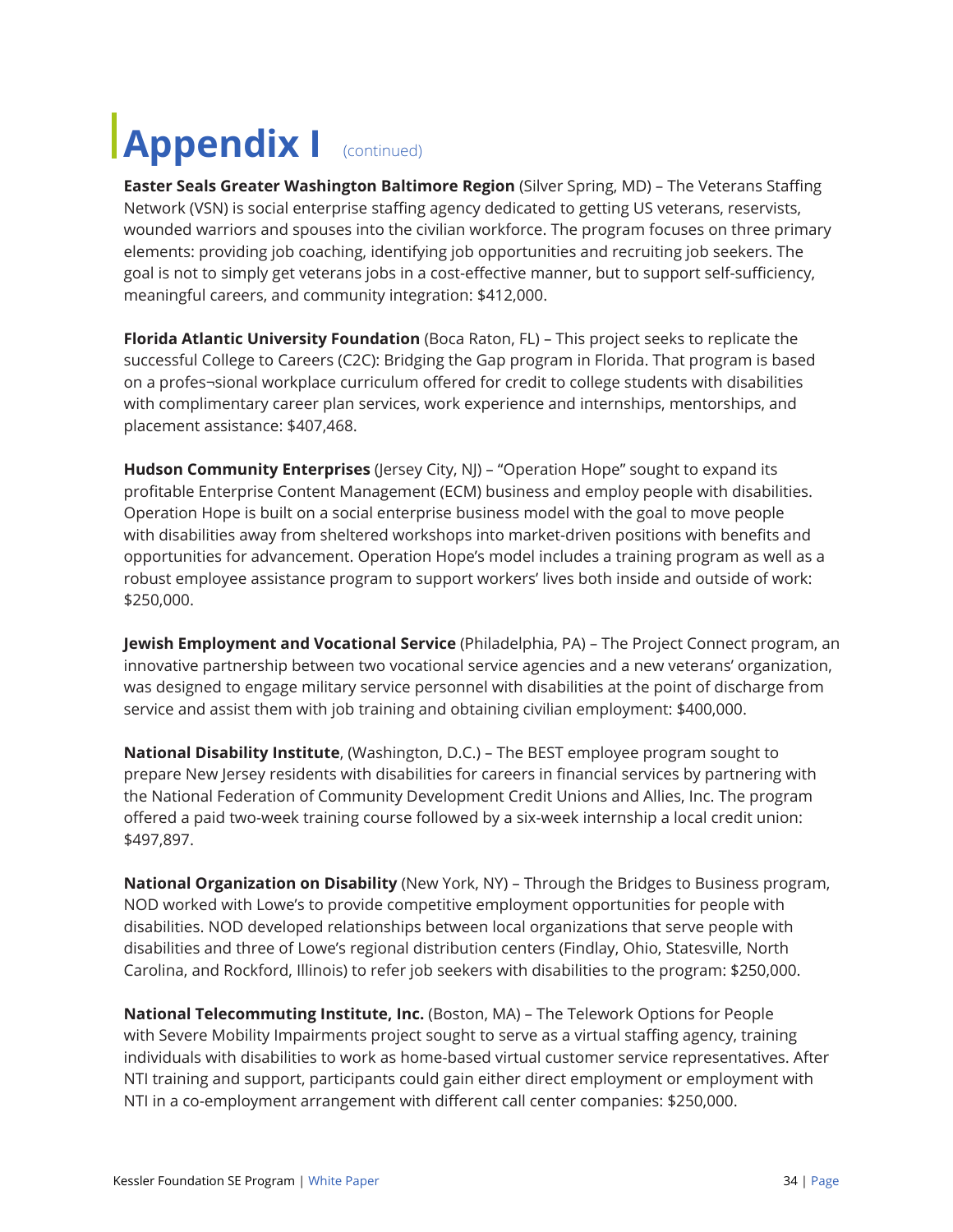## **Appendix I** (continued)

**Northwest New Jersey Community Action, Inc.**, (Phillipsburg, NJ) – The Arthur and Friends program sought to expand a pilot greenhouse located in Sussex County, New Jersey to two new sites (Hackettstown and Bridgeton). The Arthur and Friends program trains individuals with disabilities in hydroponic farming and supports their general career development: \$500,000.

**San Diego State University Research Foundation** (San Diego, CA) – The Bridging the Gap College to Careers (C2C) program uses a professional workplace-skills curriculum for college students with disabilities, combined with career-oriented work experience and internships, mentorships, and placement assistance implemented at the University of California at Berkeley, San Diego State University and California State University, Fullerton. The program builds a comprehensive array of experiences around the curriculum, including peer mentoring, internships, and placement services: \$437,888

**ServiceSource** (Clearwater, FL) – The Warrior Bridge program aimed to re-integrate veterans with traumatic brain injuries into the civilian workforce through an incremental process of community integration, vocational preparation, and employment placement. The program used the Acquired Brain Injury Life (ABIL) clubhouse model through which individuals can be contributing members of the community with other individuals with similar disabilities, and develop skills and independence and prepare for competitive employment: \$339,000.

**Supported Employment Enterprise Corporation** (Silver Spring, MD) – Through a consortium of five supported employ¬ment providers and Maryland's Developmental Disabilities Administration and Department of Disabilities, this project addresses the core barri¬ers to employment for people with developmental disabilities in an effort to effect systemic and policy changes throughout the state: \$282,000.

**The Center for Head Injury Services** (St. Louis, MO) – Destination Desserts sought to provide competitive employment in in the baking industry for individuals with disabilities. The social enterprise provided training on the fundamentals of baking and cake decorating, along with kitchen cleaning and management, basic customer service, and food retail. During training, individuals obtained on-the-job experience with the opportunity for employment with the enterprise: \$500,000.

**University of Alaska Anchorage Center for Human Development** (Anchorage, AK) – The Brain-Works Customized Self-Employment Model provided individualized training and assistance to Alaskan residents with traumatic brain injury to develop and launch small businesses at three program sites. The program supported participants through a person-centered discovery process, business plan development, mentoring, and benefits analysis: \$425,000.

**University of Hawaii** (Honolulu, HI) – EmployAble is a virtual employment orien¬tation and support center for people with diverse disabilities, with a focus on veterans and those with traumatic brain injuries. The employment center is housed in a three-dimensional virtual environment called Second Life. EmployAble facilitates train¬ing, networking, mentoring, and access to employment resources for both persons with disabilities and employers: \$425,000.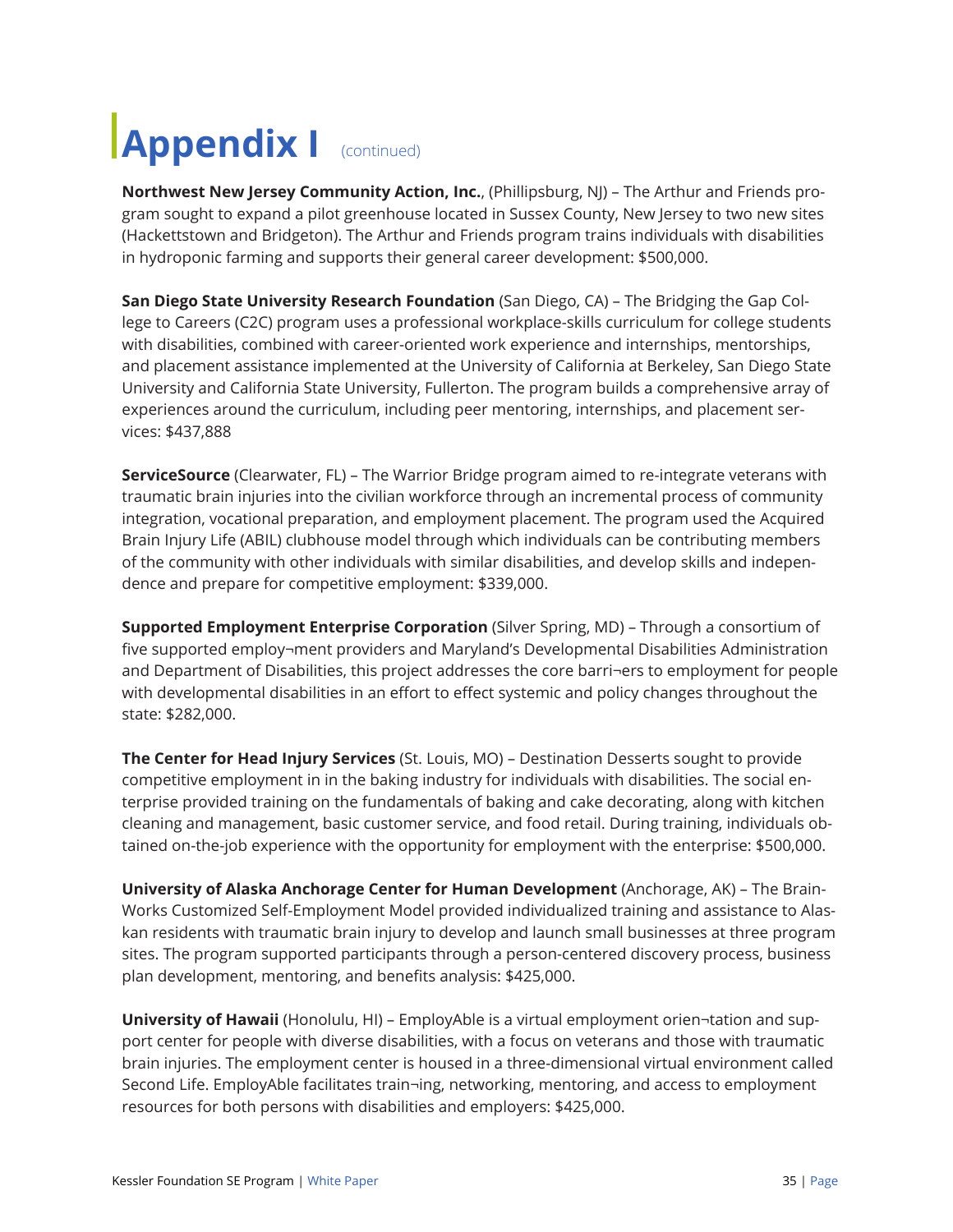## **Appendix I** (continued)

**United Way of Allegheny County** (Pittsburgh, PA) – 21 and Able seeks to build the capacity of the private sector to hire and retain young people with disabilities. Using embedded career transition professionals, the program mobilizes private-sector leadership to eliminate barriers such as reluctance and lack of infrastructure for employing people with disabilities by arming large employers with the proper staff, training, and tools, thus building a bridge to employment for youth with disabilities: \$378,300.

**Vanderbilt University Kennedy Center** (Nashville, TN) – Putting Faith to Work (PFTW) replicates and scales-up a Kessler Community Employment pilot in Minnesota by partnering with members of the National Collaborative on Faith and Disability (four University Centers for Excellence in Developmental Disabilities (Kentucky, Minnesota, Tennessee, and Texas). The collaboration seeks to strengthen the ability of 27 congregations to connect members with disabilities to employment and provide individualized support: \$449,961.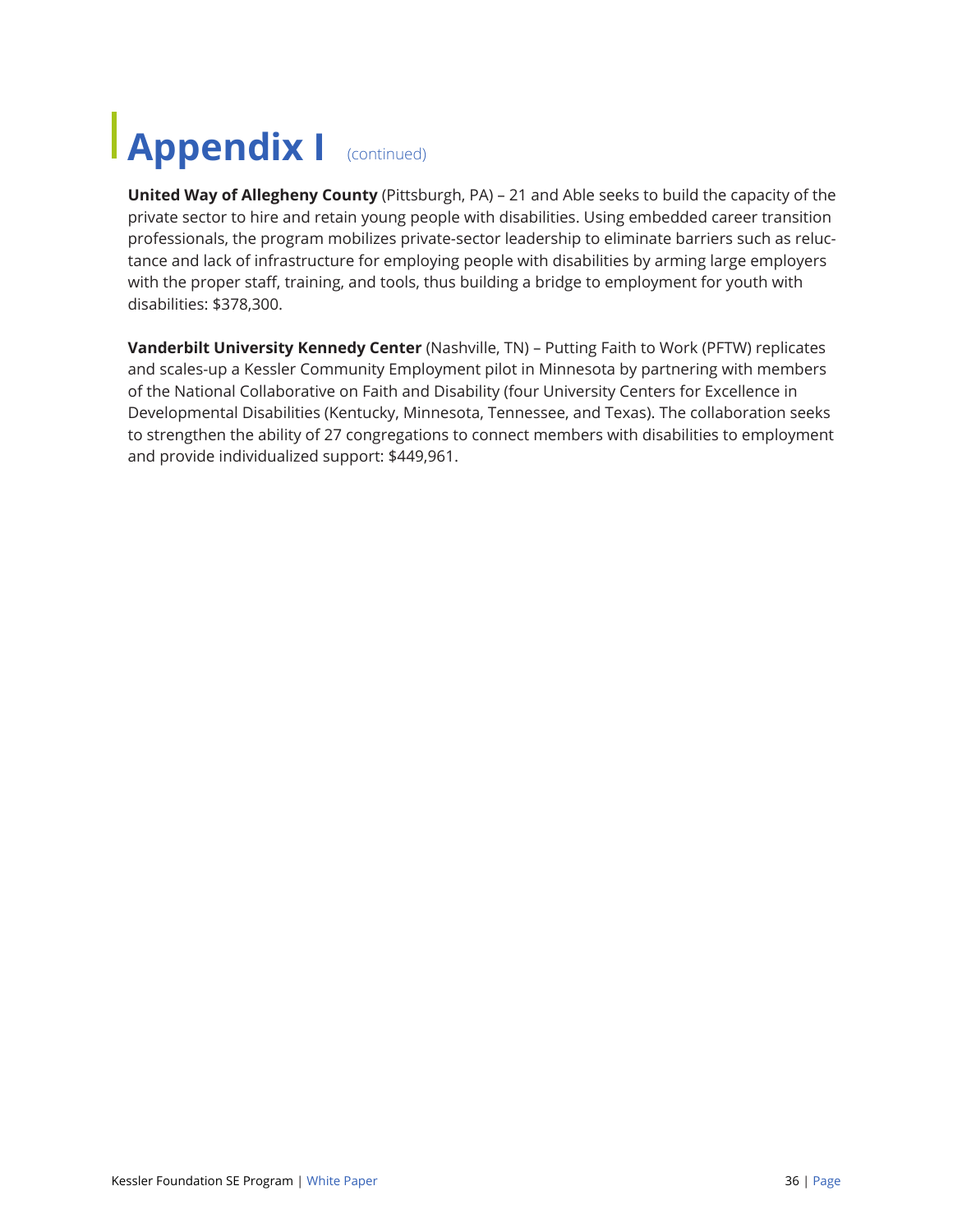# **Appendix II**

### **Heldrich Center Evaluation Reports of Kessler Foundation Signature Employment Grants**

### **Ability Beyond Disability**

An Evaluation of the Pepsi ACT (Achieving Change Together) Program: Year 1: (2014-2015) by Kathy Krepcio and Laurie Harrington | December 2015

**Final Evaluation of the Pepsi ACT** (Achieving Change Together) Program: 2014-2016 by Kathy Krepcio and Laurie Harrington | February 2017

### **Access Living of Metropolitan Chicago**

*Evaluation of Year 1 of the Realizing Education and Advancement for Disabled Youth Program* by Laurie Harrington | June 2017

### **AHEDD**

*Evaluation of the MY BEST Program: Final Report*  by Laurie Harrington and William F. Mabe, Jr, PhD | April 2013

### **APSE**

*Evaluation of Maxing Out Diversity Program: Interim Report*: (2013-2015) by Laurie Harrington | August 2015

#### **Brain Injury Association of Florida** (The)

*First Year Evaluation of the Project RESULTS Program* by Charyl S. Yarbrough, PhD | October 2013

**Year 2 Evaluation of the Project RESULTS Program** by Charyl Yarbrough, PhD | August 2014

#### **Center for Head Injury Services**

*Year 1 Evaluation of the Destination Desserts Program* by Laurie M. Harrington and William F. Mabe, Jr, PhD | July 2014 *Year 2 Evaluation of the Destination Desserts Program* by Laurie Harrington | August 2015

### **Easter Seals Serving DC\MD\VA**

*Evaluation of Year 1 of the Veteran Staffing Network Program* by Laurie Harrington | August 2015

## **Final Evaluation Report of the Veteran Staffing Network Program** by Laurie Harrington | Sep-

tember 2016

#### **Epilepsy Foundation of Greater Rochester-Syracuse-Binghamton**

*An Evaluation of the New York Epilepsy Coalition's New York Employment Solutions Program* by Laurie Harrington | August 2012

*Evaluation of the New York Employment Solutions Program*: Final Report by Laurie M. Harrington and William F. Mabe Jr, PhD | August 2013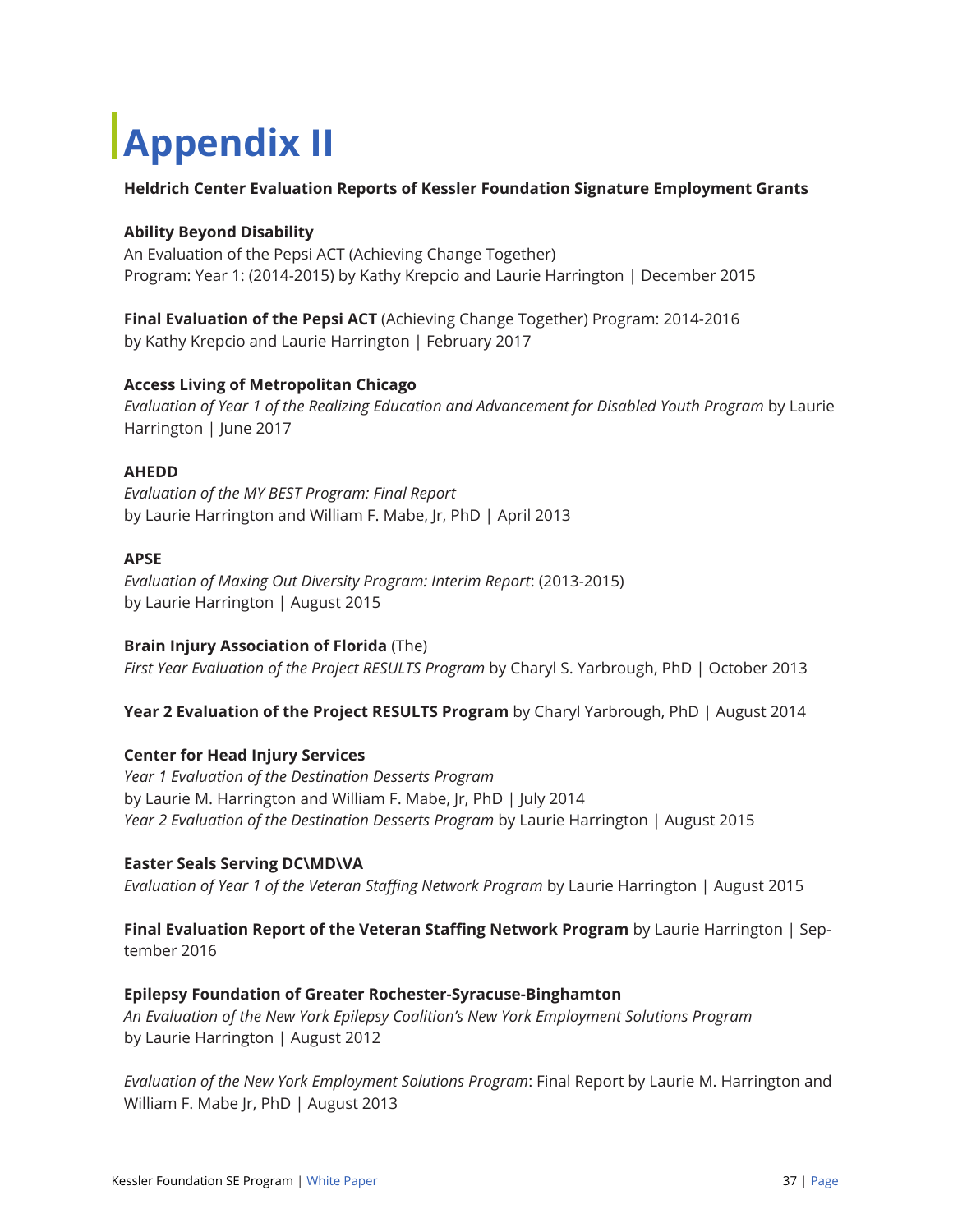# **Appendix II** (continued)

### **Florida Atlantic University Foundation**

*Florida Bridging the Gap from College to Careers: Interim Report* by Stephanie Holcomb | May 2017

### **Hudson Community Enterprises**

*Year 1 Evaluation of Hudson Community Enterprises' Operation Hope* by Maria Heidkamp | July 2013 *Evaluation of Hudson Community Enterprises' Operation Hope: Final Evaluation Report* by Maria Heidkamp | August 2014

### **JEVS**

*Year One Evaluation of Project Connect* by Laurie Harrington | June 2012 *Evaluation of Project Connect: Final Report* by Laurie M. Harrington and William F. Mabe Jr, PhD | July 2013.

### **National Disability Institute**

*An Evaluation of the Building Economic Strength Together Employee Program* by William F. Mabe Jr, PhD, and Dr. Charyl Staci Yarbrough with research assistance from Daniel McGruther | 2011

*Year 2 Evaluation Report for the Building Economic Strength Together Employee Program* by Charyl Staci Yarbrough, PhD | August 2012

### **National Organization on Disability**

*An Evaluation of the Bridges to Business Program*: Dr. William F. Mabe Jr, PhD, and Dr. Charyl Staci Yarbrough with research assistance from Daniel McGruther | 2011

*Evaluation of the Bridges to Business Program*: Final Report: by William F. Mabe Jr, PhD, Maria Heidkamp, and Charyl Staci Yarbrough, PhD | February 2012

### **National Telecommuting Institute**

*Year 1 Evaluation of the National Telecommuting Institute's Telework Options for People with Severe Mobility Impairments Project* by Maria Heidkamp | September 2013

*Evaluation of the National Telecommuting Institute's Telework Options for People with Severe Mobility Impairments Program: Final Evaluation Report* by Maria Heidkamp | September 2013

#### **Northwest New Jersey Community Action**

*An Evaluation of Arthur & Friends Greenhouse Project: [first report]* by William F. Mabe Jr, PhD, and Dr. Charyl Staci Yarbrough with research assistance from Daniel McGruther | 2011

*An Evaluation of Arthur & Friends Greenhouse Program: [second report]* by Charyl Staci Yarbrough, PhD and William F. Mabe Jr, PhD | May 2013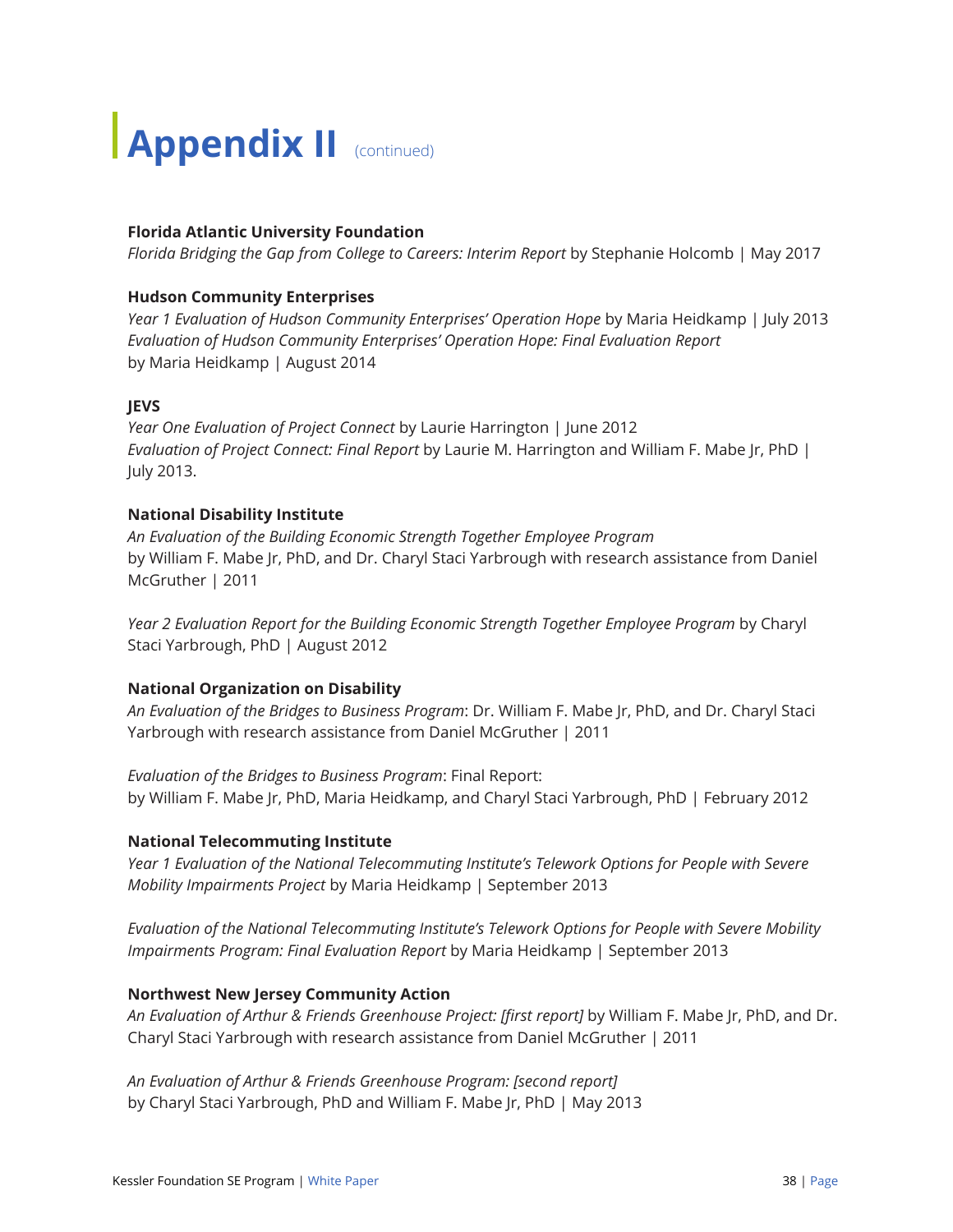## **Appendix II** (continued)

### **San Diego State University Research Foundation**

*Evaluation of Year 1 of the Bridging the Gap from College to Careers Program*  by Tony Giordano and Laurie Harrington | May 2015

*Bridging the Gap from College to Careers Program: Year Two Evaluation*  by Tony Giordano | December 2016

#### **ServiceSource**

*Warrior Bridge Brain Injury Demonstration Project: Interim Evaluation* by Laurie Harrington | December 2016

### **Supported Employment Enterprise Corporation**

*Maryland Customized Employment Project: Interim Evaluation* by Stephanie Holcomb | April 2017

### **United Way of Allegheny County**

*Year One Evaluation of the 21 and Able Employment/Career Transition Program* by Tony Giordano | November 2016

*Year Two Evaluation of the 21 and Able Employment/Career Transition Program*  by Tony Giordano | March 2017

### **University of Alaska Anchorage Center for Human Development**

*Evaluation of the BrainWorks Customized Self-Employment Model*  by William F. Mabe, Jr, PhD, Tony Giordano, and Laurie Harrington | February 2015

### **University of Hawaii**

*Year 1 Evaluation of the EmployAble: World without Barriers Program*  by Charyl Staci Yarbrough, PhD | June 2013

*Year 2 Evaluation of the EmployAble: World without Barriers Program* by Charyl Yarbrough, PhD | September 2014

#### **Vanderbilt University Kennedy Center**

*Evaluation of the Putting Faith to Work Program: Year One* by Laurie M. Harrington | December 2015

*Final Evaluation Report of the Putting Faith to Work Program* by Laurie Harrington | September 2016